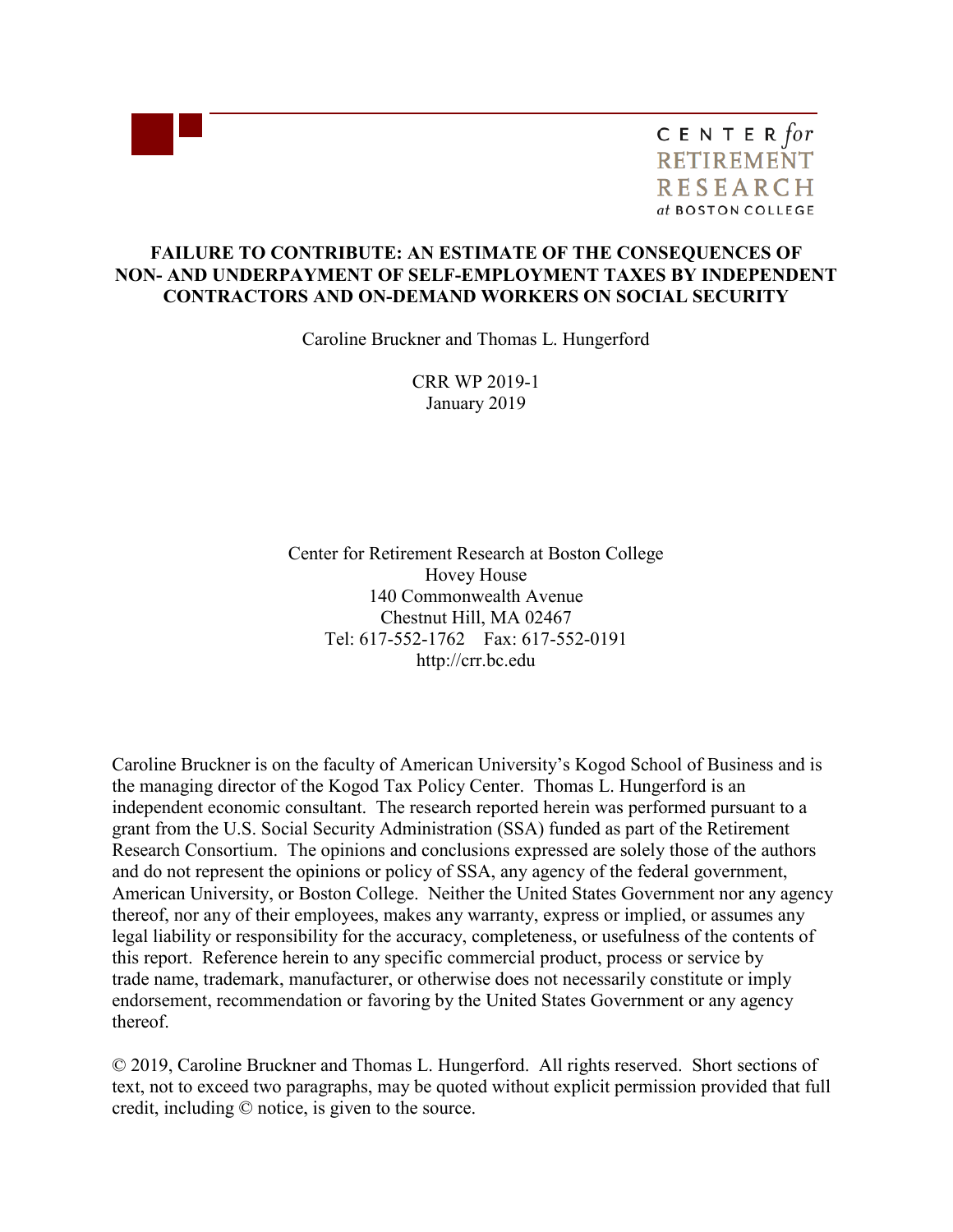## **About the Steven H. Sandell Grant Program**

This paper received funding from the Steven H. Sandell Grant Program for Junior Scholars in Retirement Research. Established in 1999, the Sandell program's purpose is to promote research on retirement issues by scholars in a wide variety of disciplines, including actuarial science, demography, economics, finance, gerontology, political science, psychology, public administration, public policy, sociology, social work, and statistics. The program is funded through a grant from the Social Security Administration (SSA). For more information on the Sandell program, please visit our website at: http://crr.bc.edu/?p=9570, send e-mail to crr@bc.edu, or call (617) 552-1762.

## **About the Center for Retirement Research**

The Center for Retirement Research at Boston College, part of a consortium that includes parallel centers at the University of Michigan and the National Bureau of Economic Research, was established in 1998 through a grant from the Social Security Administration. The Center's mission is to produce first-class research and forge a strong link between the academic community and decision-makers in the public and private sectors around an issue of critical importance to the nation's future. To achieve this mission, the Center sponsors a wide variety of research projects, transmits new findings to a broad audience, trains new scholars, and broadens access to valuable data sources.

> Center for Retirement Research at Boston College Hovey House 140 Commonwealth Ave Chestnut Hill, MA 02467 Tel: 617-552-1762 Fax: 617-552-0191 http://crr.bc.edu

*Affiliated Institutions:*  The Brookings Institution Mathematica – Center for Studying Disability Policy Syracuse University Urban Institute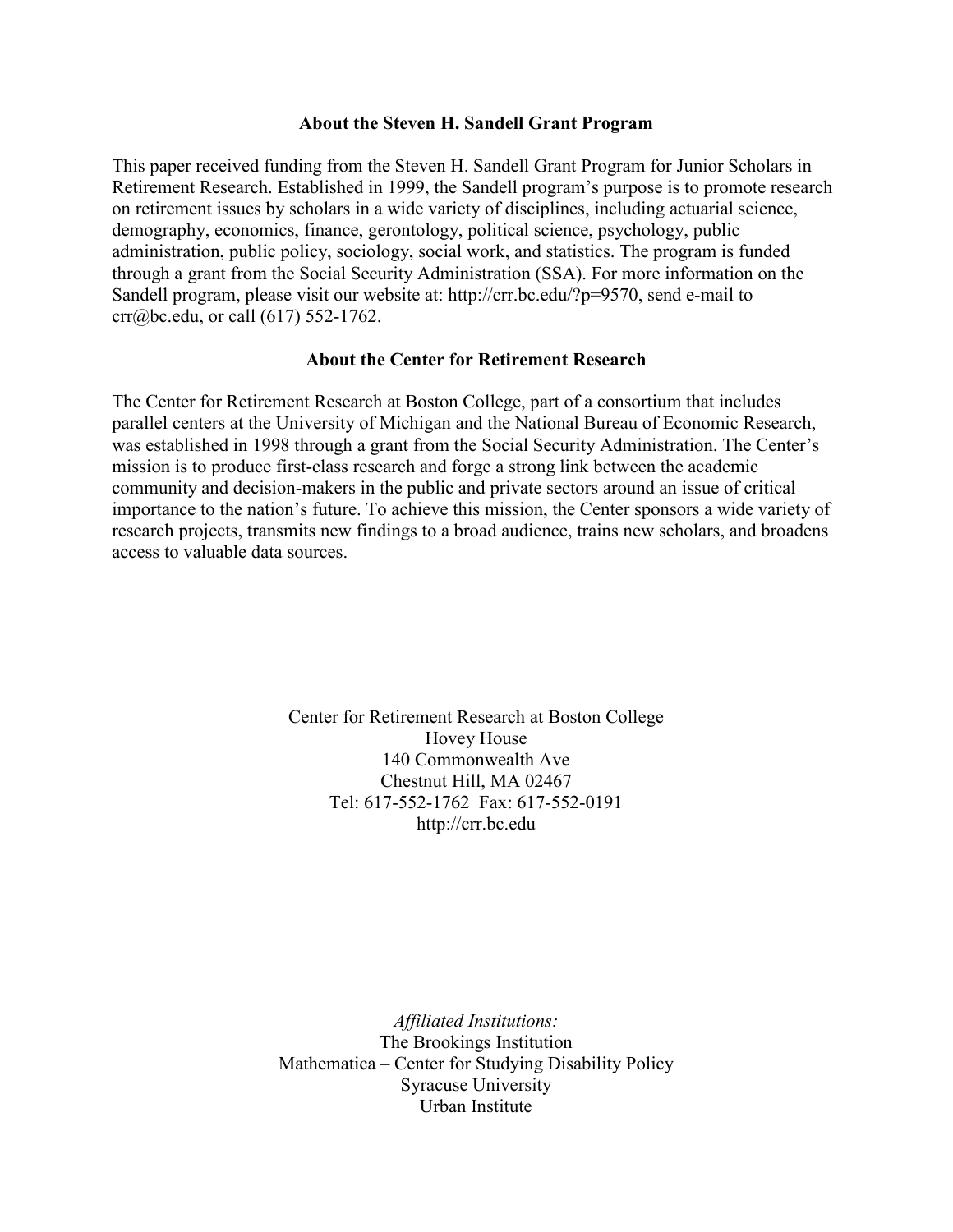### **Abstract**

While existing academic and government research has focused on the size, growth trajectory, and labor and tax law implications of independent contractors, freelancers, and workers selling goods and services online and through app-based platforms (the "on-demand" economy), less work has been devoted to quantifying the Social Security implications for the ondemand economy and its workers. Although it is known that self-employed workers have tax compliance and reporting issues, the existing reporting rules applicable to most workers earning income in the on-demand economy substantially increase the likelihood that these taxpayers are failing to contribute to Social Security and Medicare through payment of the self-employment tax (SE tax). As such, this paper sheds light on the Social Security implications of current federal tax rules for independent contractors generally and, in particular, workers earning income through occupations occurring in the on-demand economy by estimating the population and earnings of these workers using the U.S. Census Bureau's redesigned *Survey of Income and Program Participation* (SIPP).

By analyzing 2014 SIPP data, we identify a population of self-employed, non-employer respondents working outside of a traditional employment relationship ("independent contractors"), as well as individuals working in occupations in the on-demand economy ("ondemand workers"). SIPP data have the potential to capture workers who earn income using ondemand platforms to connect with customers and process payments ("on-platform work"), as well as workers who earn income in occupations occurring in the on-demand economy who do not use on-demand platforms ("off-platform work").

Additionally, with SIPP data, we are able to estimate the income that independent contractors and on-demand workers earned in these employment relationships in 2014. Using Internal Revenue Service (IRS) data on the tax gap, U.S. Treasury Department audit data on underpayment of the SE tax, and survey data on tax compliance by on-demand economy workers and the self-employed, we are able to create an estimate of how much SE tax should have been paid on this income but likely was not. To provide context for our findings, we applied the methodology we developed to estimate the likely underpayment of the SE tax to data published in 2018 by the U.S. Bureau of Labor Statistics on the number of independent contractors and onplatform workers in 2017. In addition, using SIPP, we were able to provide supplemental demographic data on independent contractors and the on-demand platform workforce.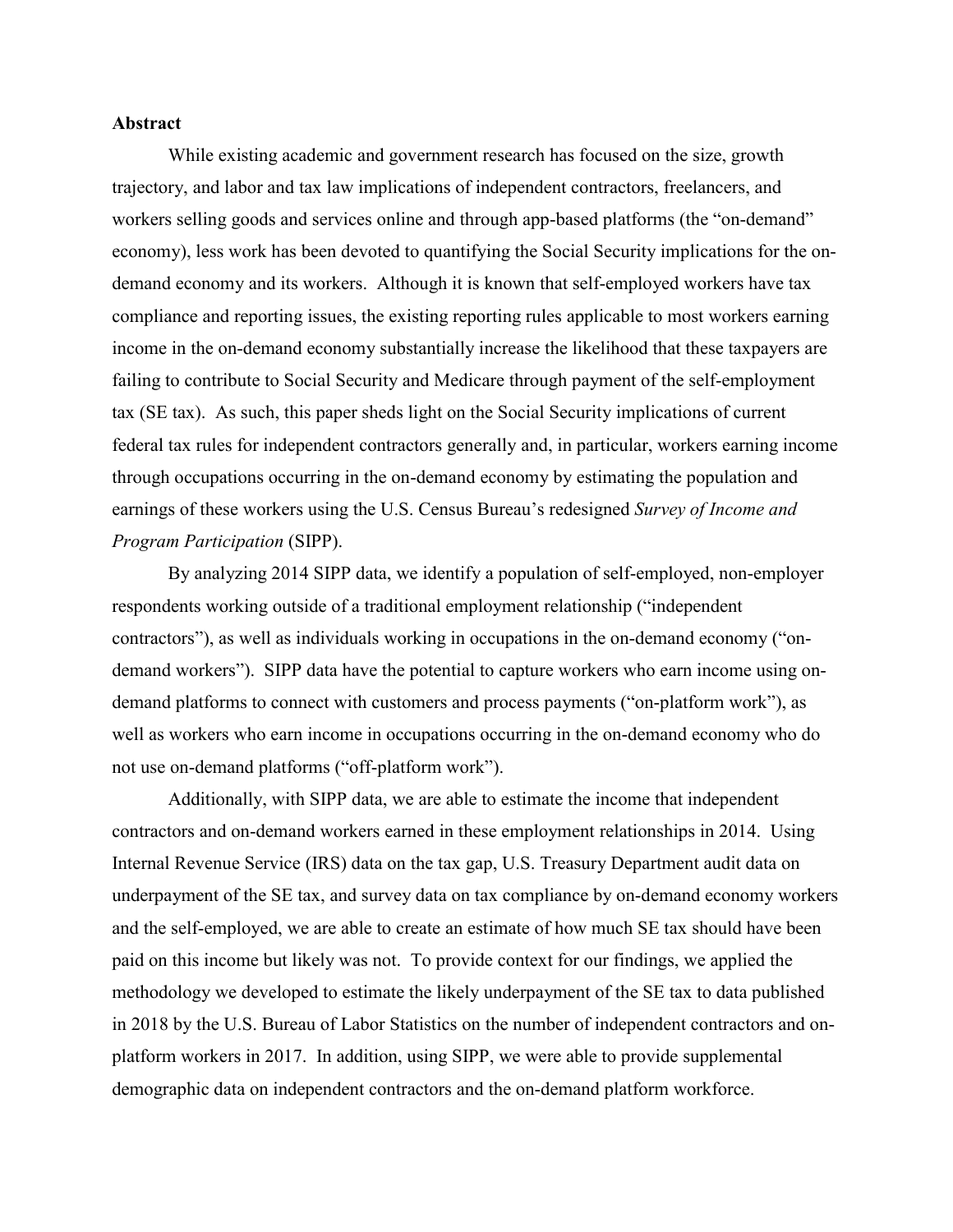The paper found that:

- Approximately 7.1 million individuals were independent contractors, and 3.1 million individuals were on-demand workers in 2014.
- Using SIPP data, we estimated that independent contractors earned approximately \$204.1 billion in income in 2014, and on-demand workers earned approximately \$36.0 billion in 2014.
- Based on our review of SIPP data and existing measures of misreported self-employment income, we estimate at least 3.1 million independent contractors underreported selfemployment income in 2014. This underreporting would result in approximately \$4.8 billion in SE tax that should have been paid, with approximately \$3.9 billion constituting non-payment of Social Security contributions.
- Using SIPP, as well as existing research on tax compliance and information reporting for on-demand workers and the self-employed, we estimate that \$2.5 billion in SE tax was not reported or underreported by on-demand workers in 2014. This translates to \$2.0 billion that was not paid into Social Security.
- Using SIPP, we found that independent contractors were most often Baby Boomers (i.e., ages 55 and over), were more likely to be women than men, and were more often white than any other race or ethnicity. On-demand workers were more often Generation X (i.e., ages 34-54), more likely to be women than men, and were most frequently white, rather than any other race or ethnicity.
- Our estimates of the likely additional SE tax owed by independent contractors generally, and more specifically by workers in the on-demand economy, could undermine efforts to fund Social Security and translate to lower Social Security benefits for these workers upon retirement.

The policy implications of the finding are:

• Policymakers could consider proposals targeted to increase tax compliance and Social Security contributions for independent contractors generally, and for the on-demand economy workforce in particular.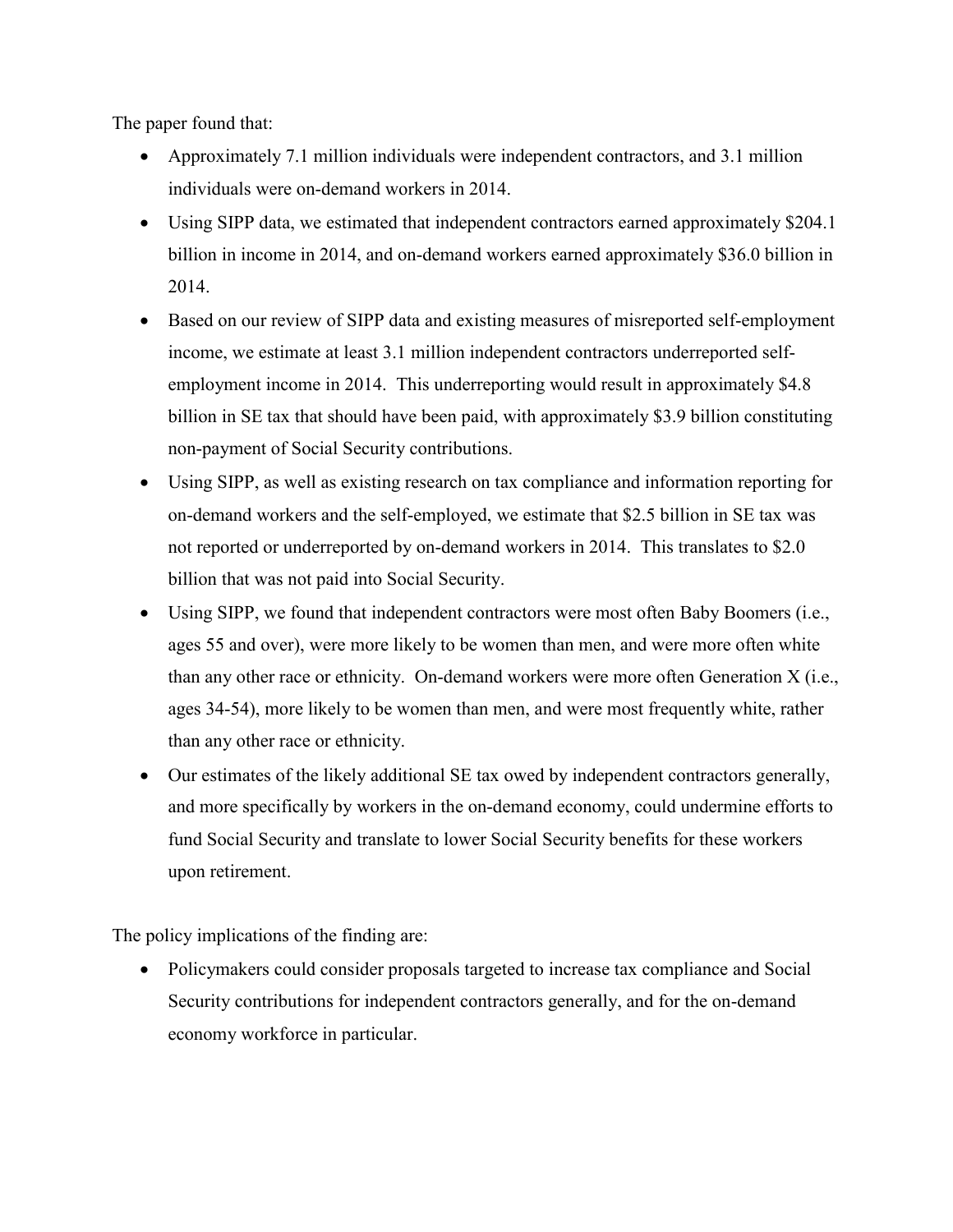• Congress could take steps to modernize information reporting, update quarterly estimated payment requirements, and require distribution of tax guidance to help combat underreporting of self-employment income and support the solvency of Social Security.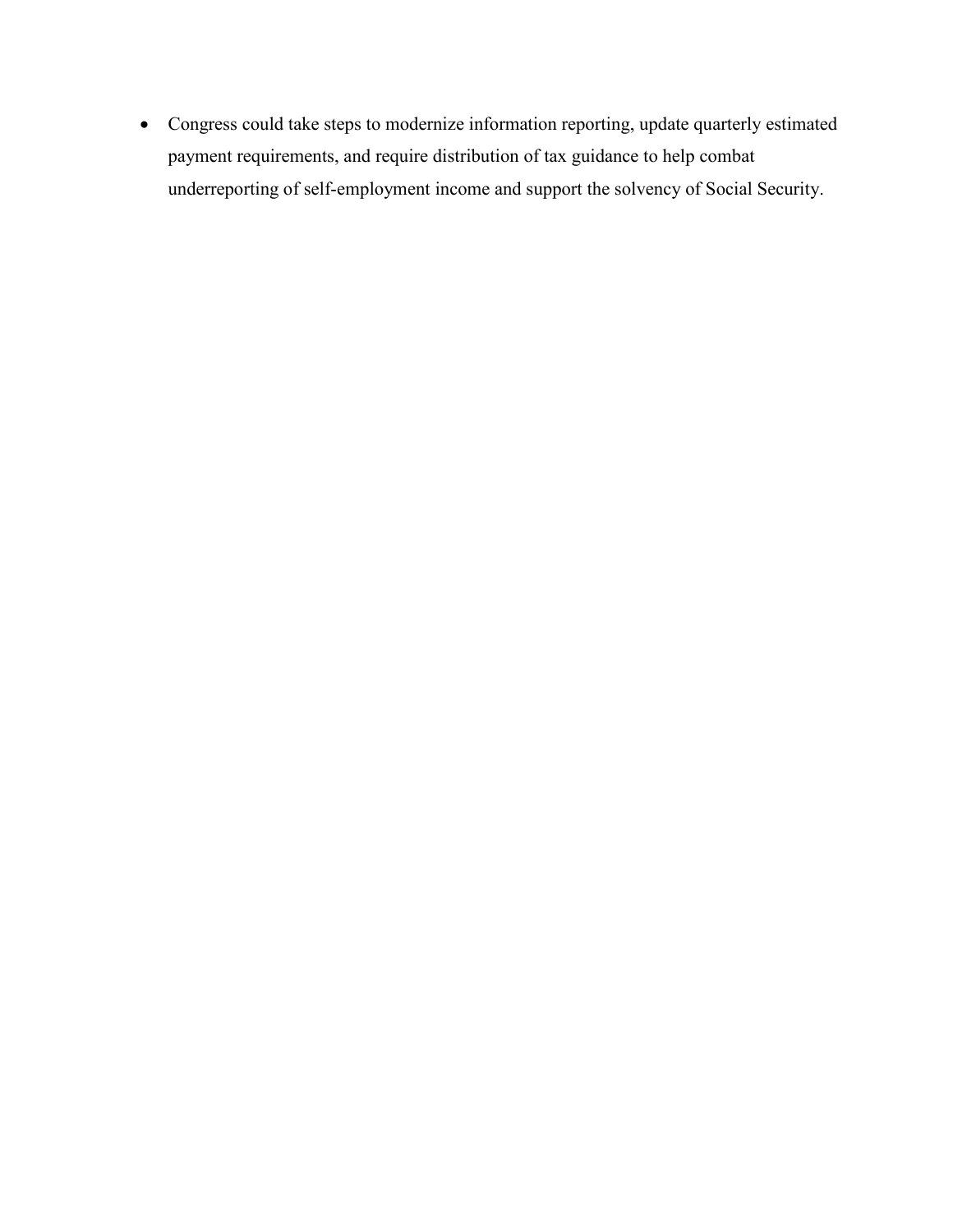## **Introduction**

In the past 10 years, companies like Uber, Etsy, Lyft, Airbnb, and Rover.com have become household names by connecting consumers and service providers and sellers online and through app-based programs that users download to their smartphones (the "on-demand economy" or "gig economy").<sup>[1](#page-5-0)</sup> As of September 2018, at least 2.3 million Americans earned income every month by renting rooms, giving rides, running errands and selling goods using an app-based platform.<sup>[2](#page-5-1)</sup> In fact, the latest research finds that at least 5.5 million households earn income from the on-demand economy every year. [3](#page-5-2) And this work is projected to continue to grow, along with the convenience of accessing goods and services through apps on smartphones.<sup>[4](#page-5-3)</sup> In fact, the tax preparer industry is banking on it.

For example, in 2017 the CEO of Intuit, the parent company of TurboTax, estimated that 34 percent of the U.S. workforce participated in the gig economy, with an expected growth to 43 percent by 2020.<sup>[5](#page-5-4)</sup> Although self-employed workers have been a longstanding feature of the U.S.

<span id="page-5-0"></span><sup>&</sup>lt;sup>1</sup> Caroline Bruckner, "Shortchanged: The Tax Compliance Challenges of Small Business Operators Driving the On-Demand Platform Economy," Kogod Tax Policy Center, (2016)<br>https://www.american.edu/kogod/news/Shortchanged.cfm

<span id="page-5-1"></span><sup>&</sup>lt;sup>2</sup> Diana Farrell, Fiona Greig, & Amar Hamoudi. 2018. "The Online Platform Economy in 2018: Drivers, Workers, Sellers and Lessors." JPMorgan Chase Institute (Sept. 2018),

<https://www.jpmorganchase.com/corporate/institute/document/institute-ope-2018.pdf> (the "JPMCI 2018 Study"). The authors updated findings from prior work in September 2018 to reflect data from a sample of 39 million Chase checking accounts that tracked payments from 128 online platforms to 2.3 million families from Oct. 2012-March 2018. In the updated study, the online platforms, which connect customers to sellers or service providers and mediate payment, were grouped into four categories: transportation (e.g., driving goods or people); non-transport (e.g., dog walking, home care, home repair, telemedicine); selling through an online marketplace; and leasing (e.g., renting homes, parking spaces and other assets). *See also*, Diana Farrell & Fiona Greig, "Paychecks, Paydays, and the On-demand Platform Economy: Big Data on Income Volatility," J.P. Morgan Chase Institute, 1-43 (Feb. 2016), [https://www.jpmorganchase.com/corporate/institute/report-paychecks-paydays-and-the-online-platform](https://www.jpmorganchase.com/corporate/institute/report-paychecks-paydays-and-the-online-platform-economy.htm)economy.htm (the "JPMCI 2016 Study").<br><sup>3</sup> JPMCI 2018 Study at 23.

<span id="page-5-2"></span>

<span id="page-5-3"></span><sup>&</sup>lt;sup>4</sup> *Id*. In fact, MBO Partners, a tax and accounting firm focused on the independent workforce that has produced an annual study of the size of the independent workforce since 2010, estimated that the independent workers rose to number almost 42 million—up 2.2 percent—from 2017. MBO Partners, "The State of Independence in America - 2018: The New Normal," (2018), [https://www.mbopartners.com/uploads/files/state-of-independence](https://www.mbopartners.com/uploads/files/state-of-independence-reports/State_of_Independence_2018.pdf)[reports/State\\_of\\_Independence\\_2018.pdf](https://www.mbopartners.com/uploads/files/state-of-independence-reports/State_of_Independence_2018.pdf) (last visited Sept. 9, 2018) (the "MBO 2018 Report"); Microeconomix,

<sup>&</sup>quot;The App Economy In the United States: A Review of the Mobile App Market and Its Contribution to the United States Economy," Deloitte (Aug. 20, 2018),

[https://www.ftc.gov/system/files/documents/public\\_comments/2018/08/ftc-2018-0048-d-0121-155299.pdf](https://www.ftc.gov/system/files/documents/public_comments/2018/08/ftc-2018-0048-d-0121-155299.pdf) (last visited Sept. 8, 2018) (finding that the app economy in 2018 represented \$339.6 billion in direct economic impact).

<span id="page-5-4"></span><sup>5</sup> Patrick Gillespie, "Intuit: Gig economy is 34 percent of US workforce," *CNN Money*, (May 24, 2017), <https://money.cnn.com/2017/05/24/news/economy/gig-economy-intuit/index.html>Additionally, the Freelancers

Union and Upwork found that 57.3 million Americans were working as independent contractors in 2017, which was approximately 36 percent of the U.S. workforce. "Freelancing in America: 2017." Upwork & Freelancers Union, Oct. 17, 2017), [www.upwork.com/i/freelancing-in-america/2017](http://www.upwork.com/i/freelancing-in-america/2017) (the "FIA 2017 Report").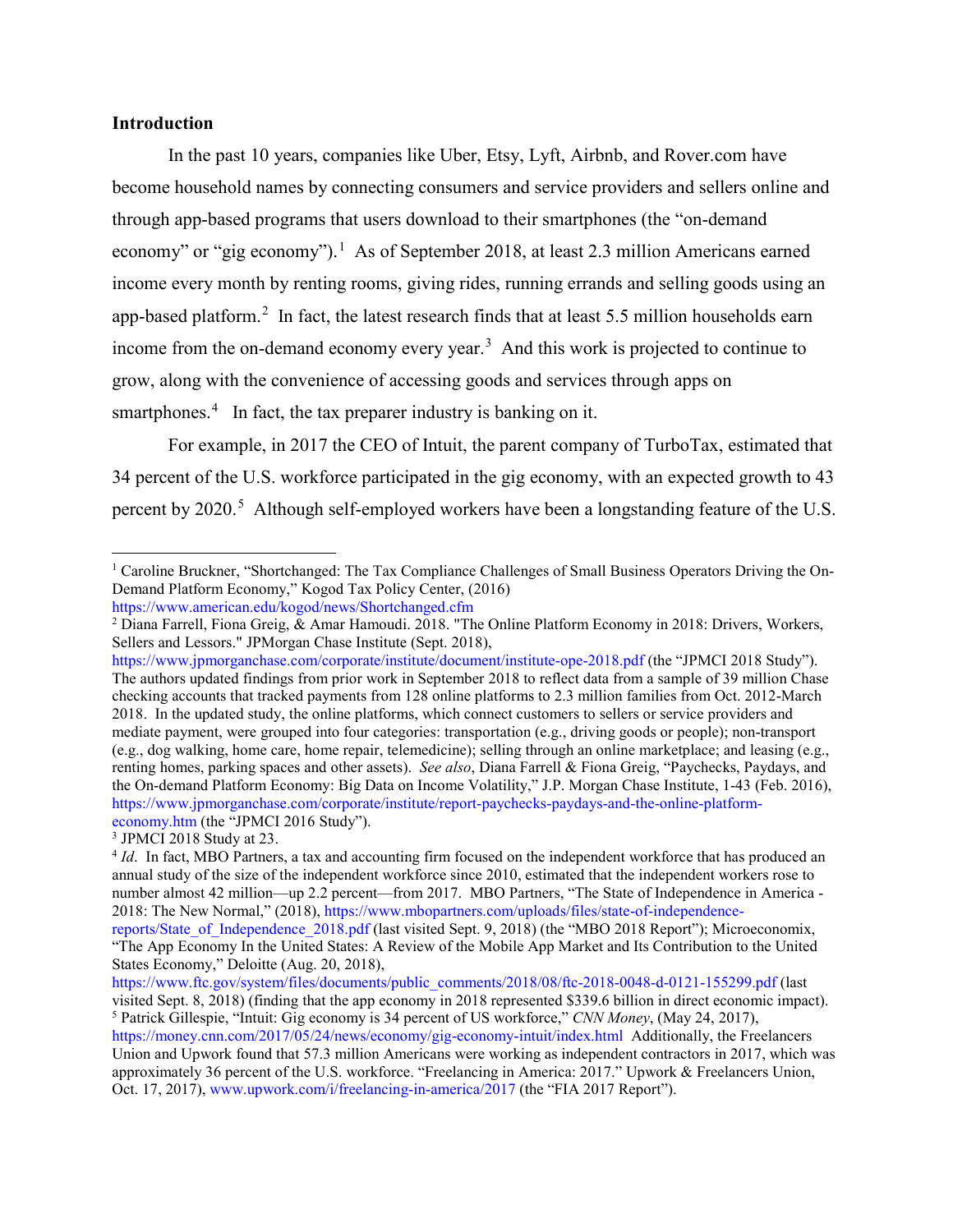workforce, "side hustles" facilitated platforms that connect customers with sellers and service providers and process payment electronically ("on-demand platforms") are becoming an increasingly common strategy for workers to earn income outside of traditional work arrangements, with the income "being a luxury for some and a necessity for others."<sup>[6](#page-6-0)</sup> Moreover, some industry research suggests workers are looking to the on-demand economy as a means of supplementing their retirement savings and to "age in place."[7](#page-6-1)

Along with the notable rise of on-demand platforms, academic research and Congressional inquiry have begun to consider the tax compliance challenges and federal tax policy implications of service providers and sellers earning income in the on-demand economy.<sup>[8](#page-6-2)</sup> For example, Congressional testimony in July 2018 informed members of the U.S. Senate Committee on Finance that the current tax rules for reporting income for on-demand economy earnings virtually ensure that more taxpayers are more likely to misreport their income and face audit and penalty exposure. $9\,$  $9\,$  In fact, IRS taxpayer data released in 2017 confirm these

<span id="page-6-1"></span><sup>7</sup> *Airbnb's Growing Community of 60+ Women Hosts*, Airbnb (Mar. 2016)[, https://www.airbnbaction.com/wp](https://www.airbnbaction.com/wp-content/uploads/2016/03/Airbnb_60_Plus_Women_Report.pdf)[content/uploads/2016/03/Airbnb\\_60\\_Plus\\_Women\\_Report.pdf;](https://www.airbnbaction.com/wp-content/uploads/2016/03/Airbnb_60_Plus_Women_Report.pdf) *Airbnb's Growing Economic Opportunities for D.C. Seniors Home – Sharing: Bringing \$5.5 Million to D.C. Residents Age 60+ and Helping Them Age in Place*, Airbnb (March 2018), [https://2sqy5r1jf93u30kwzc1smfqt-wpengine.netdna-ssl.com/wp-](https://2sqy5r1jf93u30kwzc1smfqt-wpengine.netdna-ssl.com/wp-content/uploads/2018/03/REPORT_-Senior-Airbnb-Hosts-in-D.C.-March-2018-1.pdf)

<span id="page-6-0"></span> <sup>6</sup> Aaron Smith, "Gig Work, Online Selling and Home Sharing." *Pew Research Center: Internet, Science & Tech*, (Nov. 17, 2016), [www.pewinternet.org/2016/11/17/gig-work-online-selling-and-home-sharing](http://www.pewinternet.org/2016/11/17/gig-work-online-selling-and-home-sharing)

[content/uploads/2018/03/REPORT\\_-Senior-Airbnb-Hosts-in-D.C.-March-2018-1.pdf](https://2sqy5r1jf93u30kwzc1smfqt-wpengine.netdna-ssl.com/wp-content/uploads/2018/03/REPORT_-Senior-Airbnb-Hosts-in-D.C.-March-2018-1.pdf) (noting the typical D.C. senior host made \$10,600 renting their home to D.C. visitors).

<span id="page-6-2"></span><sup>8</sup> *See e.g.,* Bruckner, *supra* n. 1; Shu-Yi Oei & Diane Ring, *Can Sharing Be Taxed?*, 93 Wash. Univ. L. Rev. 4 (2016); Kathleen Delaney Thomas, *Taxing the Gig Economy*, 166 University of Pennsylvania L. Rev. 1415 (2018); Shu-Yi Oei & Diane M. Ring, *The Tax Lives of Uber Drivers: Evidence from Internet Discussion Forums*. (Feb. 10, 2016), [http://papers.ssrn.com/sol3/papers.cfm?abstract\\_id=2730893.](http://papers.ssrn.com/sol3/papers.cfm?abstract_id=2730893) *See also*, *Targeted Tax Reform: Solutions to Relieve the Tax Compliance Burden(s) For America's Small Businesses: Hearing Before the U.S. Senate Comm. on Small Business and Entrepreneurship* (testimony of Caroline Bruckner) 114<sup>th</sup> Congress (July 2015), [https://www.sbc.senate.gov/public/\\_cache/files/d/c/dc25e509-6b65-4888-9ce2-](https://www.sbc.senate.gov/public/_cache/files/d/c/dc25e509-6b65-4888-9ce2-dce63a215c5e/54054E85263006E642152871A2E8E14E.bruckner-testimony.pdf)

[dce63a215c5e/54054E85263006E642152871A2E8E14E.bruckner-testimony.pdf;](https://www.sbc.senate.gov/public/_cache/files/d/c/dc25e509-6b65-4888-9ce2-dce63a215c5e/54054E85263006E642152871A2E8E14E.bruckner-testimony.pdf) *The Sharing Economy: A Taxing Experience for New Entrepreneurs Part I: Hearing Before the U.S. House Comm. on Small Business*, 114th Congress (testimony of Caroline Bruckner) (May 2016)[, https://smallbusiness.house.gov/uploadedfiles/5-24-](https://smallbusiness.house.gov/uploadedfiles/5-24-16_bruckner_testimony_.pdf)

[<sup>16</sup>\\_bruckner\\_testimony\\_.pdf](https://smallbusiness.house.gov/uploadedfiles/5-24-16_bruckner_testimony_.pdf) ("House May 2016 Testimony"); *Small Business Tax Reform: Modernizing the Code for the Nation's Job Creators*: *Hearing Before the U.S. House Comm. on Small Business*, 115th Congress (testimony of Caroline Bruckner) (Oct. 2017), [https://smallbusiness.house.gov/uploadedfiles/10-4-17\\_bruckner\\_testimony.pdf](https://smallbusiness.house.gov/uploadedfiles/10-4-17_bruckner_testimony.pdf) ("House Oct. 2017 Testimony"); Caroline Bruckner, "Congress Failed to Fix Tax Woes for Gig Workers," Chicago Tribune (Feb. 16, 2018), [http://www.chicagotribune.com/news/opinion/commentary/ct-perspec-gig-economy-taxes](http://www.chicagotribune.com/news/opinion/commentary/ct-perspec-gig-economy-taxes-uber-lyft-airbnb-0216-20180215-story.html)[uber-lyft-airbnb-0216-20180215-story.html](http://www.chicagotribune.com/news/opinion/commentary/ct-perspec-gig-economy-taxes-uber-lyft-airbnb-0216-20180215-story.html) (last visited Sep 9, 2018); *Letter from Kogod Tax Center to Business Working Group of U.S. Senate Committee on Finance* (April 15, 2015),

<https://www.finance.senate.gov/legislation/details/business-tax-working-group-submissions>

<span id="page-6-3"></span><sup>9</sup> *Improving Tax Administration Today: Hearing Before the U.S. Senate Committee on Finance Subcommittee on Taxation and IRS Oversight*, 115th Congress (2018) (testimony of Caroline Bruckner) *available at*

<https://www.finance.senate.gov/imo/media/doc/26JUL2018BrucknerSTMNT.pdf> ("Senate July 2018 Testimony").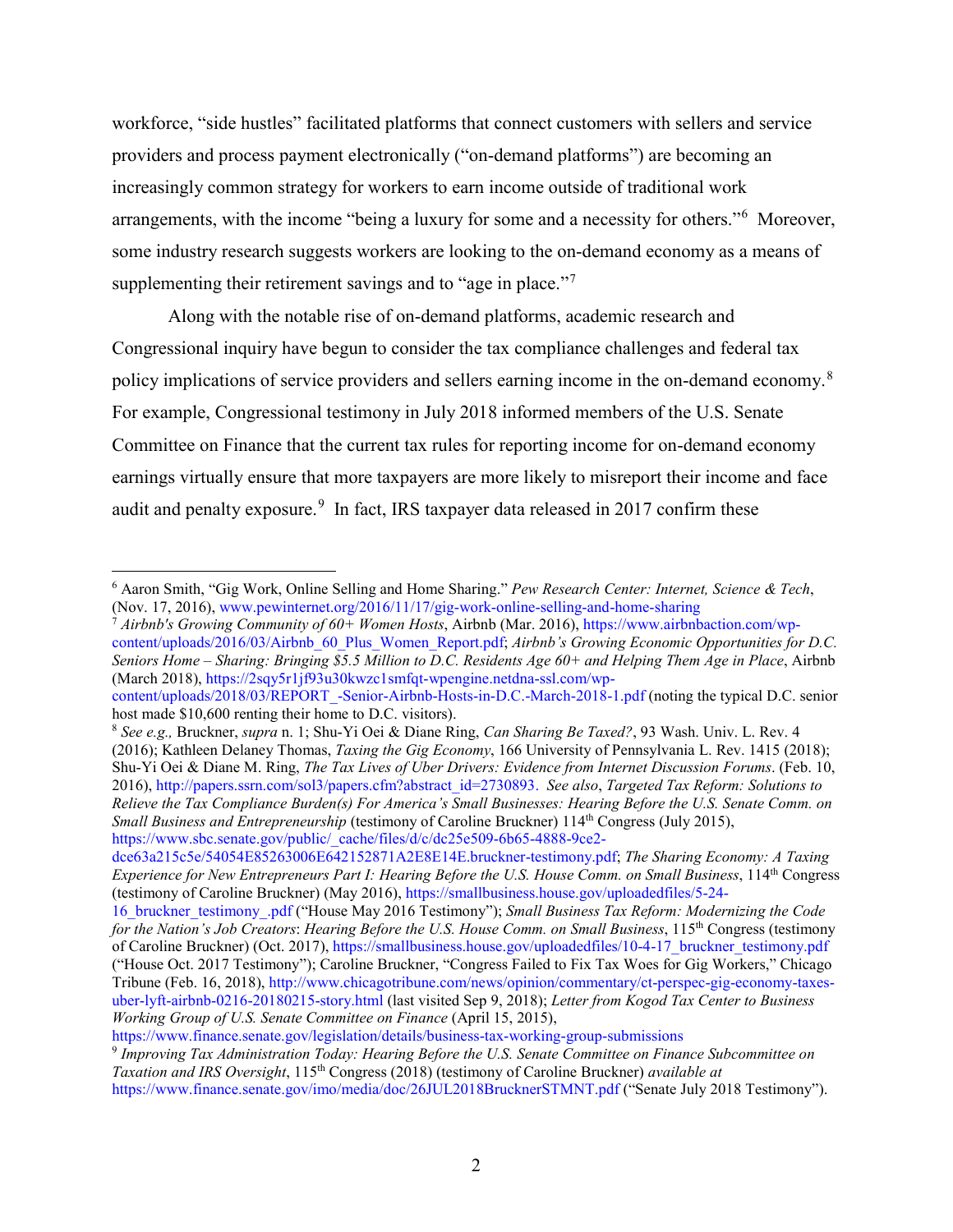consequences to a certain degree. According to a 2017 analysis prepared by *The Wall Street Journal*, "the number of filers penalized for underpaying estimated taxes rose nearly 40 percent between  $20102015 20102015 20102015 -$  to 10 million."<sup>10</sup>

Not only do the tax compliance challenges of these taxpayers result in widespread underreporting, penalties and audit exposure for income taxes, but these challenges also implicate the Social Security and Medicare taxes due on self-employment income ("SE tax"). Failure to properly report income and pay the SE tax undermine Social Security solvency and can reduce workers' future retired-worker benefits that are calculated by formula based on a workers Average Indexed Monthly Earnings."<sup>[11](#page-7-1)</sup> Keep in mind, Social Security is a "selffinancing program" funded primarily through payroll taxes paid by covered workers and employers in addition to SE taxes paid by self-employed individuals.<sup>12</sup>

And while existing private sector and academic research has reviewed the size, growth trajectory and labor law implications of the on-demand economy, as well as the income tax, compliance and benefits issues triggered by its workers, less work has been devoted to quantifying the SE tax and Social Security implications of the significant number of taxpayers who either underreport or fail to remit Social Security contributions.<sup>13</sup> This matters because "the most fundamental shortcoming of the current [U.S. retirement] system is that millions of working Americans have no easy way to save for retirement on the job outside of Social Security."[14](#page-7-4) But what if most Americans working in the on-demand economy aren't even contributing to Social Security?

<span id="page-7-3"></span><sup>13</sup> However, there has been some important work on on-demand workers income insecurity, Social Security and retirement issues. *See* Janine Berg, *Income Security in the On-Demand Economy: Findings and Policy Lessons from a Survey of Crowdworker*s (March 1, 2016). Comparative Labor Law & Policy Journal, Vol. 37, No. 3, 2016. Available at SSRN: [https://ssrn.com/abstract=2740940;](https://ssrn.com/abstract=2740940) Paul Secunda, *Uber Retirement* (January 5, 2017). University of Chicago Legal Forum, Vol. 2017, No. 1, 2017; Marquette Law School Legal Studies Paper No. 17-1.<br>Available at SSRN: https://ssrn.com/abstract=2894566.

<span id="page-7-0"></span> <sup>10</sup> Laura Saunders, "Number of Americans Caught Underpaying Their Taxes Surges 40 percent." *Wall Street Journal*, (Aug. 11, 2017) *available at* [https://www.wsj.com/articles/the-numberof-americans-caught](https://www.wsj.com/articles/the-numberof-americans-caught-underpayingsometaxes-surges-40-1502443801)[underpayingsometaxes-surges-40-1502443801](https://www.wsj.com/articles/the-numberof-americans-caught-underpayingsometaxes-surges-40-1502443801)

<span id="page-7-1"></span><sup>&</sup>lt;sup>11</sup> Barry F. Huston, Cong. Research Serv. No. R42035, Social Security Primer, (July 13, 2018), https://fas.org/sgp/crs/misc/R42035.pdf (CRS Report R42035). *See also* Part V.B. *infra*. 12 *See* CRS Report R42035.

<span id="page-7-2"></span>

<span id="page-7-4"></span><sup>&</sup>lt;sup>14</sup> David S. Mitchell, *Building a More Robust and Inclusive U.S. Retirement System Amid a Changing Economy*, The Aspen Institute Financial Security Program (Sept. 2017),

[https://assets.aspeninstitute.org/content/uploads/2017/09/2017\\_RETIREMENT-SAVINGS-REPORT-Web.pdf](https://assets.aspeninstitute.org/content/uploads/2017/09/2017_RETIREMENT-SAVINGS-REPORT-Web.pdf)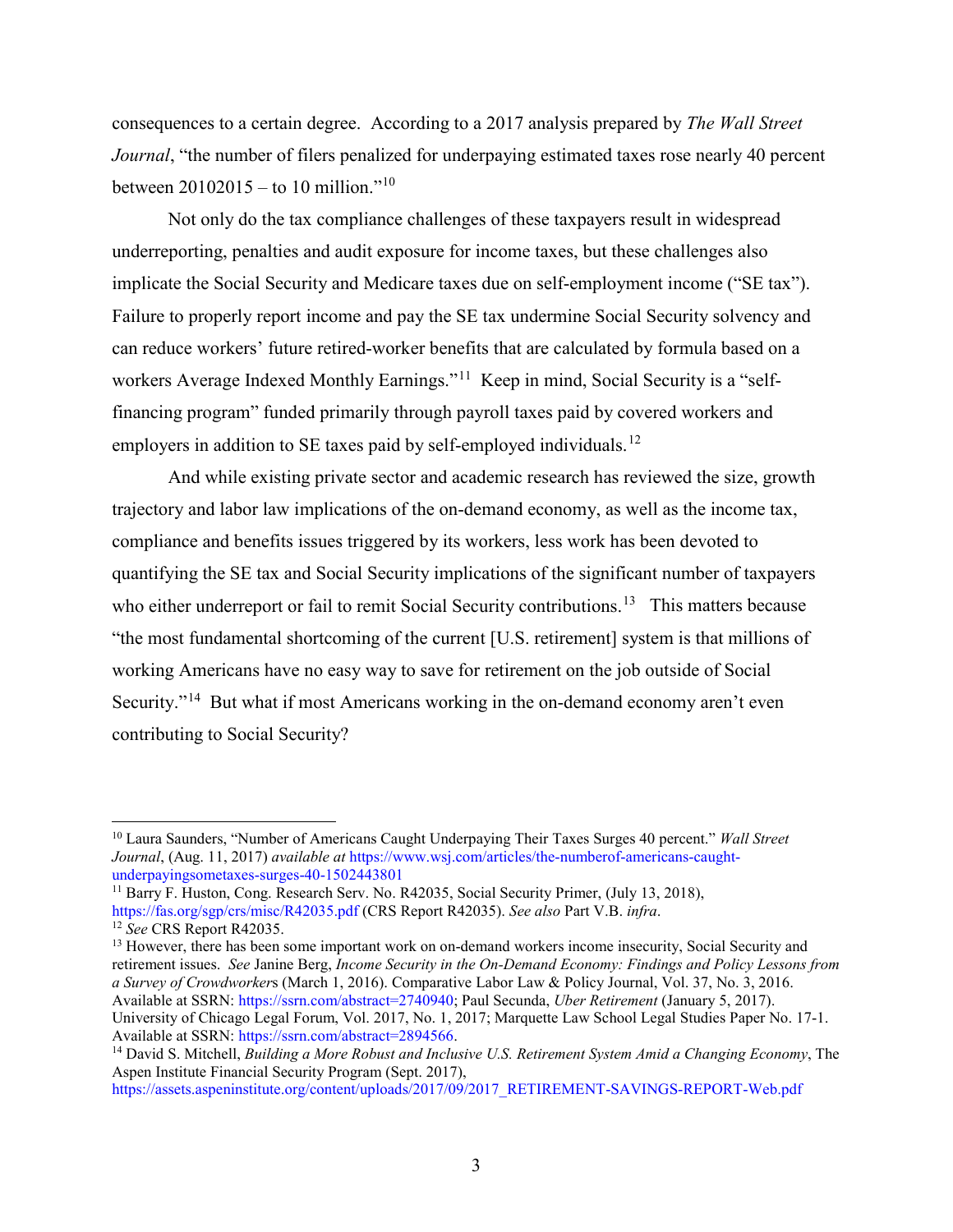This paper provides new insight into the Social Security implications of the on-demand economy work by using the Census Bureau's redesigned *Survey of Income and Program Participation* (SIPP)<sup>[15](#page-8-0)</sup> to estimate the populations and earnings of self-employed, non-employer workers working outside of a traditional employment relationship ("independent contractors"), <sup>[16](#page-8-1)</sup> as well as individuals working in occupations that occur in the on-demand economy ("ondemand workers").<sup>17</sup>

SIPP data can supplement other existing government data sets for federal tax policy purposes because of the large number of individuals surveyed, the reporting of earnings, and the collection of demographic information. In addition, SIPP has the ability to capture individuals not otherwise represented in other government surveys and products of on-demand economy workers because SIPP is able to measure multiple on-demand and independent contract arrangements. SIPP data has the potential to capture non-employee workers earning income

<span id="page-8-0"></span> <sup>15</sup> Data on business ownership and individual earnings can be obtained through a number of Census products. *See* Part II *infra*. One of the main surveys to measure this data is SIPP, which is conducted in a series of national panels, with sample sizes ranging from approximately 14,000 to 36,700 interviewed households. The duration of each panel lasts one year. SIPP is third largest household survey administered by Census, focused on providing accurate and comprehensive information about the income and program participation of individuals and households in the United States. The re-engineered 2014 SIPP survey provides a unique analysis other products do not capture. Specifically, it measures self-employment and participation in concurrent employment measured by industry and occupation. Additionally, it provides analysis on the amount of income derived from each type of employment. Because of this unique ability, SIPP provides a foundation to estimate the number of self-employed individuals, the number of self-employed individuals in particular industries and occupations, and the amount of income that these individuals derive from these types of employment. As with any survey, there are some limitations with these estimates. The data is self-reported, meaning that individuals can incorrectly report their self-employment status, their occupation or industry, and the amount of income that they derived from these employment relationshi  $16$  Using SIPP data, we define "Independent Contractors" as respondents who stated that they were self-employed with no employees or owned their own business instead of being employed by another employer or in an "other work arrangement" for their type of work arrangement. This definition excludes individuals employed by an employer or in an "other work arrangement, with no employees, in specified occupations. Variables EJB1\_JBORSE through EJB7\_JBORSE in the 2014 Panel Wave 2 Metadata, located at[: https://www2.census.gov/programs](https://www2.census.gov/programs-surveys/sipp/data/datasets/2014/w2/2014SIPP_W2_Metadata_AllSections.pdf)[surveys/sipp/data/datasets/2014/w2/2014SIPP\\_W2\\_Metadata\\_AllSections.pdf](https://www2.census.gov/programs-surveys/sipp/data/datasets/2014/w2/2014SIPP_W2_Metadata_AllSections.pdf)

<span id="page-8-2"></span><span id="page-8-1"></span><sup>&</sup>lt;sup>17</sup> Using SIPP data, we define "on-demand workers" as individuals employed by an employer or in an "other work arrangement, with no employees, in specified occupations including babysitting and child care services; dog walking; house sitting; disabled adult or eldercare services; house cleaning; house painting; yard work; property maintenance work; other personal services work such as running errands or helping people move; jewelers; or driving. Dummy variable created by merging EJB1\_JBORSE through EJB7\_JBORSE, variables TJB1\_EMPB through TJB7\_EMPB, and selected occupations in TJB1\_OCC through TJB7\_OCC in the 2014 Panel Wave 2 Metadata, located at: [https://www2.census.gov/programs-](https://www2.census.gov/programs-surveys/sipp/data/datasets/2014/w2/2014SIPP_W2_Metadata_AllSections.pdf)

[surveys/sipp/data/datasets/2014/w2/2014SIPP\\_W2\\_Metadata\\_AllSections.pdf](https://www2.census.gov/programs-surveys/sipp/data/datasets/2014/w2/2014SIPP_W2_Metadata_AllSections.pdf) One of the limitations of using SIPP data is that this definition is too broad in that it could include employees of employers. In addition, the Census SIPP experts we consulted in indicted this definition could include individuals who identified as employees, despite the fact they were actually independent contractors. In addition, this definition is too narrow in that it does not include occupations occurring in the On-Demand Economy such as renting rooms, cars or other assets.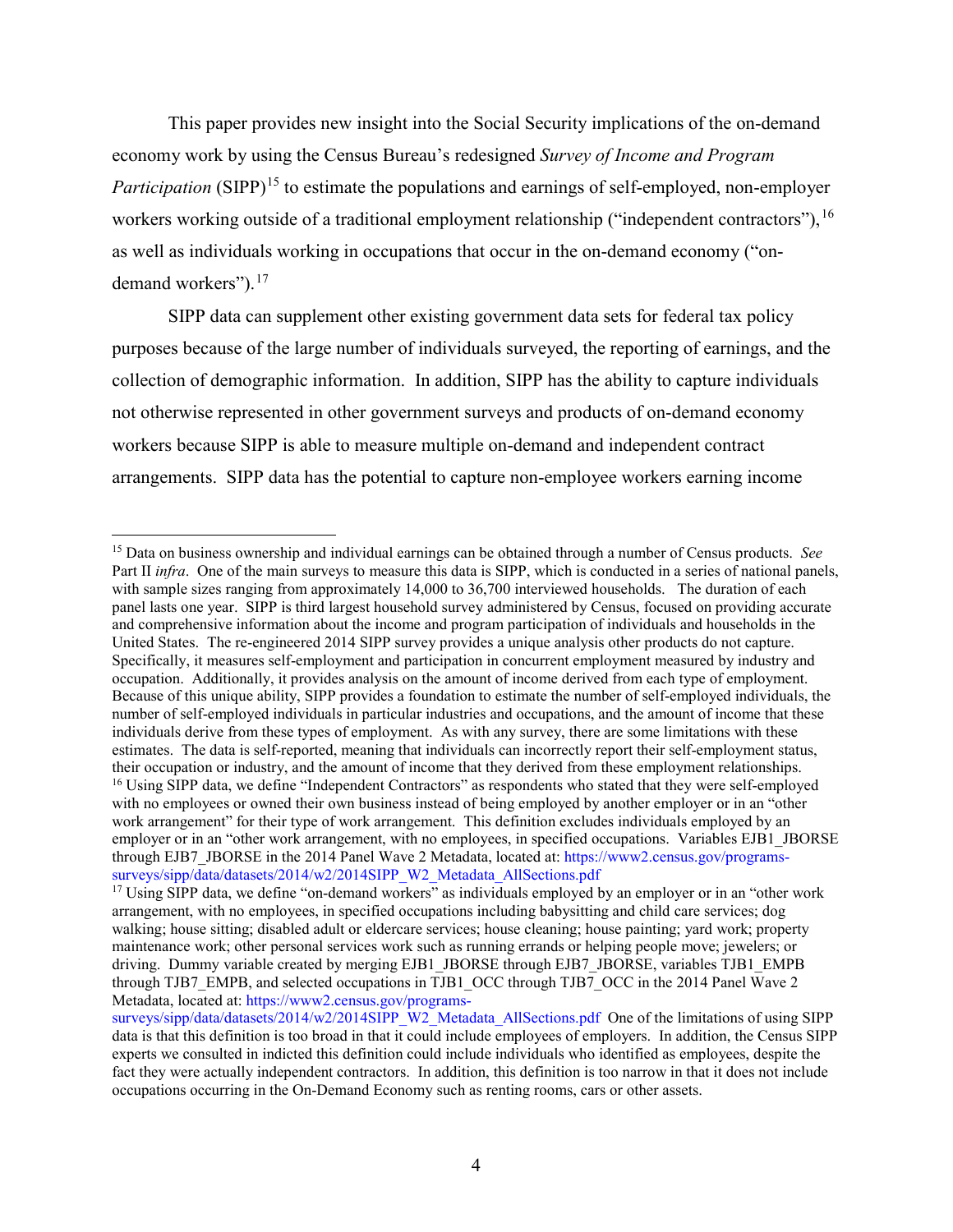using on-demand platforms to connect with customers and process payment ("on-platform workers") as well as non-employee workers earing income in occupations occurring in the ondemand economy not using on-demand platforms ("off-platform workers"). Most importantly for purposes of this project, SIPP provides data to enable us to estimate the amount of income derived from these work arrangements.<sup>18</sup>

However, SIPP does have its limitations, and the estimates in this paper are supplemental illustrative estimates designed to add to the existing literature on Social Security implications of the tax compliance of these self-employed workers.<sup>[19](#page-9-1)</sup> For example, the SIPP survey data on selfemployment does not specifically identify individuals who earn income working with ondemand platforms. Instead, we have identified individuals with occupations occurring in the ondemand economy as reflected by their SIPP survey responses. As such, our estimates of ondemand workers include both on-platform workers and off-platform workers, a population that is likely larger than the on-demand platform workforce.<sup>20</sup> In addition, our estimates on the earnings of both populations are not necessarily net of expenses and are nevertheless understatements of the collective earnings of the populations of independent contractors and on-demand workers we identified using SIPP.<sup>[21](#page-9-3)</sup>

Notwithstanding these data limitations, this paper extends the existing research on the SE tax compliance of independent contractors and on-demand workers by focusing on the Social

<span id="page-9-0"></span> $18$  A more in-depth discussion of the advantages of SIPP to supplement other government surveys is discussed in the Methodology section *infra*.

<span id="page-9-1"></span><sup>&</sup>lt;sup>19</sup> As with any survey, there are some limitations that will impact the estimates we calculated using SIPP data. The data is self-reported, meaning that individuals can incorrectly report their self-employment status, their occupation or industry, and the amount of income that they derived from these employment relationships. SIPP has its advantages over other estimates because it is able to capture respondents' data on multiple employment points and is not limited to questions on an individual's main job or primary source of income.<br><sup>20</sup> We recognize that the criteria we used to identify Independent Contractors and on-demand workers to extrapolate

<span id="page-9-2"></span>earnings and demographic data from the SIPP are imprecise measures of the total population of these self-employed workers. For example, the Census SIPP experts we consulted in connection with this work indicated that while our estimates on the population of on-demand workers were potentially over-inclusive, the measures we used to extrapolate the collective earnings of independent contractors and on-demand workers were too conservative. In order to provide additional context for our estimates using SIPP data, we included additional estimates using the most recent data on alternative contingent workers and gig economy workers available from the U.S. Department of Labor Bureau of Labor Statistics (BLS) as well as the JMPCI 2018 Study. See Table 3 infra.

<span id="page-9-3"></span><sup>&</sup>lt;sup>21</sup> According to the Census SIPP experts we consulted, the earnings variables we used understated the total amount of earnings of independent contractors and on-demand workers because we only included earnings for people who reported gross total amounts that they actually received during the year. Some SIPP respondents included in our Independent Contractor and On-Demand Worker populations may have reported their earnings another way (such as their average monthly or bi-weekly income, for example), and the measure we used would not include their earnings at all.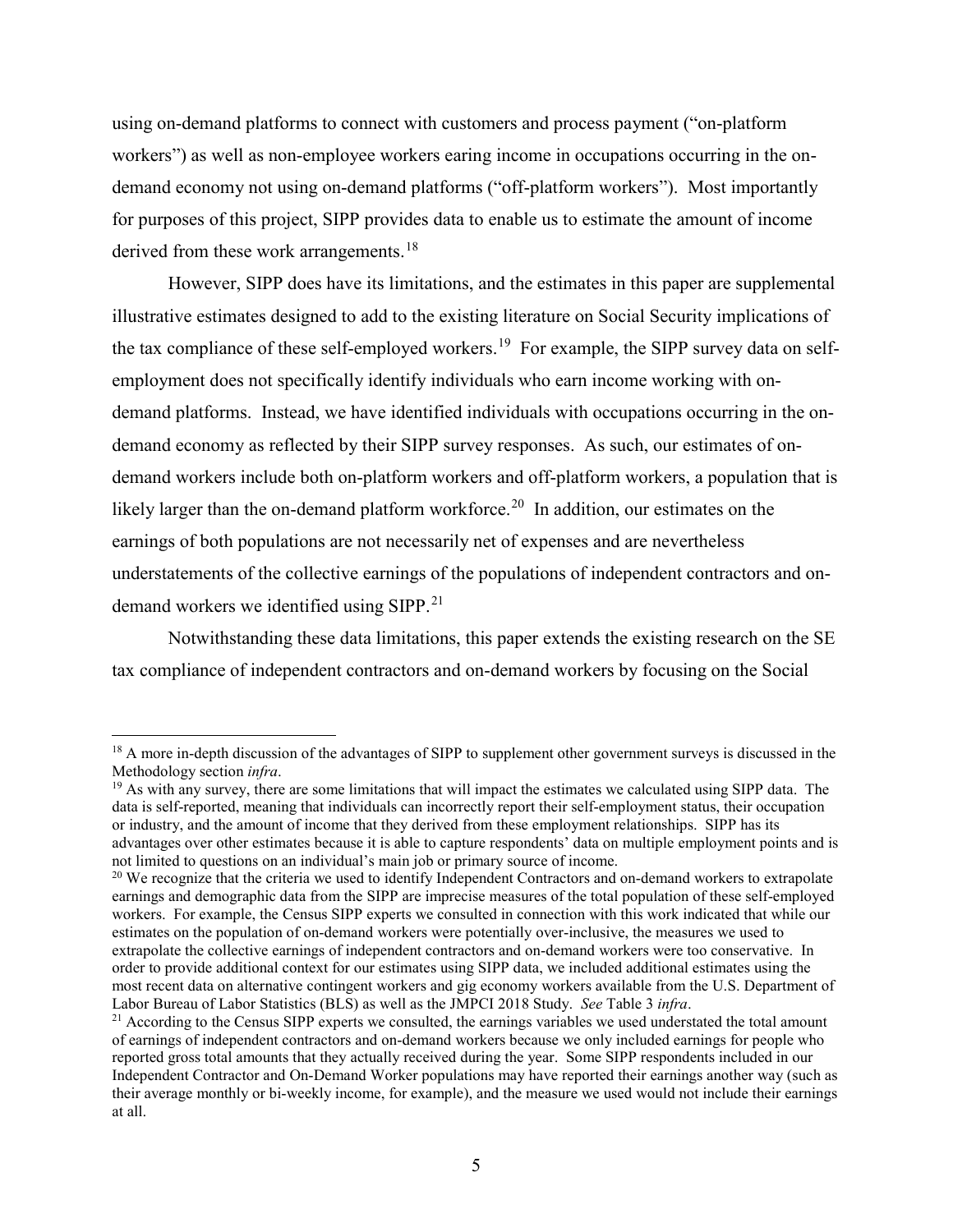Security implications of the failure of these taxpayers to accurately report income and pay SE taxes on this income and considers corresponding demographic data with respect to these populations of workers. In addition, this paper makes policy recommendations to aid with independent contractor tax compliance generally, and more specifically, with on-demand workers to address the SE tax underreporting we estimated.

Part I summarizes the relevant SE tax, filing and information reporting rules and the corresponding tax compliance issues of both independent contractors and on-demand workers. Part II introduces the existing challenges of measuring independent and on-demand economy workers, and provides new estimates on independent contractors and on-demand workers to supplement the existing literature using SIPP data. Part III, relying on SIPP data, estimates how much income independent contractors and on-demand workers earned in 2014.

Part IV approximates the amount of SE taxes that should have been paid on this income and estimates the approximate Social Security underpayment amount using information from the U.S. Treasury's Inspector General for Tax Administration's analysis of underreporting of SE taxes and information gained from research on on-demand economy platforms and the IRS about issuance of tax reporting forms. Part V, utilizing SIPP, examines the demographic make-up of independent contractors and on-demand workers and estimates the impact of failing to report self-employed income on Social Security in 2014, and discusses the potential long-term implications. Finally, Part VI makes policy recommendations targeted to increase the tax compliance of independent contractors and on-demand workers by modernizing information reporting, updating timing requirements for estimated payments, and developing distribution information on the tax requirements for independent contractors and on-demand economy workers on the payment of self-employment taxes.

# **Background on Tax and Reporting Rules for Independent Contractors and On-Demand Workers**

The U.S. tax system is a pay-as-you go system of tax collection. Since World War II, employees have had a portion of their wages withheld by their employers and remitted to the IRS in anticipation of an employees' annual income and payroll (e.g., Social Security and Medicare

6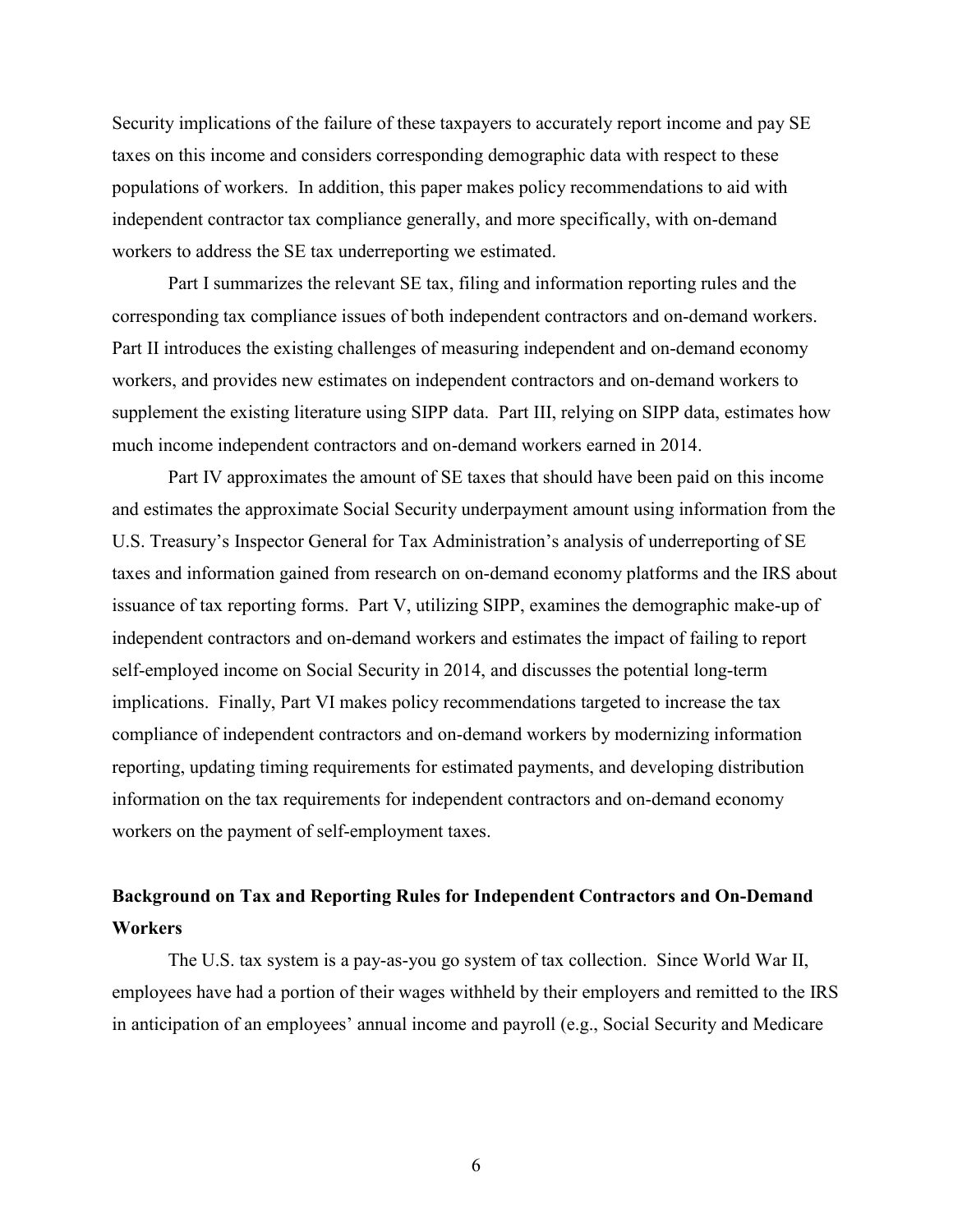taxes) tax liability.[22](#page-11-0) Originally enacted as a means to raise revenue to fund increased government operations during wartime, the point of employee tax withholding is to "smooth after-tax income through the year and facilitate revenue collection by the IRS." $^{23}$  $^{23}$  $^{23}$ 

However, independent contractors and on-demand workers are not generally treated as "employees" for U.S. tax purposes, and, instead, are treated as self-employed for tax purposes with respect their earnings.<sup>24</sup> As a result, these workers are not generally subject to employer income and payroll tax withholding. Instead, these taxpayers are required to make estimated income tax payments to federal and state tax collection agencies and "when annual net earnings are at least \$400, 15.3 percent in self-employment tax."[25](#page-11-3) 

A consequence of the absence of withholding is underreporting of taxes by a significant number of self-employed taxpayers, who have "different pain points than their employee counterparts with respect to their tax filings."[26](#page-11-4) Government and academic research on the tax compliance of the self-employed reflect these challenges and "there is a large literature showing that this group consistently and substantially underreports their income to tax authorities."[27](#page-11-5)

<span id="page-11-0"></span><sup>&</sup>lt;sup>22</sup>Seth D. Harris & Alan B. Krueger, A Proposal for Modernizing Labor Laws For Twenty-First-Century Work: The "Independent Worker." The Hamilton Project, Discussion Paper 2015-10 (Dec. 2015),

[http://www.hamiltonproject.org/assets/files/modernizing\\_labor\\_laws\\_for\\_twenty\\_first\\_century\\_work\\_krueger\\_harri](http://www.hamiltonproject.org/assets/files/modernizing_labor_laws_for_twenty_first_century_work_krueger_harris.pdf) [s.pdf](http://www.hamiltonproject.org/assets/files/modernizing_labor_laws_for_twenty_first_century_work_krueger_harris.pdf) (last visited Sep 10, 2018).<br><sup>23</sup> Id. at 18.

<span id="page-11-1"></span>

<span id="page-11-2"></span><sup>&</sup>lt;sup>24</sup> For a discussion on worker classification and its relevance to on-demand workers and U.S. tax rules, *see* Annette Nellen, Caroline Bruckner & Jennifer Brown, "Taxes and the Growing Gig Workforce: What to Know." 128 JOURNAL OF TAXATION 6 at 15 (June 2018) ("Nellen, Bruckner & Brown JOT"). A primary reason for why policymakers, tax and labor experts, and on-demand platforms have been slow to tackle the simmering tax and compliance issues underlying the On-Demand Economy is the looming question of whether workers who provide services for customers via on-demand platforms are misclassified employees. Misclassification issues have long stymied Congressional efforts to address tax and benefits issues of self-employed workers, who are the smallest of small business owners. Rarely have policymakers been able to reach consensus on strategies to address worker misclassification for either tax or labor law purposes. With the advent of the tech-enabled On-Demand Economy and the at least 2.3 million taxpayers now earning income selling goods and services through on-demand platforms every month, Congressional action to address tax compliance challenges of these taxpayers could be the top priority, separate and apart from resolving any corresponding worker misclassification issues. *See* Caroline Bruckner, *Response to Questions for the Record in Connection with U.S. Senate Committee On Finance Subcommittee on Taxation and IRS Oversight July Hearing*, (Sept. 19, 2018), on file with author (responding to question from Sen. Thune as to whether resolving misclassification of on-demand workers could be a legislative priority).<br><sup>25</sup> Financing of the Social Security program is authorized by the revenue collected pursuant to: (i) the Federal

<span id="page-11-3"></span>Insurance Contributions Act (FICA), which applies to employers and employees; and (ii) the Self-Employment Contributions Act, which applies to self-employment income. CRS Report R42035, *supra* n. 11 at 3. <sup>26</sup> Bruckner, *supra* n. 1 at 9.<br><sup>27</sup>Hurst, Erik and Li, Geng and Pugsley, Benjamin W., Are Household Surveys Like Tax Forms: Evidence from

<span id="page-11-5"></span><span id="page-11-4"></span>Income Underreporting of the Self Employed (November 2010). NBER Working Paper No. w16527. Available at SSRN:<https://ssrn.com/abstract=1708769>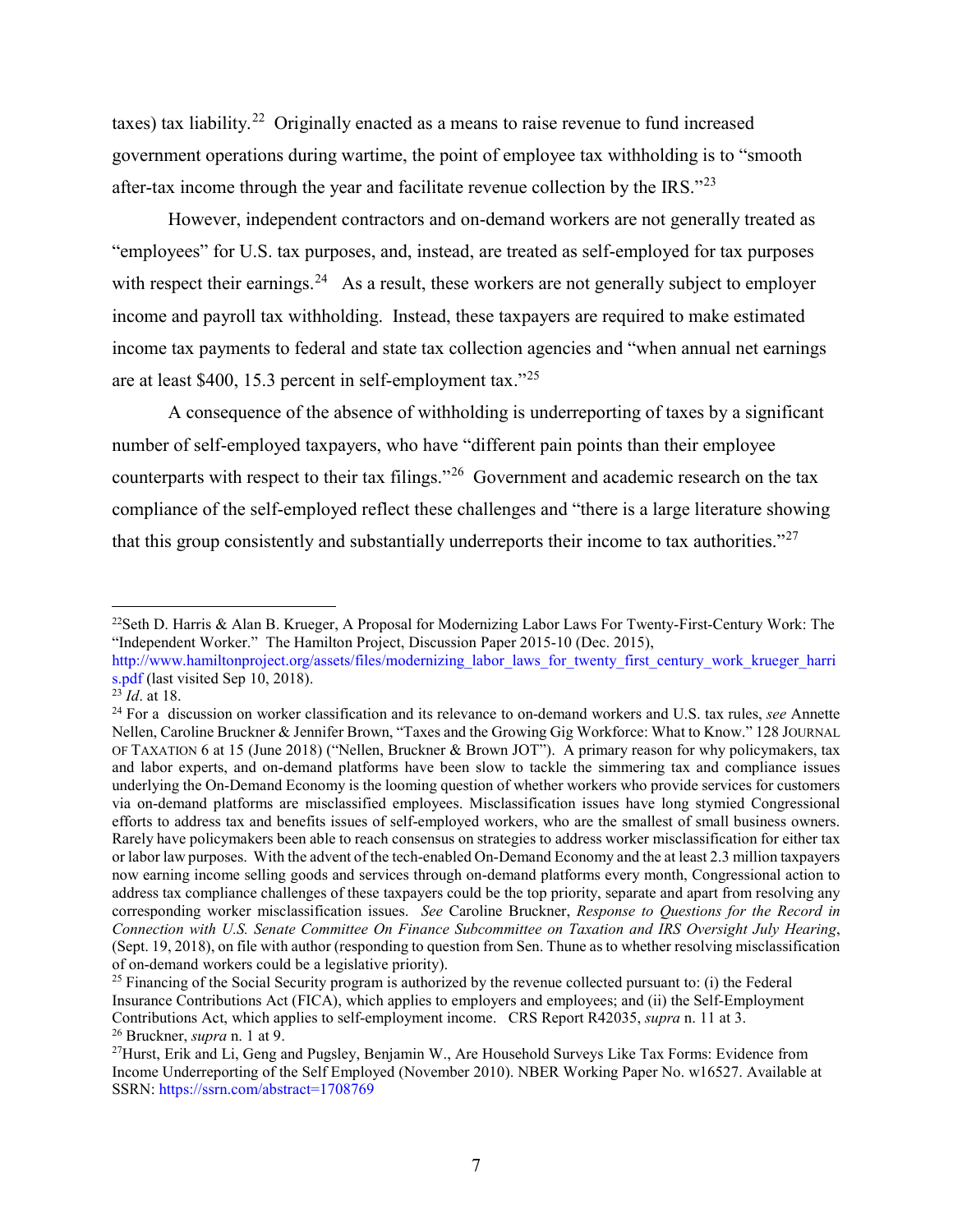More recently, a 2018 tax preparer industry survey found that 32 percent of self-employed workers admitted to underreporting their income for tax purposes while 36 percent "don't do taxes at all."<sup>[28](#page-12-0)</sup>

With respect to the payment of SE tax, the amount and timing requirements of quarterlyestimated payments, as well as the information reporting regime for on-platform work create tax compliance challenges that often trigger non-filing, under-and non-payment of taxes – in many cases, unwittingly by taxpayers who are unfamiliar with paying taxes on self-employment income.<sup>[29](#page-12-1)</sup> In fact, anecdotal evidence from tax preparers advising independent contractors and on-demand economy workers suggests that while these taxpayers are generally aware that they may owe income taxes on their earnings, many are surprised to learn they owe SE taxes, too.<sup>[30](#page-12-2)</sup>

## *The SE Tax*

Unlike traditional employees, who are subject to payroll taxes and withholding by employers that also pay a portion of employees' payroll taxes, taxpayers with self-employment income pay the combined employee and employer shares of Social Security and Medicare taxes (i.e., 15.3 percent in SE tax, which is 12.4 percent Social Security tax on up to \$128,400 on net earnings and a 2.9 percent Medicare tax on their entire net earnings) pursuant to the Self-Employment Contributions Act  $(SECA)^3$ <sup>1</sup> Any taxpayer with net earnings of \$400 of selfemployment income is required pay SE tax and file a Schedule  $SE^{32}$  Although self-employed taxpayers pay the combined employer and employee share of Social Security and Medicare taxes, they are allowed a deduction of one-half of their total SE tax paid for federal income tax purposes.[33](#page-12-5)

<span id="page-12-0"></span> <sup>28</sup> CPA Practice Advisory, "32% of Self-Employed Workers Admit They Under Report Taxable Income." (April 24, 2018), [https://www.cpapracticeadvisor.com/news/12409241/32-of-self-employed-workers-admit-they-under-report](https://www.cpapracticeadvisor.com/news/12409241/32-of-self-employed-workers-admit-they-under-report-taxable-income)[taxable-income](https://www.cpapracticeadvisor.com/news/12409241/32-of-self-employed-workers-admit-they-under-report-taxable-income) (last visited Sept. 15, 2018). Of the 36 percent of respondents who didn't pay taxes at all, 9 percent admitted to not having a reason, 17 percent claimed to not make enough to owe taxes, and the remaining 10 percent answered they had losses that exceeded their profits. *Id*. 29 Bruckner, *supra* n.1 at 9-11.

<span id="page-12-1"></span>

<span id="page-12-2"></span><sup>30</sup> *Id*.

<span id="page-12-5"></span><span id="page-12-4"></span><span id="page-12-3"></span><sup>31</sup> CRS Report R42035, *supra* n. 11 at 3. Specifically, employees and employers each pay 6.2 percent Social Security tax on up to \$128,400 of earnings in 2018 and an additional 1.45 percent Medicare tax on all earnings (i.e., the two components add up to 7.65 percent in tax paid by employees and then 7.65 percent paid by employers). <sup>32</sup> IRS, Self-Employment Tax (Social Security and Medicare Taxes), (2018), [https://www.irs.gov/businesses/small](https://www.irs.gov/businesses/small-businesses-self-employed/self-employment-tax-social-security-and-medicare-taxes)[businesses-self-employed/self-employment-tax-social-security-and-medicare-taxes](https://www.irs.gov/businesses/small-businesses-self-employed/self-employment-tax-social-security-and-medicare-taxes) <sup>33</sup> *Id*.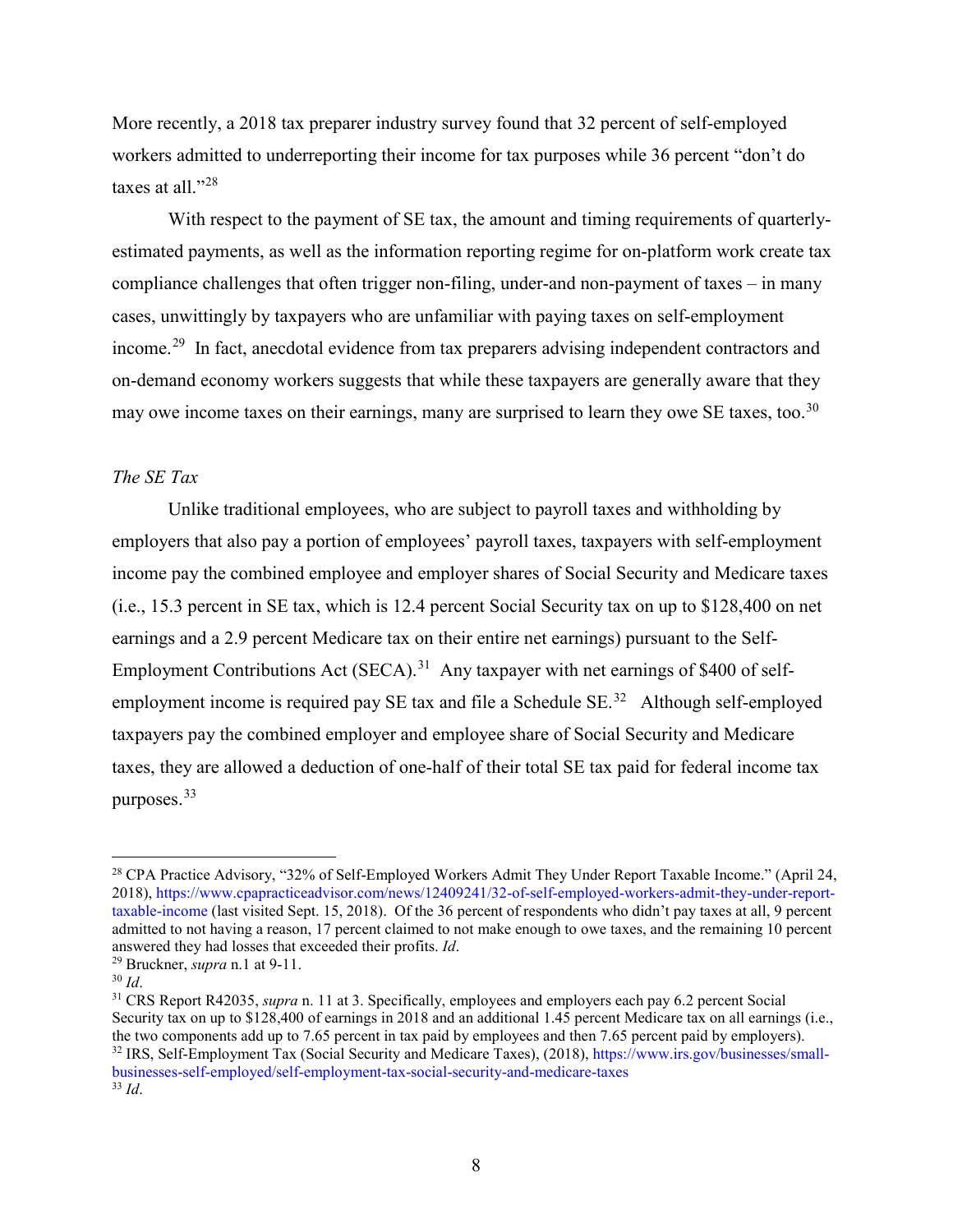Together with federal income tax, SE tax can add up quickly for independent contractors and on-demand workers, and can create significant tax compliance issues.<sup>[34](#page-13-0)</sup> For example, in a 2015 survey on the tax compliance challenges of on-platform workers, almost 43 percent of surveyed respondents did not set aside any money and were not aware of how much they would owe on income earned from working with an On-Demand Platform as a service provider or seller.<sup>35</sup>

## *Quarterly Estimated Payments*

It's not only the amount of income and SE taxes owed that trip up taxpayers with self-employment income when it comes to filing taxes, it's also the timing of when to pay.<sup>[36](#page-13-2)</sup> Under current tax rules, when self-employed taxpayers are expected to owe at least \$1,000 in taxes and aren't subject to withholding, advance payments of estimated tax are due to the IRS in quarterly installments.<sup>37</sup> These payments are due on April 15, June 15, Sept. 15 and Jan. 15 and are referred to as quarterly estimated payments.<sup>[38](#page-13-4)</sup>

In calculating whether a taxpayer needs to make quarterly estimated payments throughout the year, taxpayers need to include both income taxes and self-employment taxes owed—minus any refundable credits—on any income not subject to withholding.<sup>39</sup> Added together, income tax and self-employment tax liabilities for independent contractors and on-demand workers can quickly reach the \$1,000 threshold for triggering quarterly estimated payments. For example, a ridesharing driver who earns \$7,500 driving part-time for an On-Demand Platform and earns no other income would have a SE tax liability of \$1,060 triggering a required filing of estimate payments even if no income tax is owed.[40](#page-13-6)

<span id="page-13-0"></span><sup>&</sup>lt;sup>34</sup> Bruckner, *supra* n. 1 at 11. However, with respect to On-Demand Economy workers who earn income from home-sharing or real property rental activities, the tax reporting rules are more complicated. For example, most individuals with rental income report that income and expenses on a Schedule E and are not subject to SECA tax on that income; however, certain real estate professionals who earn rental income may be required to file a Schedule C and be subject to SE tax. *See* EY, "General Guidance on the Taxation of Income." Airbnb Resources for the 2017 U.S. Tax Season (Jan. 2017), https://assets.airbnb.com/eyguidance/us.pdf<br><sup>35</sup> Bruckner, *supra* n. 1 at 12.<br><sup>36</sup> *Id*. <sup>37</sup> IRC §6654.

<span id="page-13-1"></span>

<span id="page-13-2"></span>

<span id="page-13-4"></span><span id="page-13-3"></span><sup>38</sup> *Id.*

<span id="page-13-5"></span><sup>39</sup> *See* IRS Form 1040 ES, [https://www.irs.gov/pub/irs-pdf/f1040es.pdf.](https://www.irs.gov/pub/irs-pdf/f1040es.pdf)

<span id="page-13-6"></span><sup>40</sup> Nellen, Bruckner & Brown JOT, *supra* n. 24 at 15.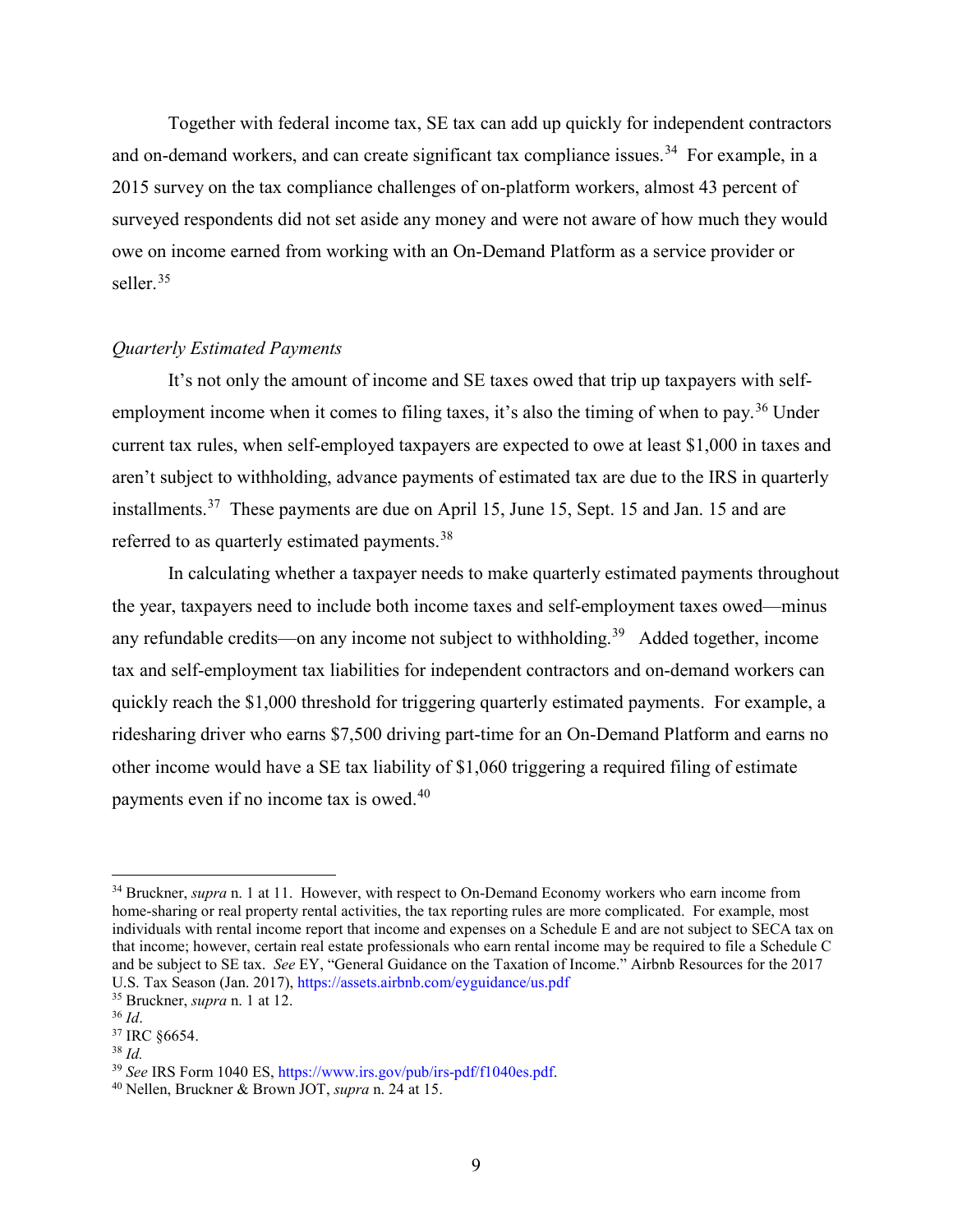Moreover, survey data of suggests that many taxpayers are unaware of the requirements of quarterly estimated payments. For example, a 2015 survey of experienced self-employed taxpayers found that one-third of survey respondents earning income in the on-demand economy reported not knowing whether or not they were required to file quarterly estimated payments with the  $IRS<sub>1</sub><sup>41</sup>$  $IRS<sub>1</sub><sup>41</sup>$  $IRS<sub>1</sub><sup>41</sup>$ 

## *Information Reporting Requirements*

Lack of information and understanding of what is required for tax compliance purposes is a common complaint among self-employed taxpayers.[42](#page-14-1) In terms of calculating taxes and reconciling income, employees who have income and payroll taxes withheld and remitted to the IRS by their employers, receive an IRS Form W-2 from their employers to use to fill out their tax returns in April. In contrast, self-employed taxpayers who pay income and SE taxes via quarterly-estimated payments are subject to a separate set of information reporting rules and forms for non-employee compensation (e.g., the IRS Forms 1099) that are reported to the IRS by payers and third-party settlement organizations.<sup>43</sup> However, on-demand workers who are onplatform workers are not as likely to have their income reported to the IRS.<sup>44</sup> Under the current tax reporting rules for income of on-platform workers, odds are slim that these workers will receive any Form 1099 to file their taxes.<sup>45</sup>

Generally, self-employed workers are supposed to receive a Form 1099-MISC for payments by businesses for more than \$600 for goods or services that they provide.<sup>[46](#page-14-5)</sup> However, if a self-employed worker receives payments from customers via an On-Demand Platform, then the IRS generally considers the On-Demand Platform to be a third-party settlement organization (TPSO) for tax reporting purposes.<sup>[47](#page-14-6)</sup> This matters because a TPSO isn't required file a Form 1099-K with the IRS or send a copy to a service provider or seller unless the aggregate number

<span id="page-14-1"></span><span id="page-14-0"></span><sup>&</sup>lt;sup>41</sup> Bruckner, *supra* n. 1 at 11.<br><sup>42</sup> *Id.* at 12 (noting that more than one-third of survey respondents did not understand record-keeping requirements for tax purposes).<br> $43$  *Id*. at 9.

<span id="page-14-4"></span><span id="page-14-3"></span><span id="page-14-2"></span><sup>&</sup>lt;sup>44</sup> *Id.*<br><sup>45</sup> *Id.* 46 IRC § 6041.

<span id="page-14-6"></span><span id="page-14-5"></span><sup>47</sup> *See* Ltr. Ruls. 201604003; 201619006; 201719009; 201836008.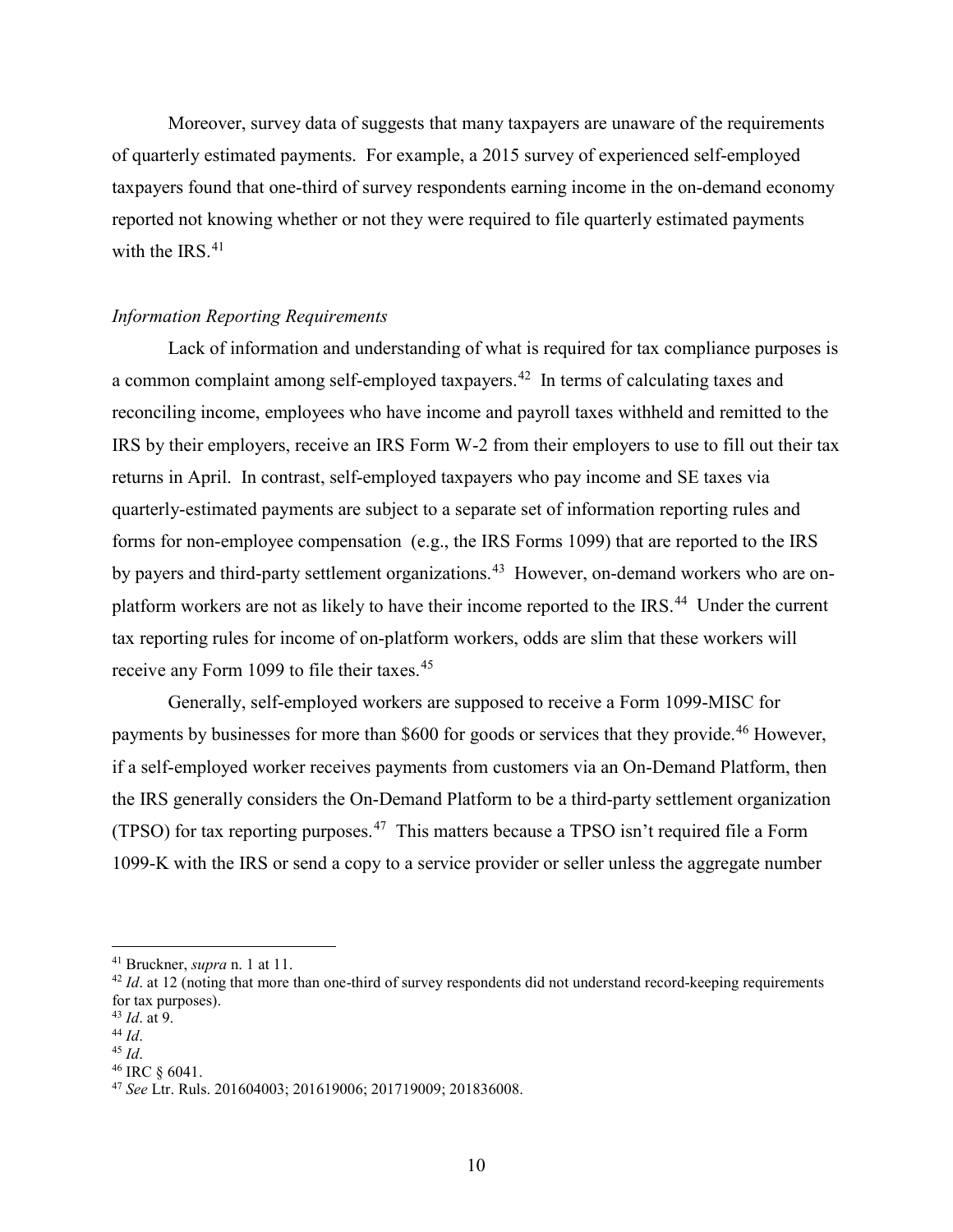of transactions of a service provider or seller exceeds 200 and the amount reported exceeds \$20,000 (the "200/\$20K Form 1099-K Threshold").<sup>[48](#page-15-0)</sup>

Most on-demand platforms use the 200/\$20K Form 1099-K Threshold for providing Form 1099-Ks to service providers and sellers, which is consistent with IRS filing requirements, rather than the \$600 Form 1099-MISC threshold.<sup>49</sup> Adoption of the higher threshold by most on-demand platforms, although consistent with current IRS reporting requirements, results in fewer Form 1099-Ks being sent to workers and the IRS due to the fact that most on-platform workers do not earn amounts in excess of \$20,000 to trigger the 200/\$20K Form 1099-K Threshold.<sup>[50](#page-15-2)</sup> Some survey research found as few as 32 percent of on-platform workers received a Form 1099-MISC or Form 1099-K in 2015.<sup>[51](#page-15-3)</sup>

More recently, in 2018, an analysis prepared by the State of California's Franchise Tax Board (the "California Tax Analysis") found that of the Top 100 on-demand platforms in 2016, only 12 percent issued Form 1099-Ks to service providers, and that of the 12 percent who did send Form 1099-Ks to their workers, only half issued more than 55.<sup>[52](#page-15-4)</sup> At the same time, the California Tax Analysis found that companies issuing Form 1099-K had grown in volume by 163 percent, but that workers receiving Form 1099-Ks had only increased by 26 percent.<sup>[53](#page-15-5)</sup> The 2016 data points included in the California Tax Analysis reflect the underlying reality of the impact of the current information reporting rules for on-demand platform workers: the majority of sellers and service providers earning income doing on-platform work do not receive any Form 1099-K, which means the IRS doesn't either.<sup>[54](#page-15-6)</sup>

Consequently, efforts to quantify the population of independent contractors and, specifically, the on-demand platform workforce using information reporting filings (i.e., Forms

<span id="page-15-0"></span> <sup>48</sup> IRC § 6050W.

<span id="page-15-1"></span><sup>49</sup> Bruckner Senate July 2018 Testimony, *supra* n. 9 (noting that most platforms do not send 1099-Ks for earnings unless the 200/\$20K Form1099-K Threshold is met, although Lyft is a notable exception). In prior years, Lyft did not send their drivers 1099-Ks unless the 200/\$20K Form 1099-K Threshold had been triggered. Following the release of *Shortchanged* in 2016, Lyft began to provide all drivers Form 1099-Ks once at least \$600 from rides had been paid by customers.<br><sup>50</sup> Id. See also, Bruckner, supra n. 1.

<span id="page-15-2"></span>

<span id="page-15-4"></span><span id="page-15-3"></span><sup>&</sup>lt;sup>51</sup> Bruckner, *supra* n. 1 at 10.<br><sup>52</sup> Rosita Mindermann & Alexander Escobar, "Gig Economy Management Development Program Project." State of California Franchise Tax Board (Sept. 21, 2018),<https://www.ftb.ca.gov/law/meetings/09212018/3.pdf> (last visited Sept. 15, 2018).

<span id="page-15-5"></span><sup>53</sup> *Id*.

<span id="page-15-6"></span><sup>54</sup> Bruckner Senate July 2018 Testimony, *supra* n. 9.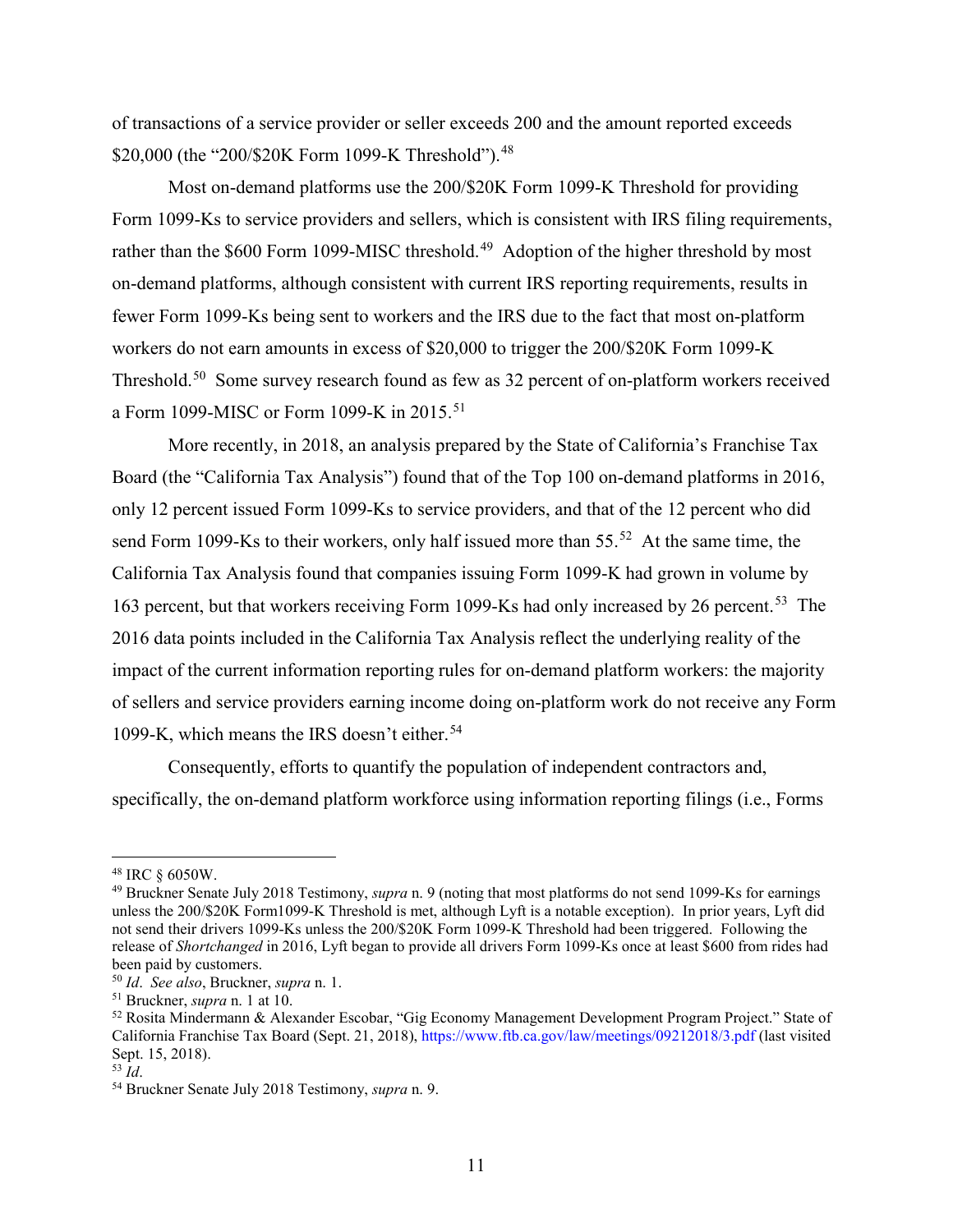1099), can be particularly challenging.<sup>55</sup> In fact, some experts have concluded that although the Form 1099-K has been used since 2011 to report settlement of payment card transactions or settlement of third-party network transactions, it is "relatively unusual" for self-employed individuals to receive a Form 1099-K, and "most are not issued to unincorporated self-employed individuals."[56](#page-16-1) Nonetheless, while self-employment earnings may (or may not be) subject to information reporting, taxpayers who earn income for services provided are expected to report those payments on Schedule C of their Form 1040, "even if the individual received no information returns in connection with their taxable earnings and even if their business expenses fully offset the gross payments received."<sup>[57](#page-16-2)</sup>

# **Sizing Up the Problem: Estimates on the Size of the Independent Contractor and On-Demand Workforce**

While there is consensus that self-employed taxpayers have tax compliance and underreporting issues, the size of population of independent workers and the on-demand economy workforce has been the subject of much debate in recent years. The fundamental problems is that "different data sources provide different answers to the simple question of what is the level and trend of self-employment in the U.S. economy."[58](#page-16-3) In addition, "although traditional (offline) informal paid work has always been part of the labor sector, the rise of online enabled paid work activities requires new approaches to measure this growing trend."<sup>59</sup> Put

<span id="page-16-0"></span> <sup>55</sup> *See* Emilie Jackson, Adam Looney & Shanthi Ramnath, "The Rise of Alternative Work Arrangements: Evidence and Implications for Tax Filing and Benefit Coverage." (June 2018), [https://www.census.gov/content/dam/Census/about/about-the](https://www.census.gov/content/dam/Census/about/about-the%20bureau/adrm/FESAC/meetings/Ramnath%20Presentation.pdf) 

[bureau/adrm/FESAC/meetings/Ramnath%20Presentation.pdf](https://www.census.gov/content/dam/Census/about/about-the%20bureau/adrm/FESAC/meetings/Ramnath%20Presentation.pdf) (reviewing the findings from their 2017 paper of the same name and noting that a "large fraction of people with SE income did not receive a 1099-MISC and very few people receive a 1099-K."). *See also*, the Oct. 2015 letter from U.S. Treasury to Sen. Mark Warner explaining why publicly-available taxpayer filings "do not provide a good measure of contingent workforce or independent contractor income, let alone the on-demand economy." Letter from the U.S. Department of the Treasury to Sen. Mark Warner (Oct. 27, 2015) TaxAnalysts Doc 2015-25376.

<span id="page-16-1"></span><sup>56</sup> Katherine G. Abraham, John C. Haltiwanger, Kristin Sandusky & James R. Spletzer, "Measuring the Gig Economy: Current Knowledge and Open Issues." NBER Working Paper 24950 (Aug. 2018),

<span id="page-16-4"></span><span id="page-16-3"></span>

<span id="page-16-2"></span>http://www.nber.org/papers/w24950.pdf (the "NBER WP 24950").<br><sup>57</sup> *Id*. 58 *Id*. at 15.<br><sup>58</sup> Barbara Robles & Marysol McGee (2016). "Exploring Online and Offline Informal Work: Findings from the Enterprising and Informal Work Activities (EIWA) Survey," Finance and Economics Discussion Series 2016-089. Washington: Board of Governors of the Federal Reserve System,<https://doi.org/10.17016/FEDS.2016.089>The EIWA Survey defined on-demand works as "task-for-fee work, renting and selling used items, and other informal work activities among households both online and offline." *Id*.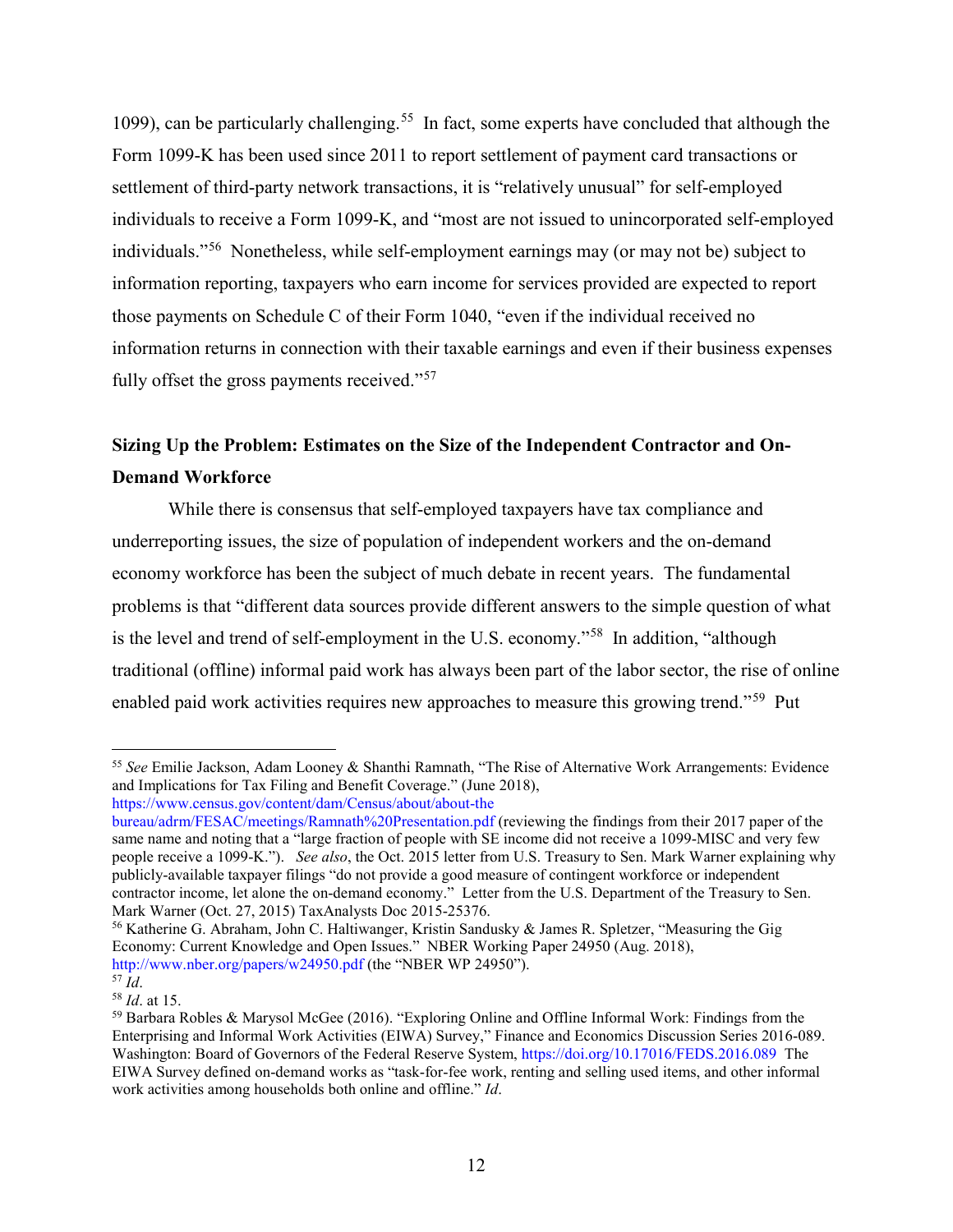simply, measuring workers with self-employment income subject to SE tax—including both On-Platform and off-platform workers—can be challenging.

#### *Government Efforts to Measure Independent Contractors and On-Demand Workers*

Even in circumstances where government measures have endeavored to measure the population and earnings of independent contractors or on-demand platform workers, there are practical impediments that can skew results such as definitional challenges or the kinds of data used.<sup>60</sup> For example, a recent U.S. Government Accountability Office (GAO) analysis of the state of measuring the contingent work illustrated the difficulty in measuring these populations because estimates, "can range anywhere from 5 percent of the workforce to more than one-third of the total employed labor force, depending the definition of contingent work and the data source." $61$ 

A more recent analysis from the U.S. Treasury's Office of Tax Analysis (OTA), using administrative tax records, found that in 2014, only a small group—109,700 individuals—filed a tax return reporting income from earning income from an On-Demand Platform.<sup>[62](#page-17-2)</sup> At the same time, OTA acknowledge that the total count of gig workers was "likely to be an undercount of the true number of individuals in that participated in the 'gig economy' because some participants may not have filed a return or not filed a Schedule C reporting that income; because some platforms firms do not provide 1099s to all of their participants; and also because not all prominent service providers could be found in the data."[63](#page-17-3)

The most recent illustration of the definitional challenges associated with trying to measure these populations is the 2018 U.S. Bureau of Labor Statistics (BLS) survey of alternative contingent workers, which found that 6.9 percent of the workforce, or approximately

<span id="page-17-0"></span> 60 *See e.g.*, Office of Tax Analysis, OTA Working Paper 114, *The Rise of Alternative Work Arrangements: Evidence*  and Implications for Tax Filing and Benefit Coverage (Jan. 2017), https://www.treasury.gov/resource-center/tax-<br>policy/tax-analysis/Documents/WP-114.pdf (last visited Sept. 15, 2018) ("OTA Working Paper 114"). <sup>61</sup> U.S. Gov't Accountability Office, GAO-15-168R, *Contingent Workforce: Size, Characteristics, Earnings, and Benefits*, (April 20, 2015)[, https://www.gao.gov/assets/670/669899.pdf](https://www.gao.gov/assets/670/669899.pdf) <sup>62</sup> OTA Working Paper 114, *supra* n. 60 at 16.

<span id="page-17-2"></span><span id="page-17-1"></span>

<span id="page-17-3"></span><sup>&</sup>lt;sup>63</sup> Id. at 15. The IRS developed the Form 1099-K for submission by payers starting in 2012 for reportable payments made in 2011. U.S. Treasury Inspector General for Tax Administration, *The Internal Revenue Service is Underutilizing Form 1099-K Data to Identify Tax Returns for Audit*, Reference Number: 2017-30-083 (Sept. 29, 2017),<https://www.treasury.gov/tigta/auditreports/2017reports/201730083fr.pdf>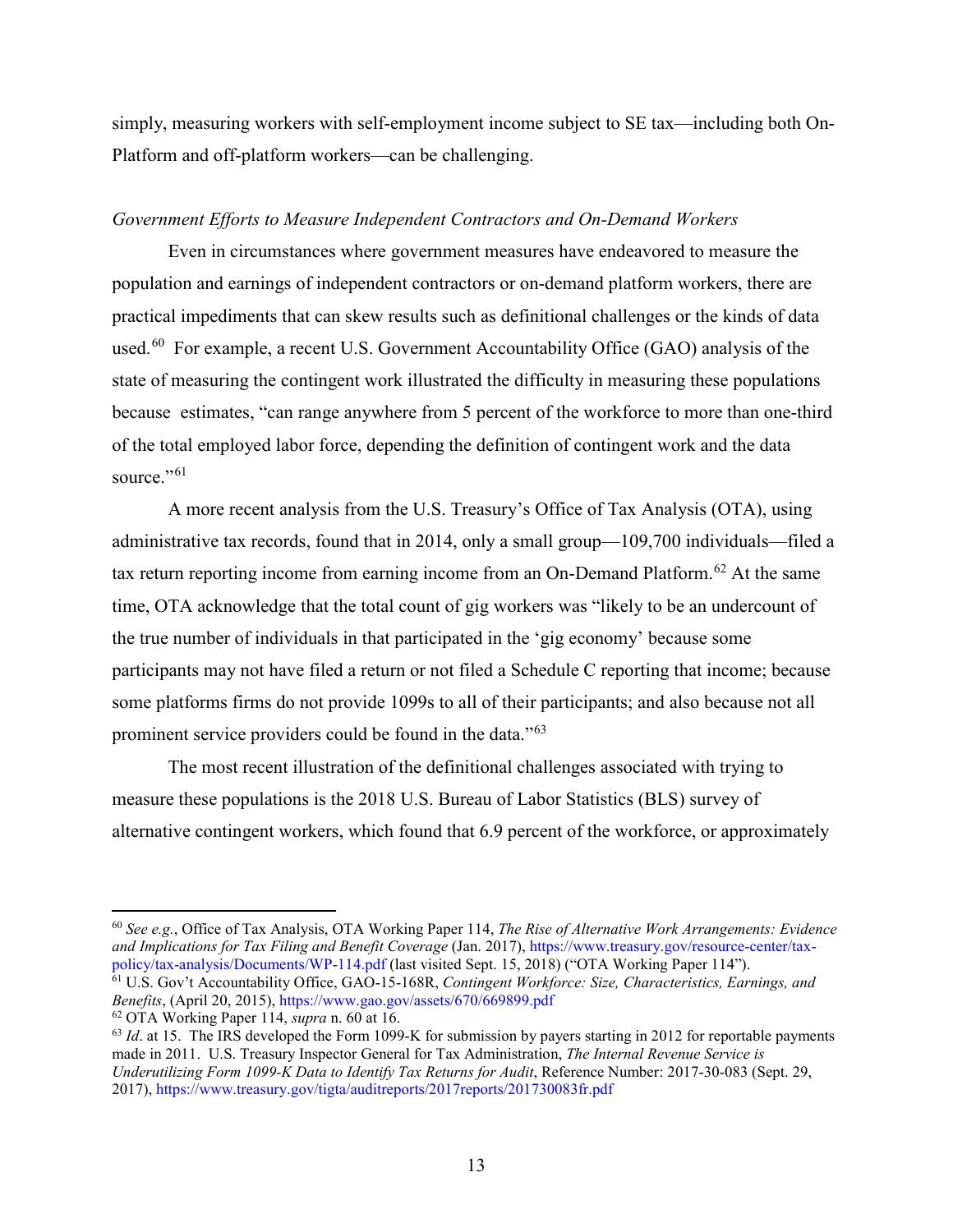10.6 million individuals, were independent contractors.<sup>64</sup> Importantly, this measure applied only where an alternative or contingent work arrangement was a person's "sole or main job," and therefore excluded the majority of on-platform workers who provide services and goods as a secondary, rather than primary, source of income.<sup>65</sup> In an effort to capture this population, in September 2018, BLS released updated survey results on four questions included as part of the 2017 BLS ACW Survey designed to specifically to gauge "gig economy" participation and found that in May 2017, approximately 1.6 million workers did work for an on-demand platform (the "2017 ACW Gig Economy Supplement").<sup>[66](#page-18-2)</sup> Notably, the 2017 ACW Gig Economy Supplement measured far fewer on-demand platform workers than other, more expansive studies, had counted. Also, BLS indicated that the questions used to measure gig workers did not work as intended and that going forward, BLS would "not again attempt to collect data about electronically mediated work using the four new questions fielded in the May 2017."[67](#page-18-3)

## *Non-Government Measures of On-Demand Platform Workforce*

In addition to government measures, there are various non-government and private sector surveys, estimates and projections on the size and scope of independent workers. Differences in definition mean different results. For example, McKinsey Global Institute found in 2016 that approximately 27 percent of the workforce, or 68 million individuals, was engaged in independent contract work.<sup>68</sup> That same study also found that at least 15 percent of the independent workers they surveyed have used a digital platform to find work and that the "socalled on-demand economy is growing rapidly."<sup>69</sup> Other private sector surveys have found comparably large contingencies of independent contractors. For example, Upwork and the

<span id="page-18-0"></span> <sup>64</sup> Bureau of Labor Statistics, Contingent and Alternative Employment Arrangements - May 2017, U.S. Dept. of Labor (June 7, 2018),<https://www.bls.gov/news.release/pdf/conemp.pdf> (announcing results of a 2017 BLS survey of contingent workers and independent contractors—the first time this survey had been conducted since 2005) (the "2017 BLS ACW Survey"). The 2017 BLS ACW Survey also identified 2.6 million on-call workers, 1.4 million temporary help agency workers, and 933,000 contract workers. *Id*.

<span id="page-18-2"></span><span id="page-18-1"></span>

<sup>&</sup>lt;sup>65</sup> *Id.* 65 *Id.* 65 *Id.* 65 *Id.* 65 *Id.* 65 *Id.* 65 *Id.* 65 *Id.* 65 *Id.* 65 *Id.* 66 *Current Population Survey staff, "Electronically mediated work: new questions in the Contingent Worker* Supplement," *Monthly Labor Review,* U.S. Bureau of Labor Statistics, September 2018, <https://doi.org/10.21916/mlr.2018.24><br><sup>67</sup> Id.

<span id="page-18-5"></span><span id="page-18-4"></span><span id="page-18-3"></span><sup>&</sup>lt;sup>68</sup> McKinsey & Company, "Independent Work: Choice, Necessity, and the Gig Economy." (Oct. 2016) [https://www.mckinsey.com/featured-insights/employment-and-growth/independent-work-choice-necessity-and-the](https://www.mckinsey.com/featured-insights/employment-and-growth/independent-work-choice-necessity-and-the-gig-economy)[gig-economy](https://www.mckinsey.com/featured-insights/employment-and-growth/independent-work-choice-necessity-and-the-gig-economy) (last visited Sep 9, 2018).  $69H$ <sub>*d.*</sub>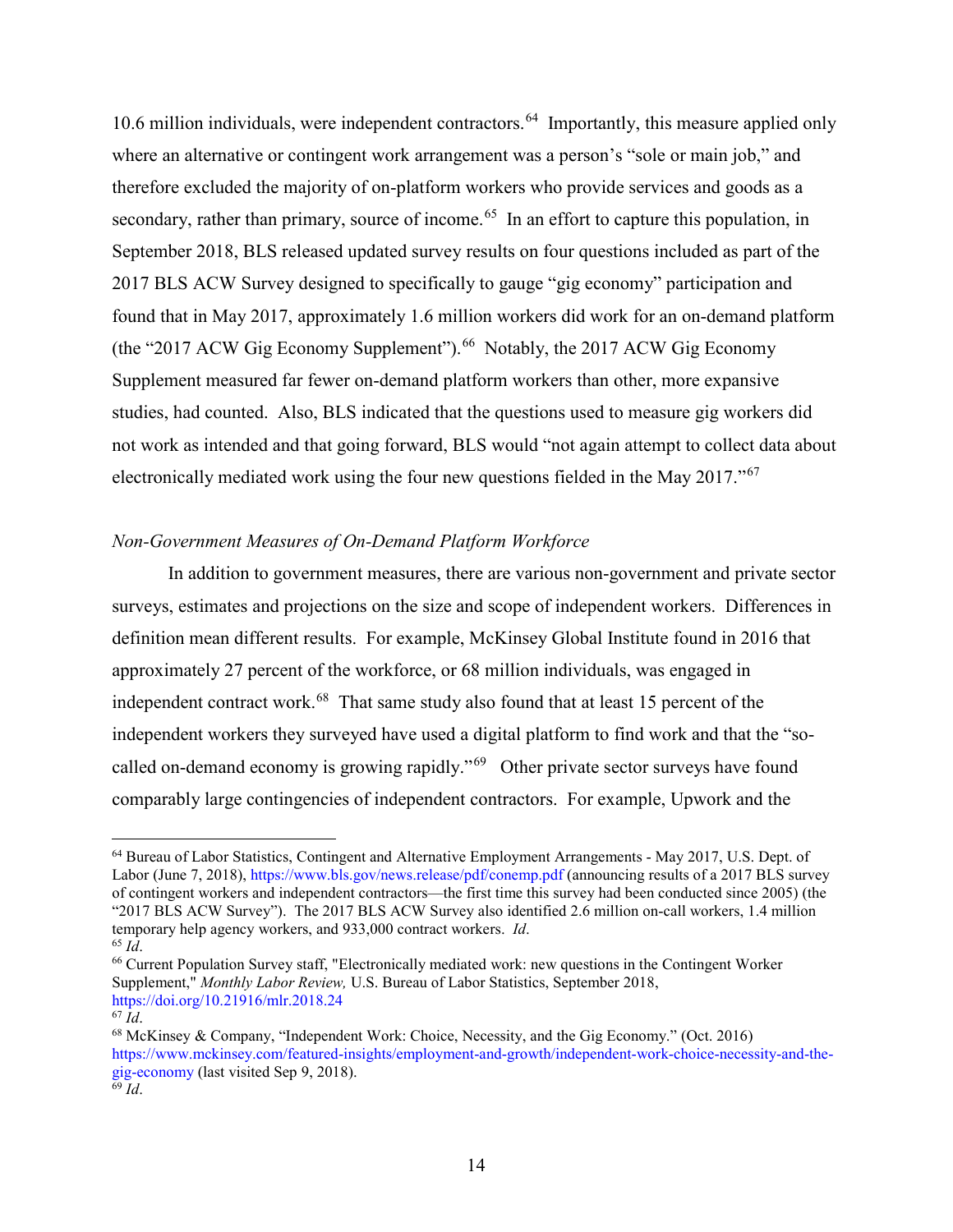Freelancer's Union conducted a survey in 2017 that found that 36 percent of the workforce or approximately 57.3 million individuals were employed as independent contractors.<sup>70</sup> In 2018, MBO Partners, in their annual survey of the independent workforce found that 42 million individuals were independent contractors. $71$ 

In terms of measuring the on-demand economy specifically, the Aspen Institute and *Time*'s conducted a survey in 2015 that found approximately 22 percent, or 45 million individuals, have participated in the on-demand economy as a worker.<sup>72</sup> In 2016, former Chief Economist at the U.S. Department of Labor Lawrence Katz and former Chair of the White House Counsel of Economic Advisors under President Obama, Alan Krueger, published a paper estimating that 0.5 percent of all workers participated in the on-demand economy.<sup>[73](#page-19-3)</sup>

Most recently, in September 2018, J.P. Morgan Chase Institute updated their landmark 2016 study on the on-demand economy and concluded 2.3 million families with Chase checking accounts engage every month in on-platform work, and that 5.5 million households have income every year.<sup>74</sup> The JPMCI 2018 Study is particularly important and serves as a benchmark for measuring on-platform work participation both because it relies on actual income flowing into on-platform workers bank accounts (as opposed to survey responses or tax filings) and because it includes data from 2012 through 2018—a period of extraordinary growth for this sector.

## *SIPP Data Measuring Independent Contractors and On-Demand Workers*

Although not as robust as the JPMCI 2018 Study, SIPP data can provide significant insight into the population of self-employed workers. For example, using SIPP data, we found that 7.1 million respondents identified as self-employed small businesses with no employees, which we defined as independent contractors,  $75$  and we identified 3.12 million on-demand

[http://scholar.harvard.edu/files/lkatz/files/katz\\_krueger\\_cws\\_v3.pdf?m=1459369766](http://scholar.harvard.edu/files/lkatz/files/katz_krueger_cws_v3.pdf?m=1459369766) Notably, this paper did not include accommodation sharing (e.g., Airbnb hosts), which are included in other major studies.<br><sup>74</sup> JPMCI 2018 Study, *supra* n. 2.

<span id="page-19-2"></span>

<span id="page-19-1"></span><span id="page-19-0"></span><sup>&</sup>lt;sup>70</sup> FIA 2017 Report, *supra* n. 5.<br><sup>71</sup> MBO 2018 Report, *supra* n. 4.<br><sup>72</sup> Catherine Sullivan Burson-Marsteller, *Forty-Five Million Americans Say They Have Worked in the On-Demand Economy, While 86.5 Million Have Used It,* Aspen Institute, n. 11 (Jan. 6, 2016), [http://www.aspeninstitute.org/news/2016/01/06/forty-five-million-americans-say-they-have-worked-demand](http://www.aspeninstitute.org/news/2016/01/06/forty-five-million-americans-say-they-have-worked-demand-economy-while-865-million)[economy-while-865-million](http://www.aspeninstitute.org/news/2016/01/06/forty-five-million-americans-say-they-have-worked-demand-economy-while-865-million)

<span id="page-19-3"></span><sup>73</sup> Lawrence F. Katz & Alan B. Krueger, *The Rise and Nature of Alternative Work Arrangements in the United States, 1995-2015*, (Mar. 29, 2016),

<span id="page-19-5"></span><span id="page-19-4"></span><sup>&</sup>lt;sup>75</sup> See supra notes 15-17 and accompanying text.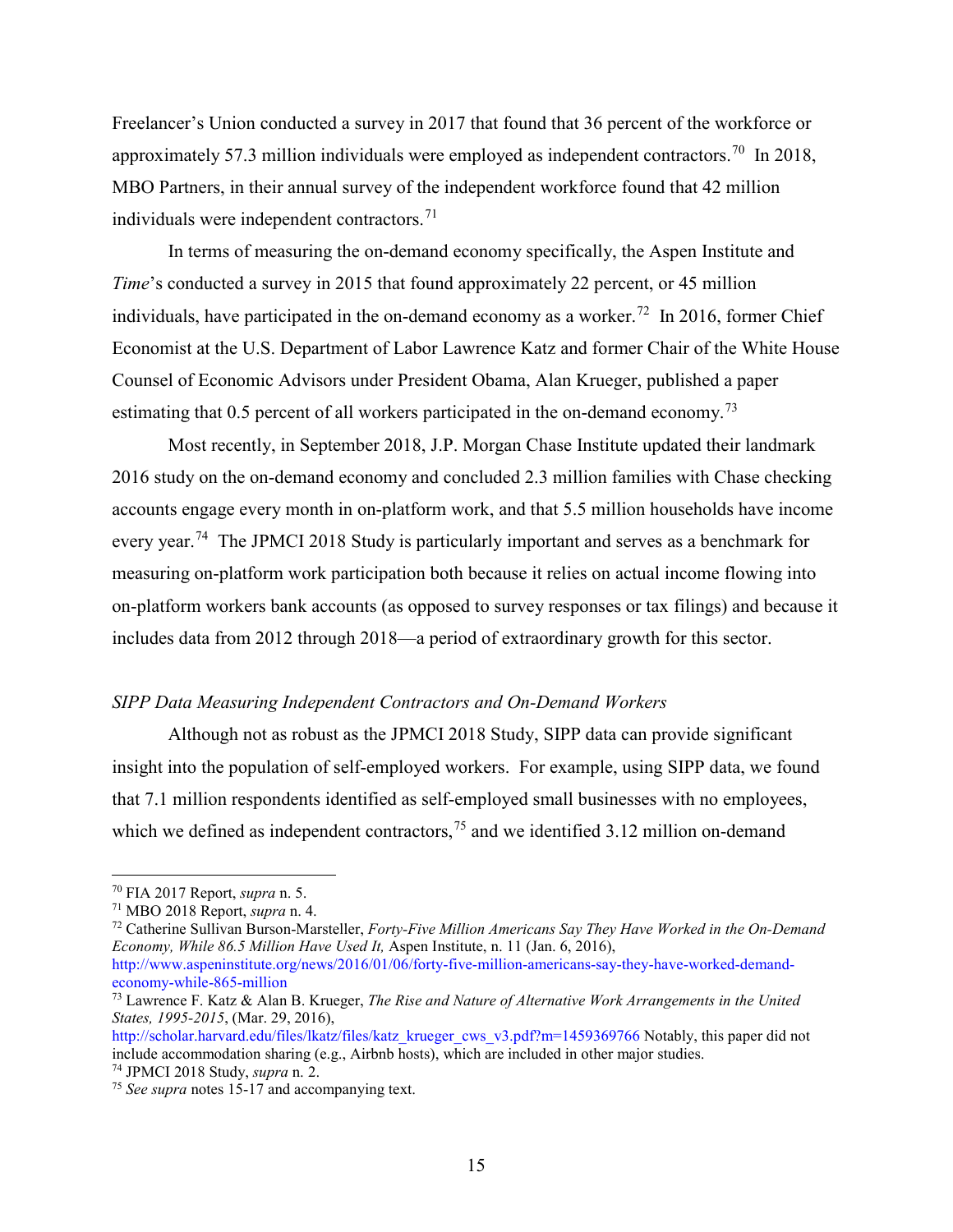workers participating in occupations occurring in the on-demand economy, which would include both On-Platform and off-platform work. [76](#page-20-0)

However, these results are not entirely consistent with the findings of the JPMCI 2018 Study, which looked at 39 million bank accounts with deposits from 128 on-demand platforms. For example, SIPP did not specifically track electronically mediated or on-platform work, so our estimates rely on approximations of occupations occurring in the on-demand economy. In addition, the SIPP data we used to measure on-demand workers did not include occupations in the leasing of assets and generating rental income, which were included in the JPMCI 2018 Study.

At the same time, our review of SIPP data finds that independent contractors and On-Demand combined represented approximately 10.22 million workers. To provide context for this finding, consider that the 2017 BLS ACW Survey identified 10.6 million workers as independent contractors, and another 1.6 million working as on-platform workers.<sup>[77](#page-20-1)</sup>

## **Earnings of Independent Contractors and On-Demand Workers**

Similar to the discrepancies and disparities in the government and private measurement of the size of the independent contract and on-demand workforce, there is little consensus on the average or median amounts of income earned by these groups of workers. However, the work that has been done on these issues does regularly suggest that, in general, independent contractors earn more income than on-platform workers earn.

## *Private Sector Estimates of Earnings of On-Demand Workforce*

For example, MBO Partners in 2018 found that the average income for *full-time* independent contractors was \$69,100, and that just over one-in-five full-time independent contractors made more than \$100,000.<sup>[78](#page-20-2)</sup> And, the Upwork and the Freelancers Union found that more than one-third (36 percent) of freelancers made more than \$75,000 in 2017.<sup>79</sup>

<span id="page-20-0"></span><sup>&</sup>lt;sup>76</sup> *Id.* **77** 2017 BLS ACW Survey, *supra* n. 64.

<span id="page-20-3"></span><span id="page-20-2"></span><span id="page-20-1"></span><sup>&</sup>lt;sup>78</sup> MBO 2018 Report, *supra* n. 4 at 8.<br><sup>79</sup> FIA 2017 Report, *supra* n. 4 at Slide 42.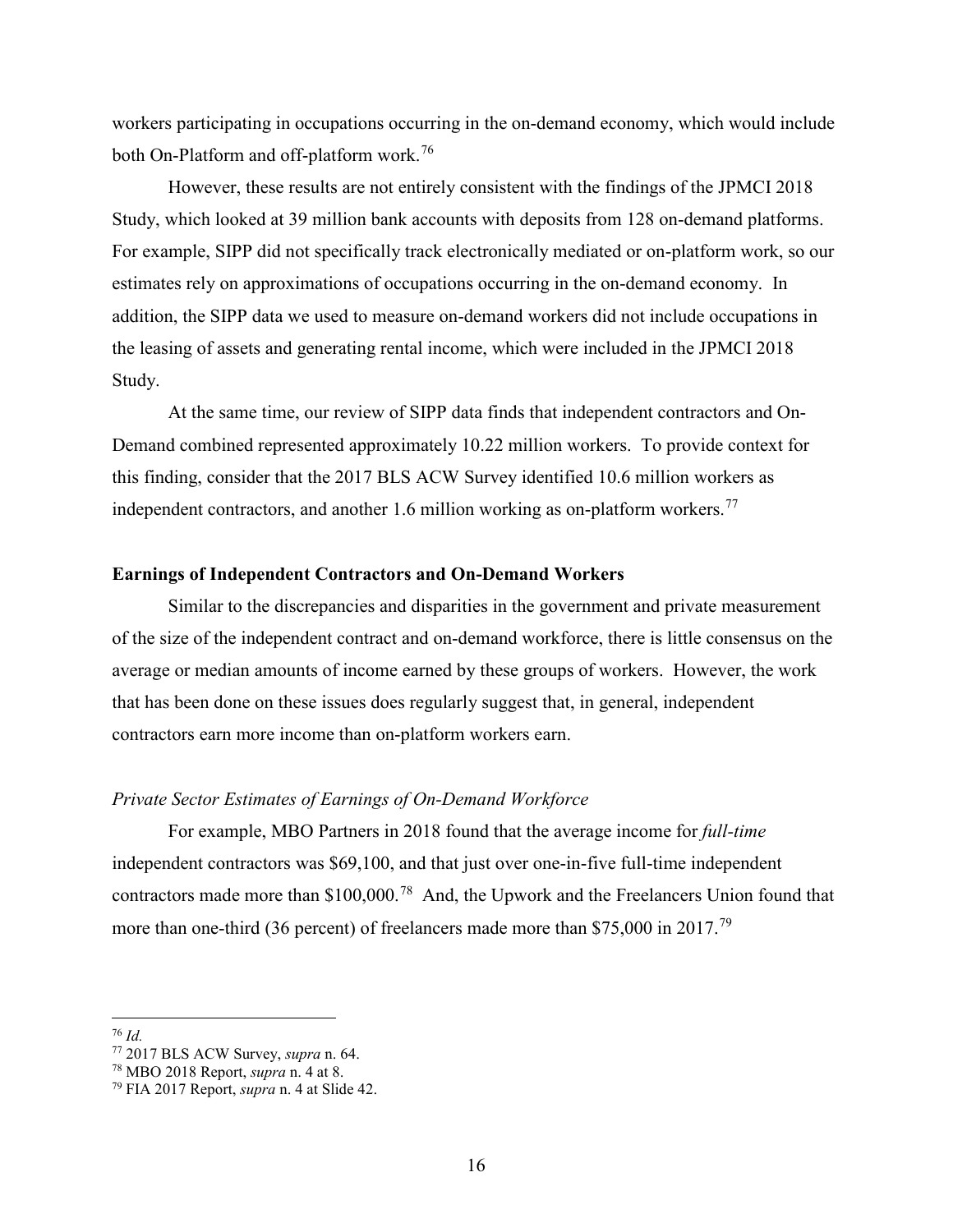In terms of earnings of on-platform workers, the JPMCI 2018 Study finds that "platform earnings represent a major source of income for families during the months they participate in the on-demand economy, but just 20 percent of income among those who have participated at any point over the prior year."<sup>80</sup> This research suggests that on-platform workers, unlike independent contractors, do not typically do on-platform work for their sole-source of income and most participants "are active in just a few months out of the year."[81](#page-21-1)

Average monthly earnings for on-platform workers ranged from \$608 (selling goods) to \$1,736 (leasing assets), with the majority of these workers earning monthly income averaging \$783 providing transportation services.<sup>82</sup> This cycling in and out of the on-platform work or "churn" means that annualizing the monthly earnings on on-platform workers is not an accurate measure of annual earnings of these workers.

## *SIPP Estimates of Independent Contractor and On-Demand Worker Earnings*

However, SIPP provides additional insight into the collective earnings of independent contractors and on-demand workers, which, in turn, can provide further insight as to the Social Security implications for these populations. Using data from SIPP, we found that individuals who were independent contractors reported that they earned, collectively, approximately \$204.1 billion dollars in income in 2014 from these employment relationships and on-demand workers collectively earned approximately \$35.97 billion dollars in income from these employment relationships in 2014.<sup>[83](#page-21-3)</sup> Although our population estimates of on-demand workers may be overinclusive, our estimates of their earnings are certainly conservative and a likely underestimate of the collective earnings of on-demand workers. That noted, these estimates, while not an approximation for taxable income, can be used to gauge the underpayment of SE tax and Social Security contributions of these populations.

<span id="page-21-1"></span><span id="page-21-0"></span>80 JPMCI 2018 Study, *supra* n. 2 at 7.<br><sup>81</sup> *Id.* at 6.<br><sup>82</sup> *Id.* at 14. 83 Sum of income reported by independent contractors and on-demand workers by tabulating applicable TJB1\_GAMT1 through TJB7\_GAMT variables in the 2014 Panel Wave 2 Metadata, located at: [https://www2.census.gov/programs-surveys/sipp/data/datasets/2014/w2/2014SIPP\\_W2\\_Metadata\\_AllSections.pdf;](https://www2.census.gov/programs-surveys/sipp/data/datasets/2014/w2/2014SIPP_W2_Metadata_AllSections.pdf) *see also supra* note 21 and accompanying text.

<span id="page-21-3"></span><span id="page-21-2"></span>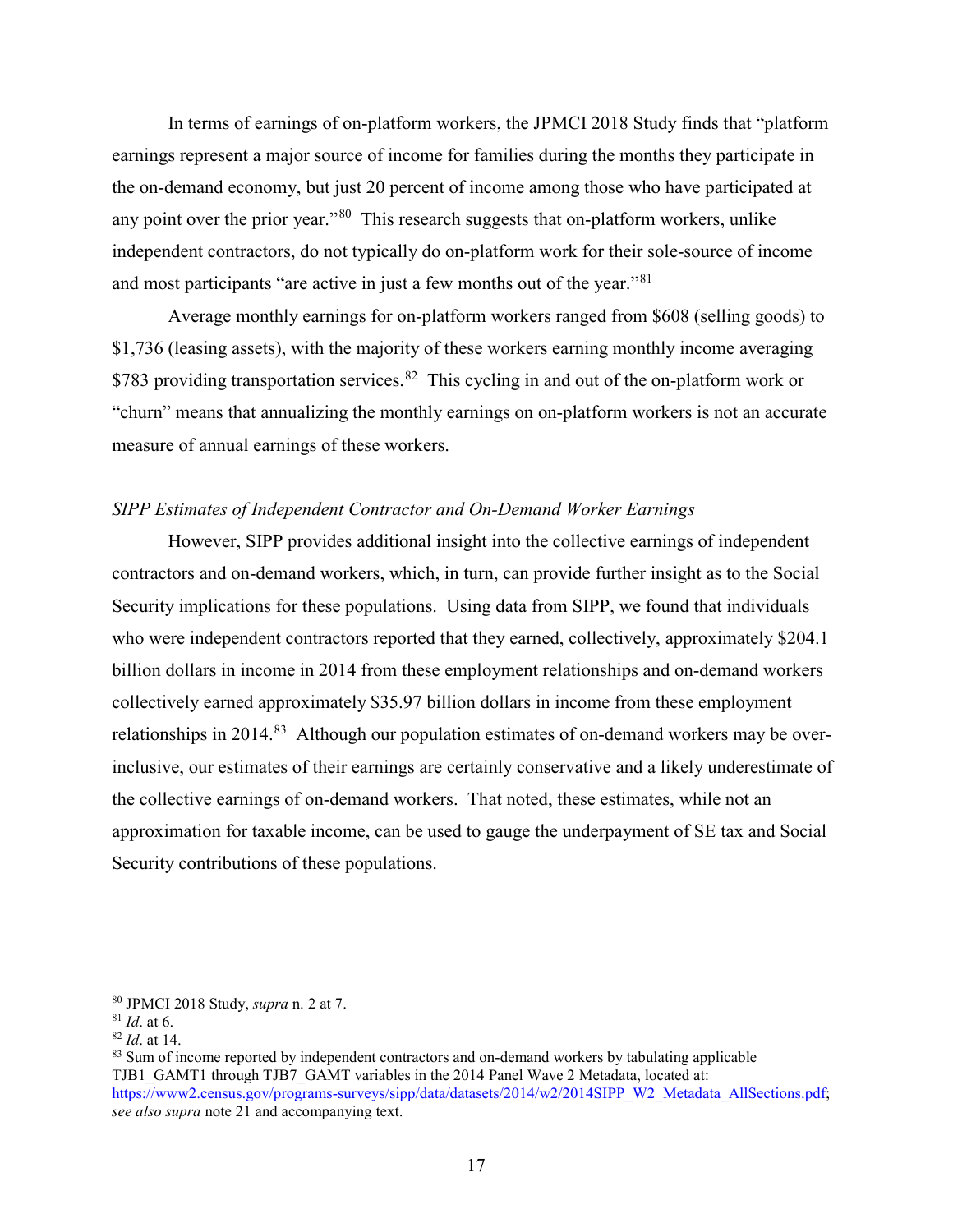## **Estimates of Under-Reported Self-Employment Tax Should Have Been Collected from Independent Contractors and On-Demand Workers**

Our ability to extrapolate from SIPP the number and earnings of independent contractors and on-demand workers is foundational to our estimate of the corresponding SE tax underpayment by these taxpayers and ability to translate those amounts to Social Security contributions. By utilizing underreporting estimates derived from government research and tax gap analysis, prior work on tax compliance specific to SE taxes, and the likely misreporting of income due to current information reporting rules, we are able to approximate an estimate of the amount of underreported SE tax on the earnings of the independent contractors and on-demand workers we identified using SIPP data.

In addition, we are able to translate our estimate to the amount of Social Security contributions that should have been paid on these workers earnings. For purposes of this analysis, we assume all unreported earnings would be subject to SE taxes and that all workers earned less than \$128,400. However, additional context is appropriate for understanding how and why we developed the methodology we did for our estimates. To that end, background on the tax gap and the existing work that has been done on SE tax compliance is provided below. Our estimates are not intended to be comparable to estimates developed by Congressional estimators or other government projections.

## *The Tax Gap and Underreported Self-Employment Taxes*

IRS performs a regular study that estimates the gross tax gap, or the difference between the amount of tax that taxpayers should pay for a given year and the amount that is paid.<sup>84</sup> The tax gap is measured in terms of non-filing, underreporting of income and underpayment of taxes. "Of these three categories, taxpayer underreporting makes up the vast majority of the tax collection shortfall.<sup>[85](#page-22-1)</sup> In the most recent data, which was published in 2016 for the tax years 2008 to 2010, the IRS found a total underreporting tax gap of \$65 billion of SE tax, and an underpayment tax gap of \$6 billion of employment tax, and an annual non-filing tax gap of \$4

<span id="page-22-0"></span> <sup>84</sup> Janet Holzblatt & Jamie McGuire, *Factors Affecting Revenue Estimates of Tax Compliance Proposals, Joint Working Paper of the Congressional Budget Office and the Staff of the Joint Committee on Taxation*, CBO Working Paper 2016-05 (JCX-90-16), (Nov. 2016),<https://www.jct.gov/publications.html?func=startdown&id=4964> <sup>85</sup> Manoj Viswanathan, *Tax Compliance in a Decentralizing Economy* (July 13, 2017). Available at SSRN:

<span id="page-22-1"></span><https://ssrn.com/abstract=3002213> or<http://dx.doi.org/10.2139/ssrn.3002213>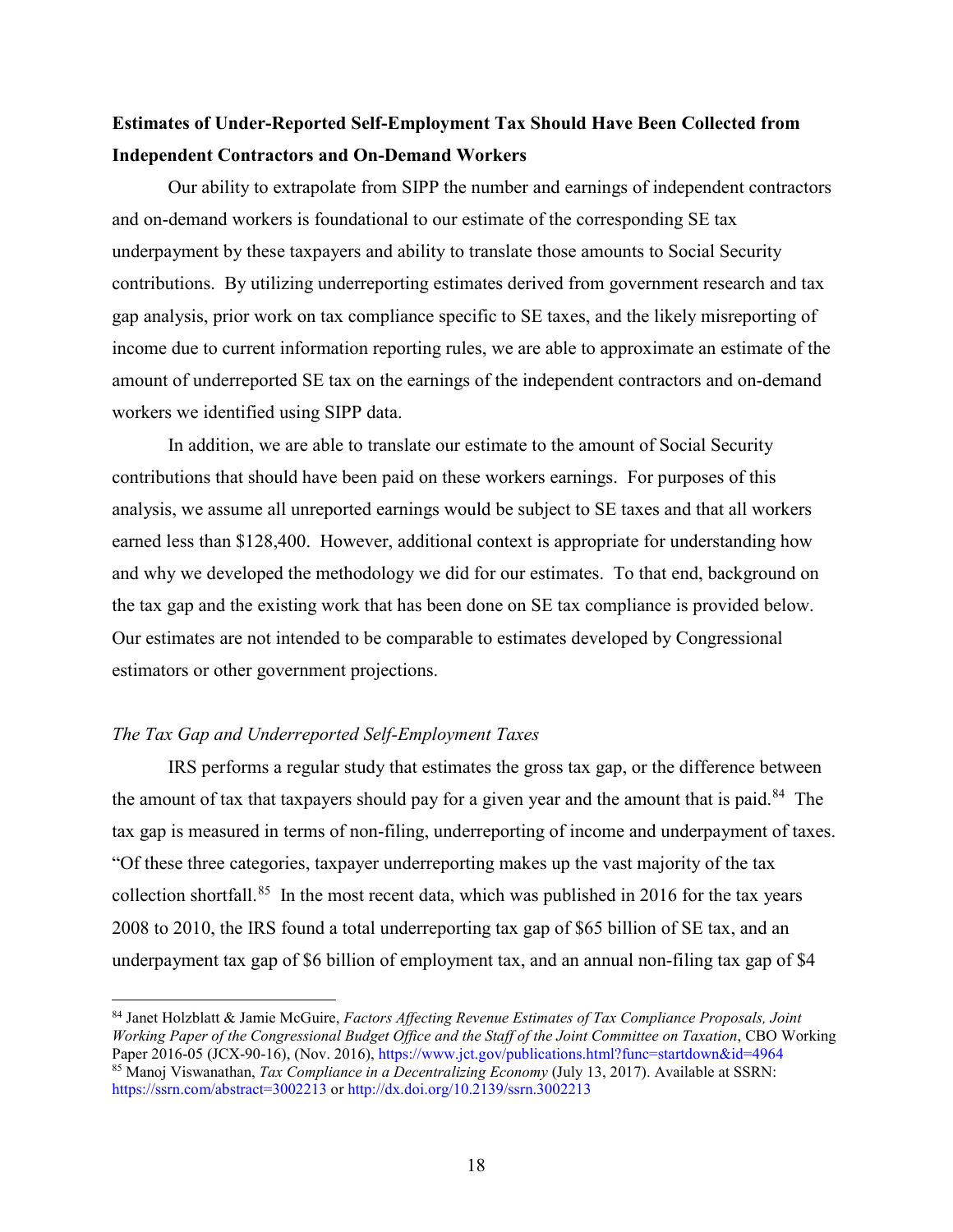billion from SE taxes.<sup>[86](#page-23-0)</sup> Additionally, the IRS estimates that non-reporting of self-employment tax constitutes approximately 1 percent of the non-filing gap, and underreporting of selfemployment tax constitutes 14 percent of the total share of the gross total tax gap.<sup>87</sup>

Importantly, the IRS has found that misreporting of income that is subject to withholding and information reporting is 1 percent, but for where there is no withholding and there is little or no information reporting, instances of misreporting jumps to 63 percent.<sup>88</sup> As Congressional revenue estimators have noted, noncompliance is greatest for self-employment income "for which third-party information reporting is not separately reported to the IRS and is very difficult to obtain."[89](#page-23-3) Essentially, compliance is higher when income is "visible" to the IRS and taxpayers through withholding and information reporting.  $90$ 

## *Treasury's Prior Work on Underpayment of SE Tax*

In prior years, Treasury had considered strategies for addressing the tax gap through increased audit and new processes to "accurately identify the taxpayers and income that are subject to self-employment taxes."<sup>[91](#page-23-5)</sup> In fact, in a 2007 memorandum to the Deputy Commissioner for Services and Enforcement from the U.S. Treasury Deputy Inspector General for Audit (the "Treasury IG") reflected the results of an audit of these strategies to determine how to improve identification of unreported self-employment taxes (the "2007 TIGTA Audit").<sup>[92](#page-23-6)</sup> As part of the 2007 TIGTA Audit, the Treasury IG reviewed a statistically valid sample of 138 tax year returns from 2003 with incomes of \$2,000 or more on a Form 1040 Profit or Loss from Business Schedule C or Profit or Loss from Farming Schedule F, and or line 21 that contained other income, but that did not include a Schedule SE reporting self-employment taxes.<sup>[93](#page-23-7)</sup>

<span id="page-23-0"></span> <sup>86</sup> *Tax Gap Estimates for Tax Years 2008-2010,* Internal Revenue Service (April 2016), <https://www.irs.gov/PUP/newsroom/tax%20gap%20estimates%20for%202008%20through%202010.pdf> ("IRS 2008-2010 Tax Gap Data"). 87 *Id.* 

<span id="page-23-2"></span><span id="page-23-1"></span>

<span id="page-23-4"></span><span id="page-23-3"></span>

<sup>&</sup>lt;sup>89</sup> Holzblatt & McGuire, *supra* n. 84 at 2.<br><sup>90</sup> IRS 2008-2010 Tax Gap Data, *supra* n. 86 at 2.

<span id="page-23-5"></span><sup>&</sup>lt;sup>91</sup> Michael R. Phillips, U.S. Treasury Inspector General for Tax Administration, "Identification of Unreported Self-<br>Employment Taxes Can Be Improved," U.S. Dep't of Treasury, (Oct. 11, 2007), Improved," U.S. Dep't of Treasury, (Oct. 11, 2007), <https://www.treasury.gov/tigta/auditreports/2008reports/200830001fr.pdf> (last visited Sep 10, 2018).<br><sup>92</sup> Id.

<span id="page-23-7"></span><span id="page-23-6"></span> $93$  *Id.*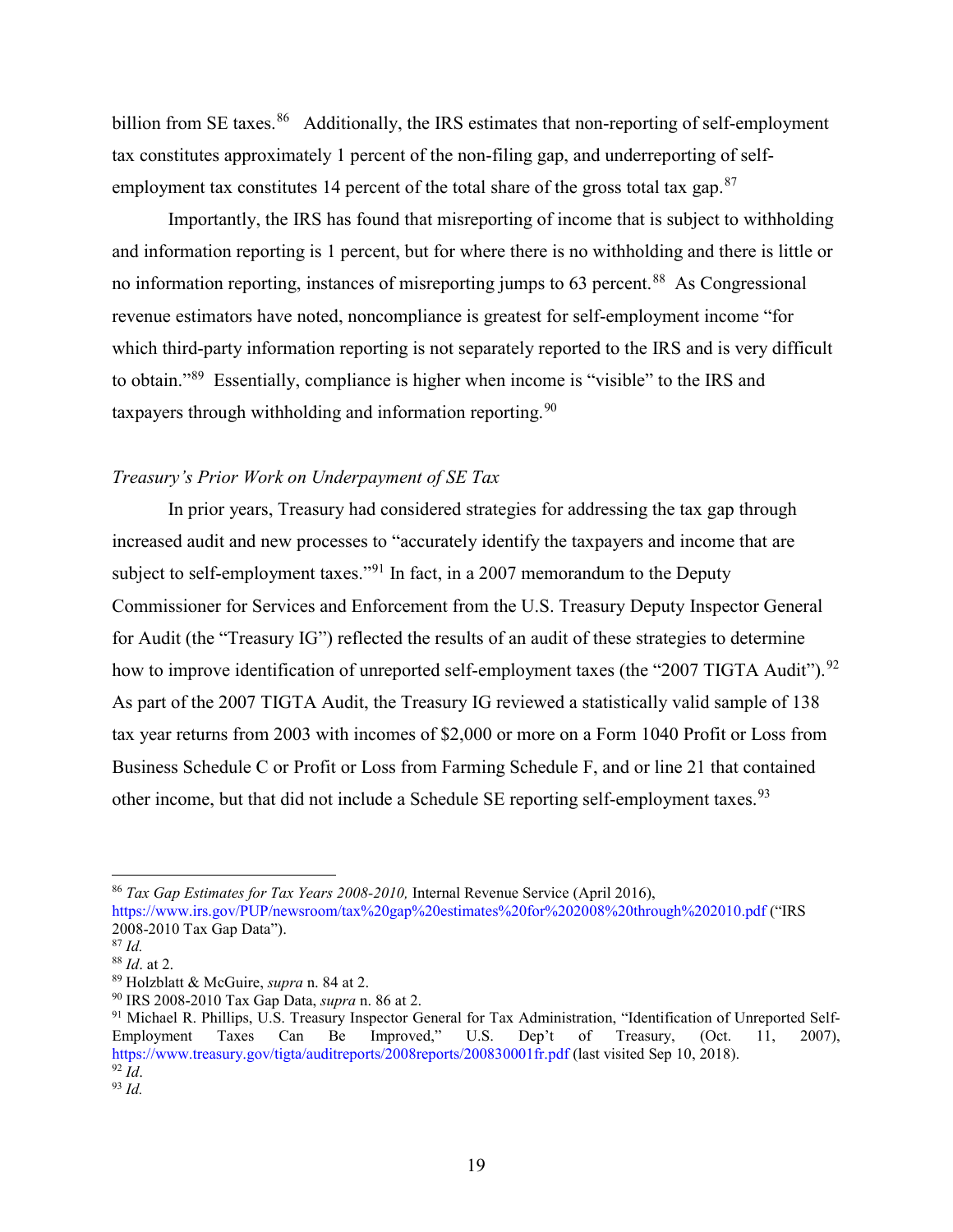Of the 138 returns the Treasury IG reviewed, 52 were selected for audit, 50 audits were completed and five were closed with no change, and 12 had been closed with little or no examination of the returns. But, for the remaining 33 returns (23.91 percent), the examination averaged an additional self-employment tax liability of \$1,818 per return. Of the 86 returns that had not been selected for audit, 28 appeared to have self-employment tax liabilities (20.29 percent) that averaged an additional self-employment tax liability of \$1,217 per return.<sup>94</sup>

#### *Estimates for Underreporting of Independent Contractors and On-Demand Workers Using SIPP*

For purposes developing our estimates on the underpayment of SE tax by independent contractors, we relied on the data developed in the 2007 TIGTA Audit of underpayment of SE tax. Notably, our estimates only approximate the average amount of underpayment of SE tax on average income for the independent contractors we identified using SIPP. To develop an average underpayment amount we could apply to the earnings and populations of independent contractors, we calculated an average using the data from the 2007 TIGTA Audit by adding the 33 audited returns the with additional self-employment tax liability of \$1,818 and the 28 returns that were appeared to have an estimated \$1,217 underpayment of self-employment tax liability. This totaled 61 out of 138 returns or 44.2 percent of returns that had an underpayment of SE tax.<sup>[95](#page-24-1)</sup> Additionally, we averaged the 33 returns with an average of \$1,818 of additional liability per return with the 28 returns with an average of \$1,217 per return to approximate an average underpayment of SE tax liability of \$1,542.

## *Independent Contractors*

To calculate the amount of independent contractors underreporting self-employment tax liability, we started with the collective earnings of this population for 2014 that we extrapolated from SIPP data, \$204.1 billion, and calculated that the average earnings of these 7.1 million workers were \$28,746.48. Further, we calculated that the SE tax owed on \$28,746.48 was

<span id="page-24-0"></span> <sup>94</sup>*Id*. An additional 6 returns appeared to have SE tax liabilities in excess of \$2,000. *Id*. at 3.

<span id="page-24-1"></span><sup>95</sup> Experts we consulted, including James R. White, former U.S. Government Accountability Office (GAO) director of tax research on strategic issues, suggested that a rate of 44.2% of returns with underpayment of SE Tax was, in fact, too conservative. For example, in 2007, GAO issued a report finding least 61 percent of sole proprietors underreported their net income by \$93.6 billion in 2001. *See*, James R. White, *Tax Gap: A Strategy for Reducing the Gap Should Include Options for Addressing Sole Proprietor Non Compliance*, U.S. Gov't Accountability Office, GAO-07-1014, (July 2007)[, https://www.gao.gov/assets/270/265399.pdf](https://www.gao.gov/assets/270/265399.pdf)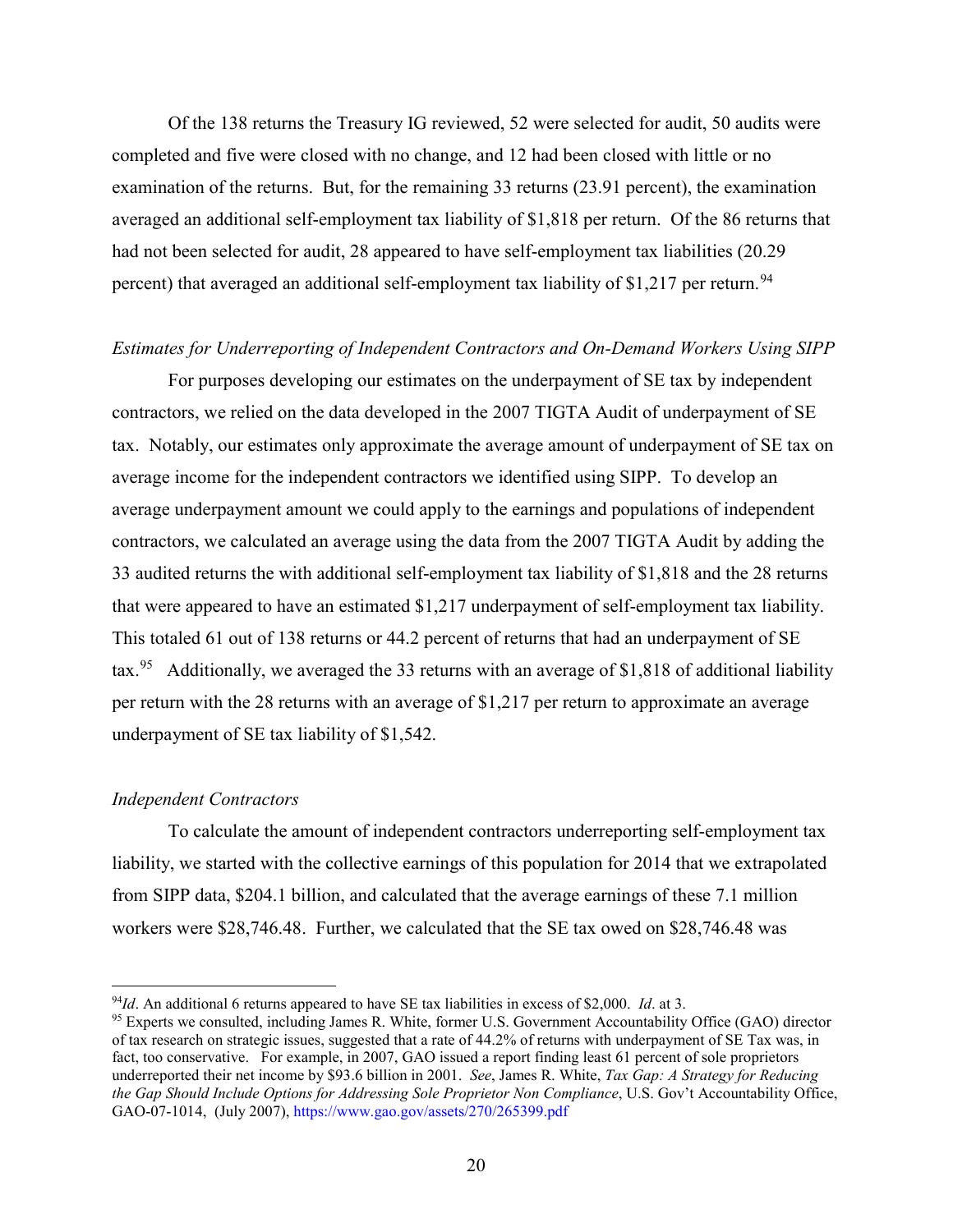\$4,398.21, but given that average underreporting of SE tax using the 2007 TIGTA report was \$1,542, we assumed that where underreporting of SE Tax had occurred, it would be approximately 35.1 percent of the amount actually owed.

Using the 2007 TIGTA Audit derived estimate that 44.2 percent of taxpayers with selfemployment income underreported their self-employment income on their Form 1040, we estimated that 3.1 million independent contractors underreported their SE tax. We then calculated that these 3.1 million independent contractors had average earnings of \$28,746.48, which translated to collective earnings of \$90.21 billion. The amount of SE tax owed on \$90.21 billion was \$13.80 billion, however, given that there is a 35.1 percent average underreporting of income, we estimated that \$4.84 billion of SE tax was underreported by independent contractors and in 2014 and that approximately \$3.92 billion of this amount constituted underreported Social Security contributions. Table 1 summarizes our estimates.

| Table 1: Estimate of Underpayment of Social Security Contributions for Independent |  |
|------------------------------------------------------------------------------------|--|
| <b>Contractors Using Treasury Estimates</b>                                        |  |

| Total Earnings of Independent Contractors in 2014 | \$204.1 Billion                                       |  |
|---------------------------------------------------|-------------------------------------------------------|--|
| Estimated number of independent contractors from  | 7.1 Million/\$28,746.48 Avg. Earnings                 |  |
| SIPP & Average Earnings                           |                                                       |  |
| 2007 TIGTA Audit % of Returns with                | 44.2%                                                 |  |
| Underpayment                                      |                                                       |  |
| 2007 TIGTA Audit Average SE Tax Underpayment      | \$1,542                                               |  |
| Average Rate of Underpayment (\$1,542/\$4,398)    | 35.1%                                                 |  |
| Estimated number of independent contractors With  | 3.1 million $(7.1 \text{ million x } 44.2\%)$         |  |
| <b>Additional SE Tax Liabilities</b>              |                                                       |  |
| Total Earnings of Underreporting independent      | $$90.21$ Billion $(3.1$ million x                     |  |
| contractors                                       | \$28.746.48                                           |  |
| SE Tax Owed on Earnings of Underreporting         | \$13.80 Billion (\$90.21 x 15.3%)                     |  |
| independent contractors                           |                                                       |  |
| Estimated amount Underreported SE Tax for         | \$4.84 Billion (\$13.80 Billion x 35.1%)              |  |
| independent contractors                           |                                                       |  |
| Estimated amount of Underpayment of Social        | \$3.92 Billion (\$4.8 Billion x 81.05%) <sup>96</sup> |  |
| Security                                          |                                                       |  |

<span id="page-25-0"></span> <sup>96</sup> Social Security comprises 12.4 percent of the 15.3 percent self-employment tax contribution, or 81.05 percent of self-employment tax.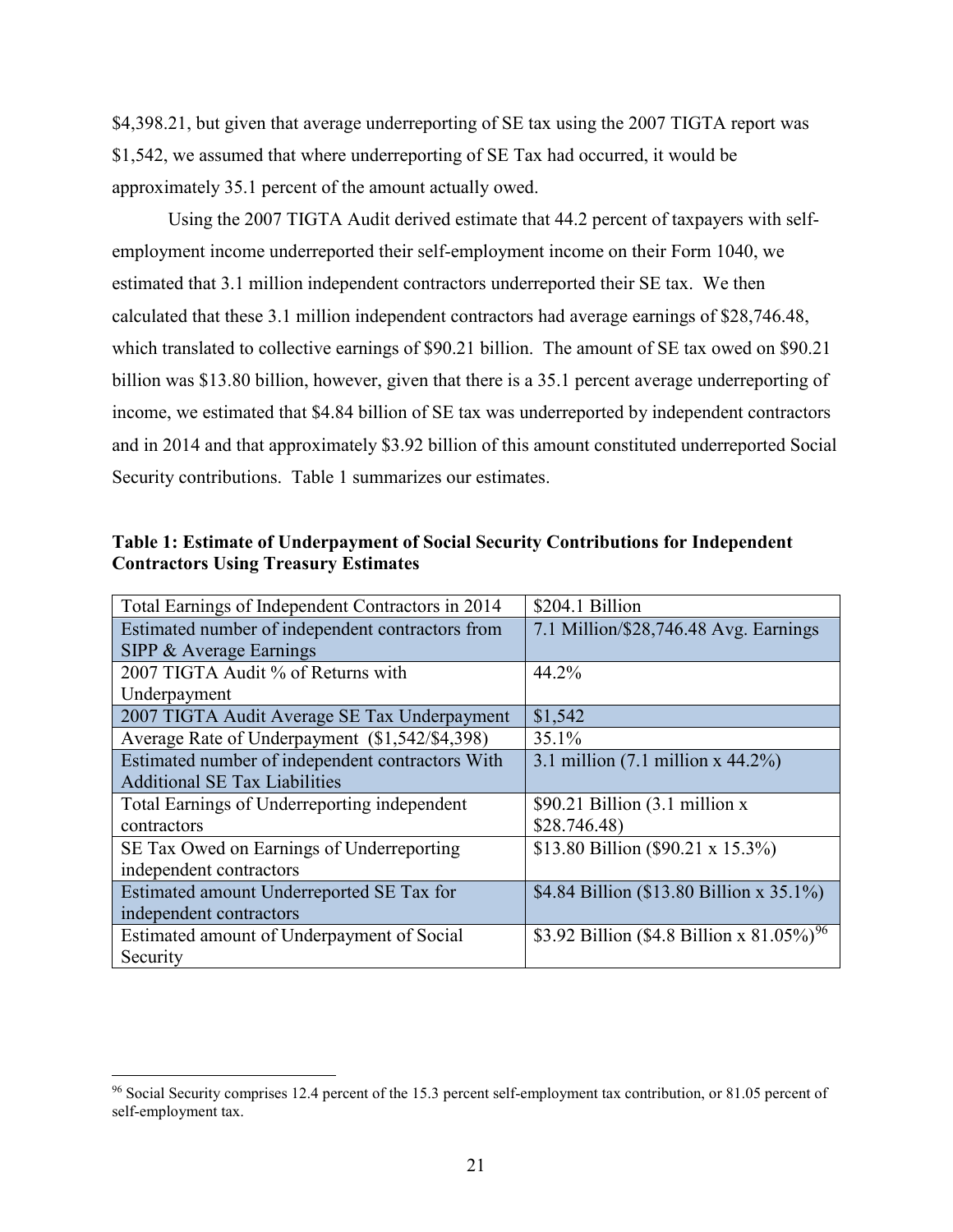## *On-Demand Workers*

Even though independent contractors are often considered to be major contributors to the tax gap because they often deal in cash, many on-demand workers—particularly those doing on-platform work—deal extensively in electronic payment.<sup>[97](#page-26-0)</sup> How on-demand workers are paid electronically or by cash or check— and whether they are on-Platform or off-platform workers dictate whether (and if) a worker will receive either a Form 1099-MISC or Form 1099-K.<sup>[98](#page-26-1)</sup> As noted earlier, research and anecdotal evidence finds that most on-demand platforms have adopted the 200/\$20K Form 1099-K Filing Threshold for reporting income of on-platform workers to the IRS. [99](#page-26-2)

As a result, many of the largest on-demand platforms (e.g., Uber, Etsy, Airbnb) do not (and are not required to) provide their on-platform workers with any Form 1099-K because earnings for on-demand platform work, on average, are below the \$20K annual threshold or on-platform workers fail to meet the aggregate 200 transaction test.<sup>[100](#page-26-3)</sup> Academic research has estimated (conservatively) that, for Airbnb alone, "there is approximately \$20 billion of revenue paid to hosts, the bulk of whom likely do not receive a Form 1099-K."[101](#page-26-4)

In fact, one survey of on-platform workers that found that in 2015, only 32 percent of ondemand workers received a Form 1099-K or Form 1099-MISC from their on-demand

<span id="page-26-1"></span>

<span id="page-26-3"></span><span id="page-26-2"></span>

<span id="page-26-0"></span><sup>&</sup>lt;sup>97</sup> See Part I(C) supra.<br><sup>98</sup> Bruckner, *supra* n. 1.<br><sup>99</sup> Senate July 2018 Testimony, *supra* n. 9.<br><sup>100</sup> Id. See also, Uber.com, *Understanding Your Tax Documents*, (2018) [https://www.uber.com/drive/tax](https://www.uber.com/drive/tax-information/tax-documents)[information/tax-documents](https://www.uber.com/drive/tax-information/tax-documents) (notifying partners that they will only receive 1099-Ks when then meet the 200/\$20K Form 1099-K Threshold) (last visited Sept. 23, 2018); Etsy.com, *Making Sense of Your Tax Form*, (Feb. 21, 2018), <https://www.etsy.com/seller-handbook/article/making-sense-of-your-tax-forms/22660467494> (notifying sellers that they will only receive 1099-Ks when then meet the 200/\$20K Form 1099-K Threshold) (last visited Sept. 23, 2018); Airbnb.com, *Should I Expect to Receive a Tax Form From Airbnb*, [https://www.airbnb.com/help/article/414/should](https://www.airbnb.com/help/article/414/should-i-expect-to-receive-a-tax-form-from-airbnb)[i-expect-to-receive-a-tax-form-from-airbnb](https://www.airbnb.com/help/article/414/should-i-expect-to-receive-a-tax-form-from-airbnb) (notifying hosts that they will only receive 1099-Ks when then meet the 200/\$20K Form 1099-K Threshold) (last visited Sept. 23, 2018). *See also*, JPMCI 2018 Study, *supra* n. 3 at 14 (detailing the average monthly earnings for the 4 major sectors of the on-demand platform economy, which range from a low of \$608 (e.g., selling on Etsy) to a high of \$1,736 (e.g., renting a home on Airbnb). Even if an onplatform worker were to work every month in a year, which is not reflective of what the most research indicates onplatform workers do, average income from that on-platform work still only ranges from \$7,296 to just over \$20,832. But even in those cases where leasing a room or renting house would result in \$20,832, the requirement of more than 200 transactions has to be satisfied. In addition, Airbnb's own research has found "the average American Airbnb host over the age of 65 earns \$8,350 in supplemental income annually for a single listing." Airbnb, *Home Sharing: A Powerful Option to Help Older Americans Stay in their Homes*, (Nov. 21, 2016), [https://www.aarp.org/content/dam/aarp/livable-communities/documents-2016/Airbnb-HomeSharing-](https://www.aarp.org/content/dam/aarp/livable-communities/documents-2016/Airbnb-HomeSharing-OlderAmericans-Report-11-2016.pdf)[OlderAmericans-Report-11-2016.pdf](https://www.aarp.org/content/dam/aarp/livable-communities/documents-2016/Airbnb-HomeSharing-OlderAmericans-Report-11-2016.pdf)

<span id="page-26-4"></span><sup>101</sup> Viswanathan, *supra* n. 85 at 33.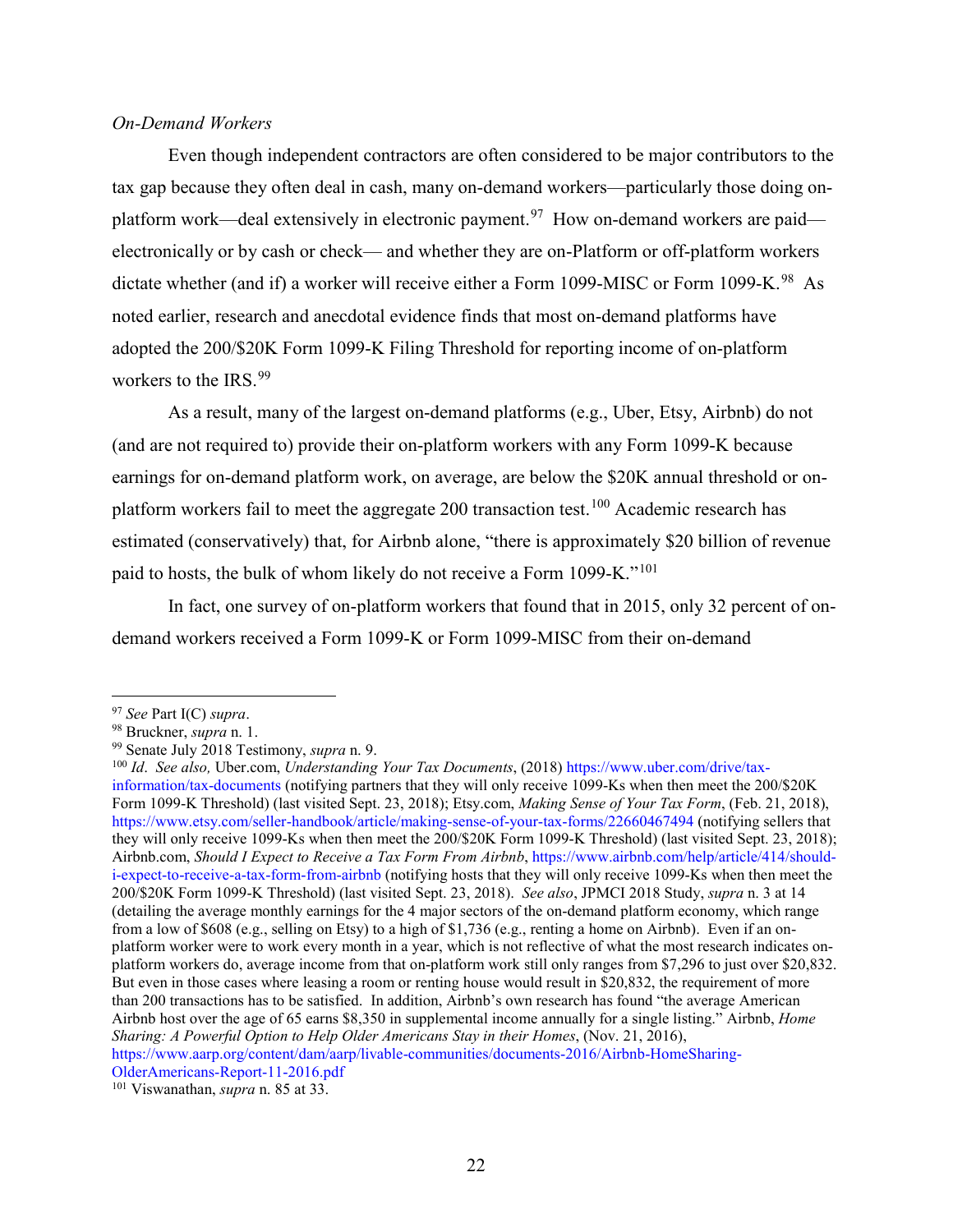platform.<sup>[102](#page-27-0)</sup> More recently, the California Tax Analysis found that in 2016, only 12 percent of the top 100 on-demand platforms issued Form 1099-K to service providers.<sup>[103](#page-27-1)</sup> This, in turn, leads to significantly higher rates of misreporting by taxpayers according to the latest tax gap research. At best, on-demand workers are underreporting their income when filing their taxes; and at worst, they fail to file all together.<sup>[104](#page-27-2)</sup>

While the research on on-platform work shows that these workers are less likely to get any Form 1099 and more likely to misreport their income, taxpayer industry survey data from 2018 indicates that, generally, self-employed workers either under-report (32 percent) or fail to report (36 percent) their income altogether.<sup>[105](#page-27-3)</sup> Moreover, when there is underreporting of income on U.S household surveys by self-employed respondents, they underreport by about 30 percent.[106](#page-27-4) These findings are instructive in building a model to estimate for the under- and nonpayment of SE tax by the population of on-demand workers we identified using SIPP.

Specifically, we began with the \$35.97 billion of earnings of the On-Demand Worker population we estimated using SIPP data.<sup>[107](#page-27-5)</sup> Using the taxpayer industry survey data findings discussed in Part 1 that only 32 percent of self-employed workers properly report their income while 32 percent underreport and 36 percent failed to report any income altogether, we assumed that 32 percent of these earnings were properly reported for SE tax purposes. This left an approximate gap of \$24.46 billion potentially underreported or not reported by on-demand workers in 2014. We then segregated the \$24.46 into \$11.51 billion of underreported earnings and \$12.95 billion of earnings not reported altogether.

From there, we assumed that, consistent with research on underreporting rates by selfemployed workers on household surveys, that on-demand workers underreported their earnings

<span id="page-27-0"></span> <sup>102</sup> Bruckner, *supra* n. 1 at 10. The specific survey question asked respondents whether they had received a Form 1099-MISC or Form 1099-K from the on-demand platform they worked with in 2015. Approximately 32 percent of respondents reported receiving a Form 1099; 61 percent reported not receiving a Form 1099 and 6 percent did not know whether they received a Form 1099.

<span id="page-27-3"></span>

<span id="page-27-5"></span><span id="page-27-4"></span>

<span id="page-27-2"></span><span id="page-27-1"></span><sup>&</sup>lt;sup>103</sup> California Tax Analysis, *supra* n. 52.<br><sup>104</sup> House May 2016 Testimony, *supra* n 8.<br><sup>105</sup> See supra n. 28 and accompanying text.<br><sup>106</sup> Hurst, Li &Pugsley, *supra* n. 27.<br><sup>107</sup> As noted earlier, some of the workers w workers, and others may have been employees subject to withholding. This reflects some of the limitations of using SIPP data to estimate SE tax of on-platform workers. To provide context for our SIPP data estimates, we developed alternative estimates using the 2017 BLS ACW Survey data on independent contractors, as well as the 2017 ACW Gig Economy Supplement and the JPMCI 2018 Data to contextualize our estimates. *See* Table 3.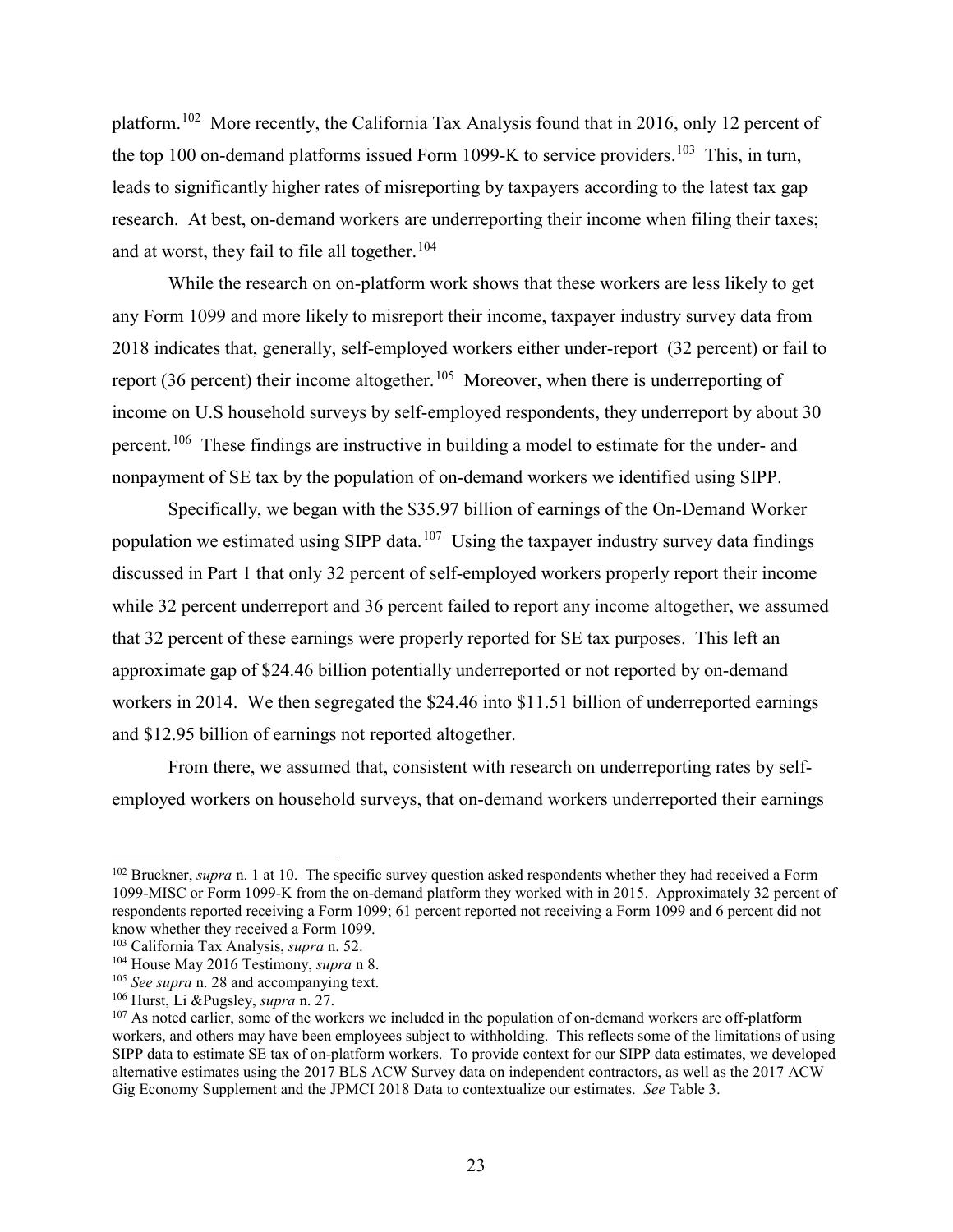by 30 percent, we calculated that this underreporting would result in an underreporting of \$528 million of SE tax and \$428 million of Social Security contributions.<sup>108</sup> To calculate the amount on-demand workers failed to contribute altogether, we multiplied \$12.95 billion by the SE tax rate (15.3 percent) and determined \$1.98 billion of SE tax and \$1.61 billion of Social Security contributions went unpaid.[109](#page-28-1) Collectively, we estimated that on-demand workers failed to contribute \$2.51 billion in SE tax and \$2.03 billion in Social Security in 2014.

## **Table 2: Estimate of Under- and Nonpayment of Social Security Contributions for On-Demand Workers Using 2014 SIPP Data**

| Estimated income from On-Demand Workers (ODW)               | \$35.97 Billion ODW Earnings             |
|-------------------------------------------------------------|------------------------------------------|
| <b>Estimate of the Amount of ODW Earnings Underreported</b> | \$11.51 Billion (32% Underreported)      |
| $(32\%)$ and Not Reported $(36\%)$                          | \$12.95 Billion (36% Not Reported)       |
| Rate of Underreporting of Earnings                          | \$3.45 Billion $(\$11.51$ Billion x 30%) |
| Estimated amount of SE Tax Not Paid by ODW                  | \$2.51 Billion                           |
| Estimated amount of Social Security contributions Not Paid  | \$2.03 Billion                           |

## *Alternative Estimates*

To provide context for our SIPP data estimates, we also estimated how much SE tax went underreported by the 10.6 million independent contractors identified in the 2017 BLS ACW Survey. In addition, we estimated how much SE tax went underreported by the 2.3 million onplatform workers identified in the 2017 ACW Gig Economy Supplement as well as the JPMCI 2018 Study. To calculate the independent contractor underreporting of SE tax estimate from the 2017 BLS ACW Survey, we used 44.2 percent underreporting rate of SE tax we derived from the 2007 TIGTA Audit. For the on-platform workers counted in the 2017 ACW Gig Economy Supplement and JPMCI 2018 Study, we assumed 68 percent of the workers counted in these estimates did not receive any Form 1099 and then applied a 63 percent likelihood of underreporting to our results.<sup>110</sup> We then used the average underreporting amount of \$1,542 we derived from the 2007 TIGTA Audit to estimate a collective amount.

<span id="page-28-2"></span>

<span id="page-28-1"></span><span id="page-28-0"></span><sup>&</sup>lt;sup>108</sup> Hurst, Li &Pugsley, *supra* n. 27.<br><sup>109</sup> *See supra* note 96 and accompanying text.<br><sup>110</sup> We believe 68 percent to be a reasonable assumption because it is consistent with prior survey data specifically asking respondents working with on-demand platforms whether they received any Form 1099 for their on-platform work. An alternative is to rely on the data from the California Tax Analysis that found that only 12 percent of the Top 100 Platforms in 2016 issued 1099-Ks, however, the California Tax Analysis does not consider whether Form 1099-MISCs were issued instead of Form 1099-K. *See supra* n. 52 and accompanying text.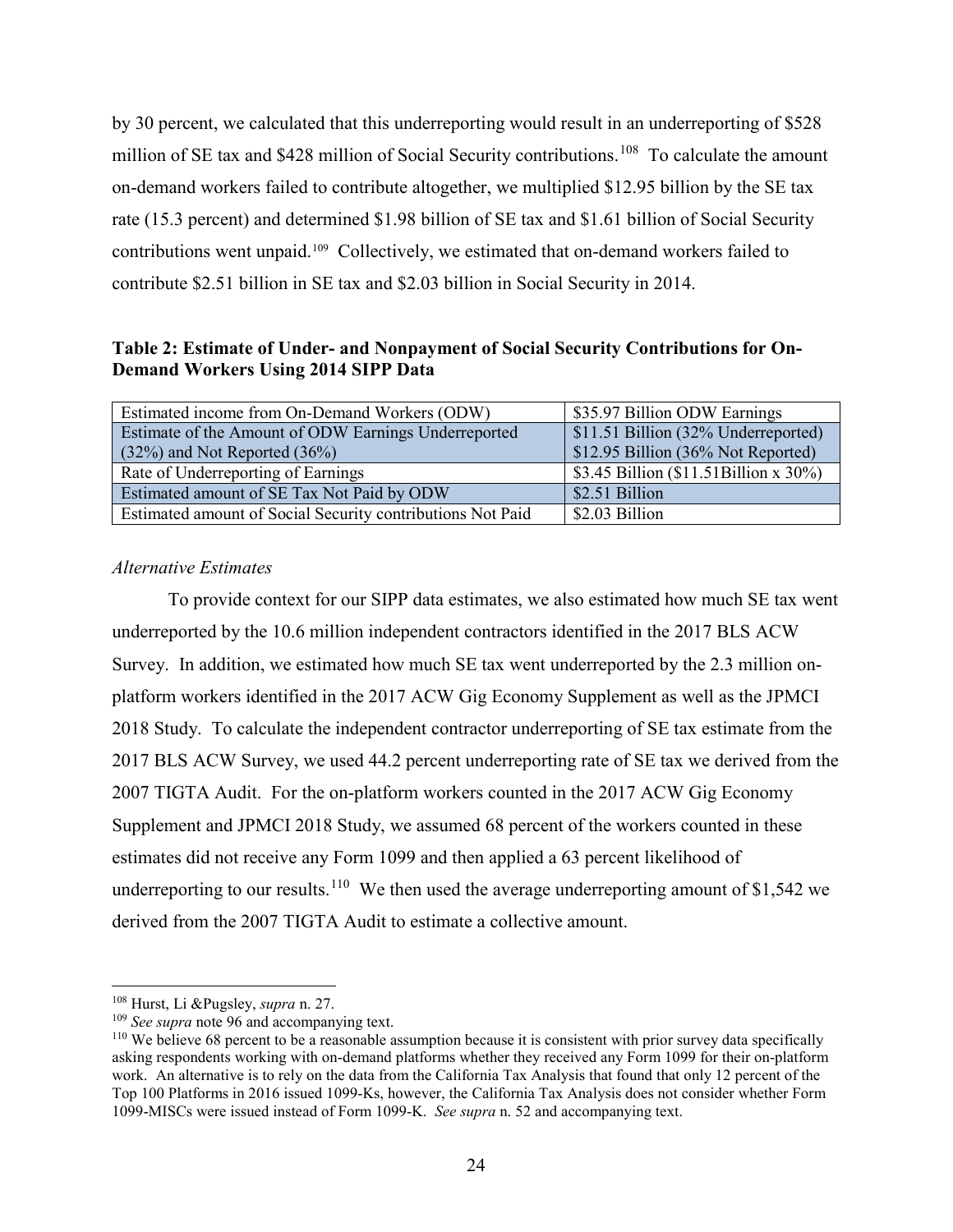Similar to using SIPP data to derive estimates of SE tax underpayment for independent contractors and on-demand workers, there are limitations with using these alternative data sets and the estimates we derived are not without qualification. For example, the number of onplatform workers included in the JPMCI 2018 Study includes workers who earned income from rental activities not likely subject to SE tax. In addition, we did not have the collective earnings of these populations, so we used an alternative methodology to illustrate underreporting. This alternative methodology did not consider how much these workers failed to contribute SE tax altogether. Had we included non-reported amounts, the estimates would likely be significantly higher—we erred on the side of caution and assumed that the workers who misreported their income merely underreported their SE Tax by \$1,542 rather than failed to contribute altogether. These results are set forth in Table 3.

**Table 3: Comparison of Estimates of Underpayment of SE Tax and Social Security Contributions BLS 2017 ACW Survey Data**

| <b>Summary of 2014</b><br><b>SIPP</b> and <b>BLS</b><br>2017 ACW Data                                       | Independent<br><b>Contractors</b><br><b>BLS 2017 ACW</b><br><b>Survey</b> | <b>On-Platform Workers</b><br>2017 ACW Gig<br><b>Economy Supplement</b> | <b>JPMCI 2018 Study</b><br>of On-Platform<br><b>Workers</b> |
|-------------------------------------------------------------------------------------------------------------|---------------------------------------------------------------------------|-------------------------------------------------------------------------|-------------------------------------------------------------|
| Total $#$ of<br><b>Workers</b>                                                                              | 10,600,000                                                                | 1,600,000                                                               | 2,300,000                                                   |
| Total $#$ of<br><b>Workers</b><br>Underreporting<br><b>SE Tax Liabilities</b>                               | 4,685,200<br>(10.6M x 44.2%)                                              | 685,400<br>$(1.6M \times 68\% \times 63\%)$                             | 1,564,000<br>$(2.3M \times 68\% \times 63\%)$               |
| <b>Total Amount of</b><br><b>SE Tax</b><br>Underreported                                                    | \$7.22 Billion                                                            | \$1.05 Billion                                                          | \$1.5 Billion                                               |
| (S1,542)<br><b>Total Amount of</b><br><b>Underreported</b><br><b>Social Security</b><br><b>Contribution</b> | \$5.85 Billion                                                            | \$856 Million                                                           | \$1.2 Billion                                               |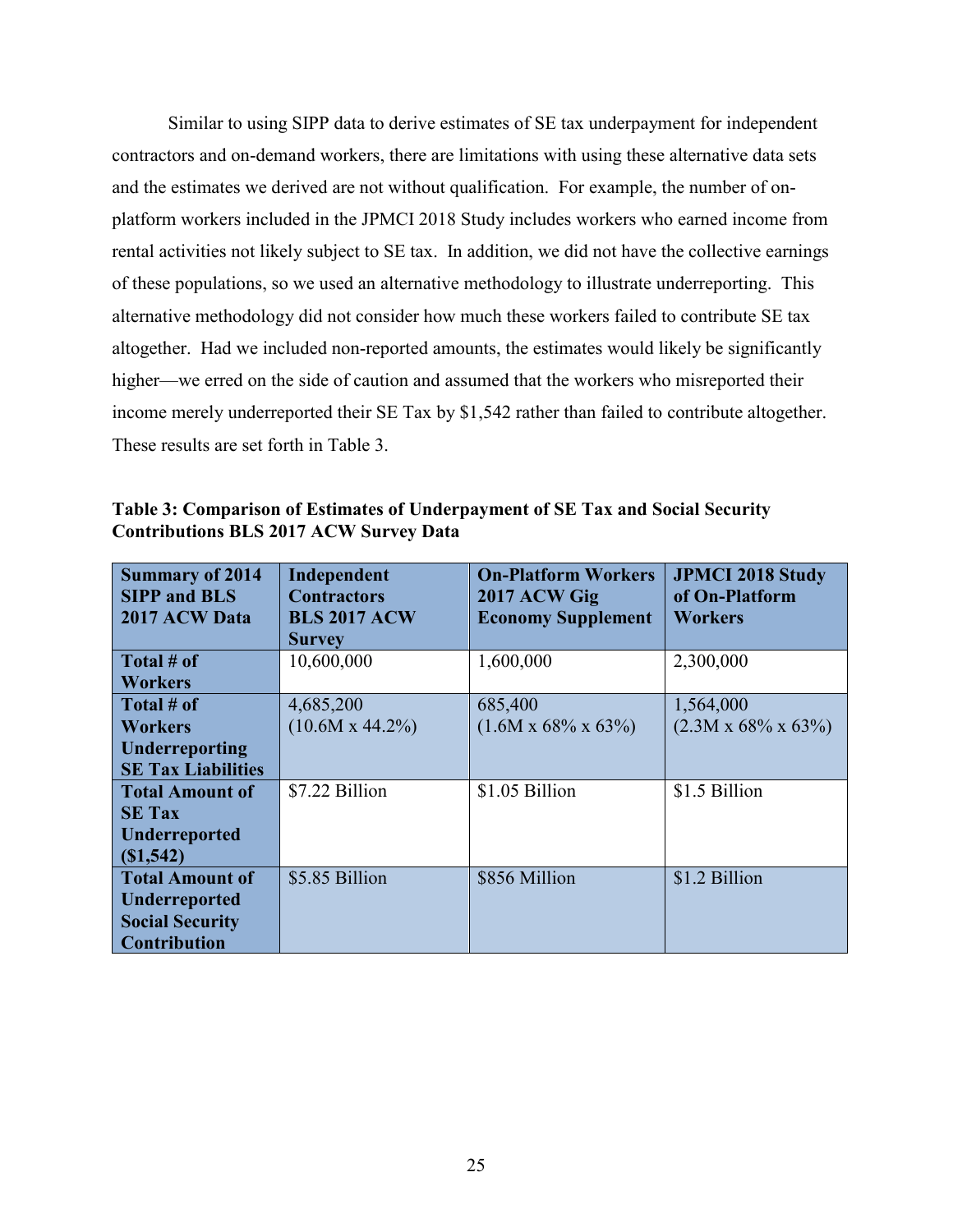## **Demographics of the SIPP Data Independent Contractor and On-Demand Workforce, and the Effects of Underpayment on Social Security Benefits**

As noted earlier, this paper seeks not only to quantify the impact of independent contractors and on-demand workers' likely underpayment of SE tax and Social Security contributions, but also to consider the implications of those underpayments in terms of what it means for these workers' Social Security benefits. Important groundwork on these issues has already been done and some research has already considered the economic security of U.S. ondemand workers and what this kind of work means for these workers' retirement.<sup>111</sup>

For example, a 2015 International Labour Office survey of Amazon Mechanical Turk and Crowdflower workers in the United States and India found that most of the U.S. workers who use platform work as their main source of income "lack Social Security coverage … a mere 8.1 percent of main job crowd workers in the U.S. report making regular contributions to a private retirement account and only 9.4 percent contribute to Social Security, raising concerns about the financial situation of these workers when they reach retirement age."[112](#page-30-1) Moreover, other critical research on the retirement issues facing on-demand workers has reiterated the reality that because most on-demand platforms classify their workers as independent contractors, those workers, "are approximately two-thirds less likely than standard employees to have access to employer-provided retirement plans."<sup>[113](#page-30-2)</sup>

SIPP provides a unique opportunity to consider the impact of the failure to contribute to Social Security and other retirement security issues of independent contractors and on-demand workers beyond their earnings because of the demographic information it collects. Unlike our previous discussions of the size and earnings of independent contractors and on-demand economy workers, there appears to be more consensus between governmental reports and private-sector reports on the demographics of the independent contractors and on-demand economy workforce.

<span id="page-30-2"></span>

<span id="page-30-1"></span><span id="page-30-0"></span><sup>&</sup>lt;sup>111</sup> Berg, *surpa* n. 13 at 16.<br><sup>112</sup> *Id*. Crowdwork is a kind of work performed remotely on on-line platform where workers perform "micro-tasks" and are paid for singular tasks in response to business' posts via platforms. Typical categories of tasks include:<br>researching information on the internet; verifying tweets; completing academic surveys; and content access. <sup>113</sup> Secunda, *supra* n. 13 at 3. Importantly, Secunda's article is the first argue that on-demand workers be treated as common-law employees for retirement purposes to qualify for ERISA purposes.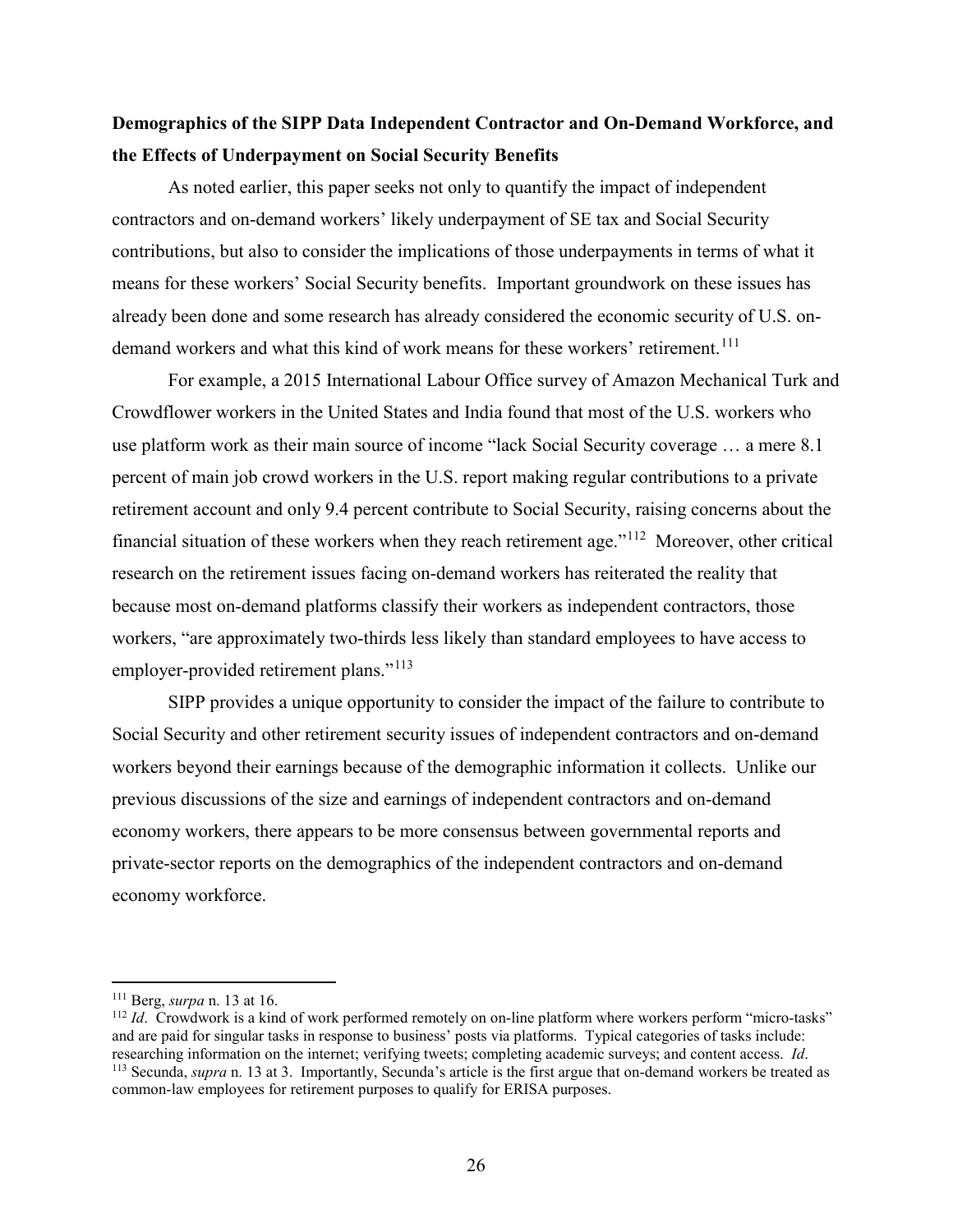For example, in a 2015 report, GAO found that independent contract workers—including on-demand workers—more often appear to be younger, rather than older; men, rather than women; and more often Hispanic, rather than any other race or ethnicity.<sup>[114](#page-31-0)</sup> Similarly, MBO Partners in its 2018 report describes the average independent contractor as a Millennial who is aged 21 to 38 and is slightly more likely to be male than female.<sup>[115](#page-31-1)</sup> Most recently, the JPMCI 2018 Study confirmed a number of these findings—particularly with respect to those on-platform workers earning income in the transportation sector, which is by far the largest sector of the ondemand economy.[116](#page-31-2) However, interestingly, that same study found that there were more women than men in each of the other sectors (i.e., non-transport work, selling and leasing), but relative transportation, those other sectors were a small portion of the on-demand economy.<sup>117</sup>

## *SIPP Demographic Data on Independent Contractors and On-Demand Workers*

Using SIPP, as displayed in **Figure 1** we estimated that Baby Boomers or individuals aged 55 and over (50.68 percent) in 2014 were more often independent contractors, followed by Generation X or individuals aged 34 to 54 (26.06 percent) in 2014 and Millennials aged 18 to 33 (23.36 percent) in 2014. We found that Independent contractors were more likely to be women (55.88 percent) than men (44.12 percent), as displayed in **Figure 2**. And we found that independent contractors were more often White (67.47 percent), than Hispanic/Latino (14.57 percent), Black (12.39 percent), or Asian (5.65 percent) individuals as shown in **Figure 3.** 

<span id="page-31-1"></span><span id="page-31-0"></span><sup>114</sup> GAO-15-168R, *supra* n. 62 at 5. 115 MBO 2018 Report, *supra* n. 4 at 8.

<span id="page-31-3"></span><span id="page-31-2"></span><sup>&</sup>lt;sup>117</sup> *Id*. Going forward, it will be interesting to see what happens with the transportation sector of the On-Demand Economy with the advent of driverless cars. *See* Gene Munster, "Here's When Having a Self-Driving Car Will be a Normal Thing," Fortune (Sept. 13, 2017), [http://fortune.com/2017/09/13/gm-cruise-self-driving-driverless](http://fortune.com/2017/09/13/gm-cruise-self-driving-driverless-autonomous-cars)[autonomous-cars](http://fortune.com/2017/09/13/gm-cruise-self-driving-driverless-autonomous-cars) (predicting self-driving cars won't have an impact in a "noticeable way until 2020.").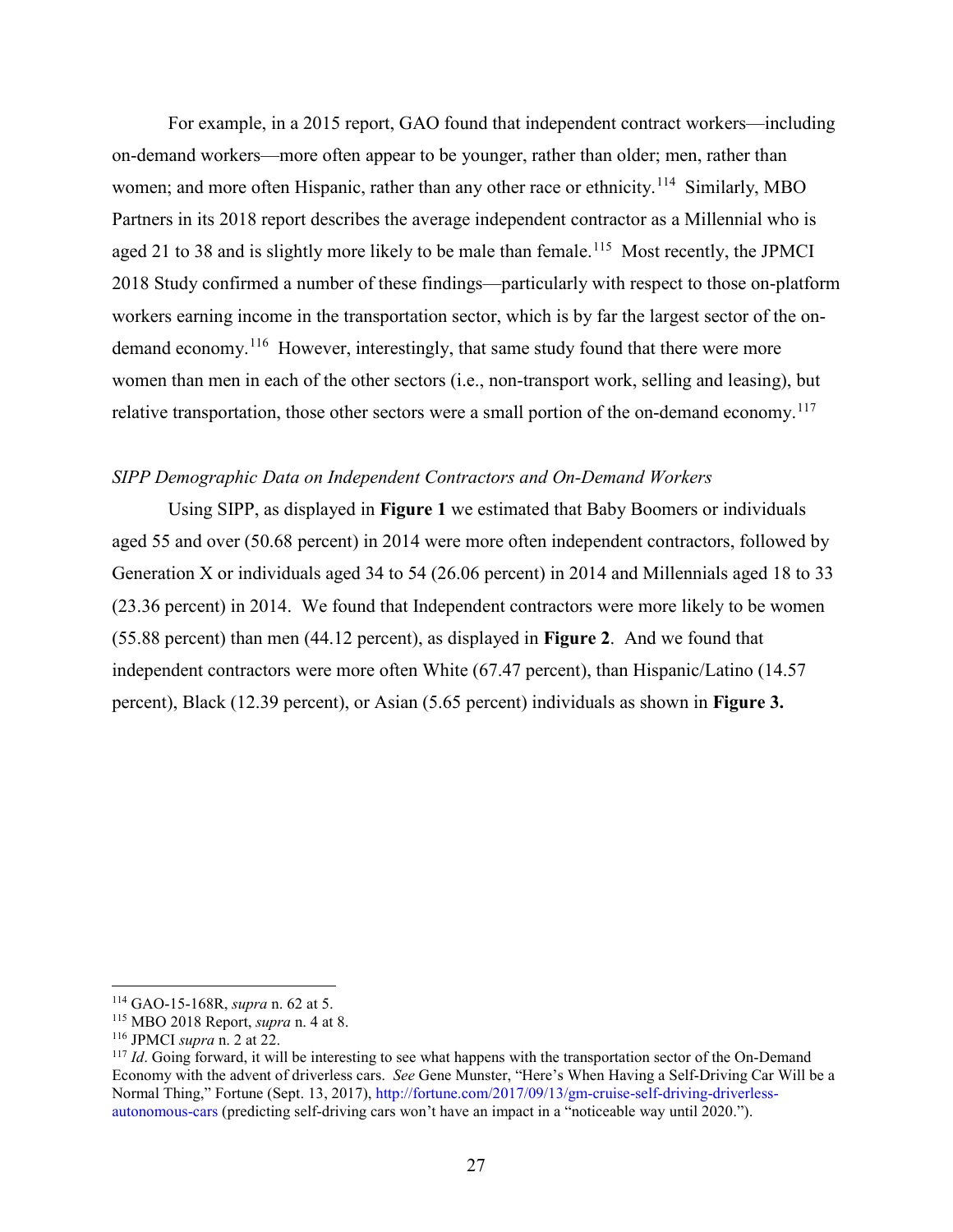





With respect to the population of on-demand workers we identified using SIPP, as displayed in **Figure 4,** we found that Generation X (45.40 percent) were more often engaged as on-demand workers than Baby Boomers (36.82 percent) and Millennials (17.78 percent). Additionally, we found that on-demand workers were slightly more likely to be women (51.81 percent) than men (48.18 percent) (**Figure 5)**. Finally, we found that on-demand workers were most often White (67.03 percent), than Hispanic/Latino (20.45 percent), Black (9.74 percent), or Asian (2.73 percent) as shown in **Figure 6.**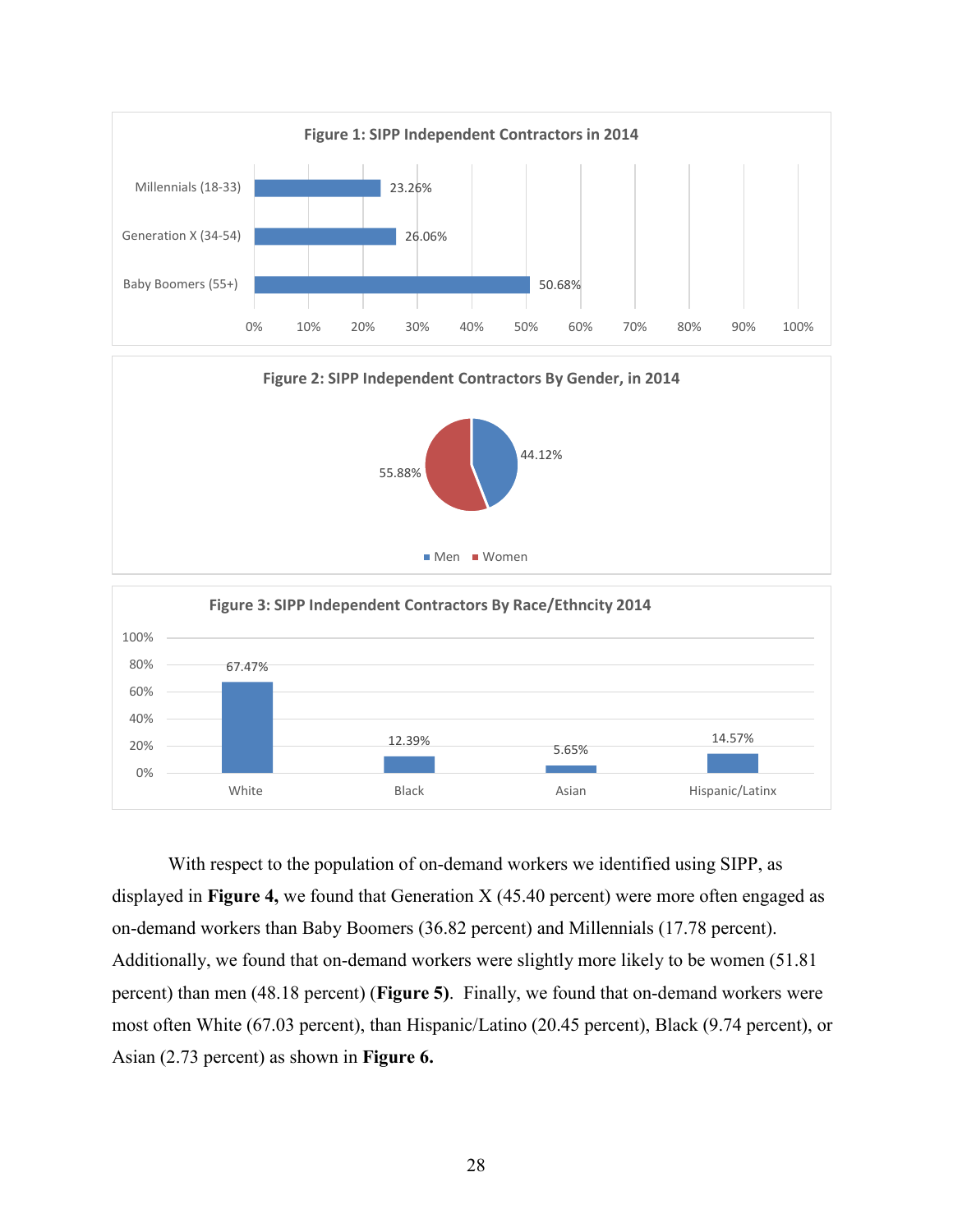





These results are somewhat consistent with readily available data from at least one On-Demand Platform: Airbnb. In a March 2016 report detailing Airbnb's growing population of women hosts over 60 years old, Airbnb researchers found that seniors are the fastest growing demographic (and best rated) of Airbnb hosts in the United States; and that the majority of women hosting on Airbnb are "empty nesters looking to make ends meet."<sup>[118](#page-33-0)</sup> More recently, in March 2018, Airbnb touted its success with helping DC senior hosts to age in their homes.<sup>[119](#page-33-1)</sup> Our SIPP results indicates that on-demand workers are older than most other estimates suggest,

<span id="page-33-0"></span> <sup>118</sup> *See* Airbnb, *supra* n. 7. However, most rental income is not subject to SE tax, and would not be included in calculating Social Security benefits.

<span id="page-33-1"></span><sup>119</sup> *See* Airbnb, *supra* n. 7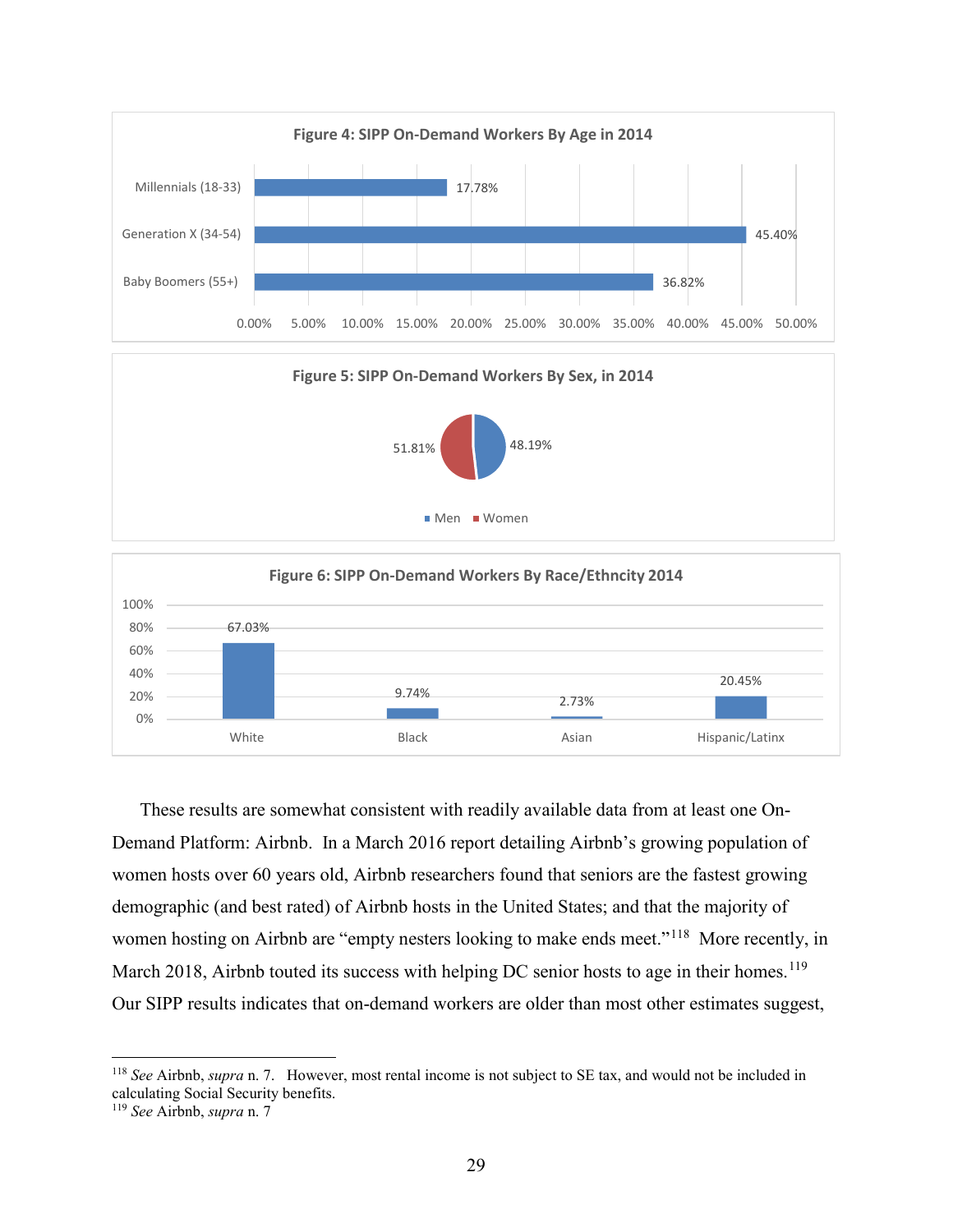and are slightly more likely women. Apart from rental income, which is generally not subject to SE tax, earnings of on-demand workers could have a large impact on their Social Security benefit receipt.

### *Implications for Social Security Benefits*

Social Security benefits are based on a worker's earning history and age at retirement, and are designed to "replace part of a worker's earnings."[120](#page-34-0) A worker is eligible for Social Security after he or she works in a Social Security-covered employment for 10 or more years (i.e., 40 earnings credits or 4 credits/year).<sup>[121](#page-34-1)</sup>

In 2018, self-employed individuals earn one credit for every \$1,320 of earnings and a worker who earns more than \$5,280 receives four work credits, or the maximum that can be earned in one year.<sup>[122](#page-34-2)</sup> Additionally, a worker's initial monthly benefit is based on their 35 highest years of earnings, which are indexed to historical wage growth. The 35 highest years of indexed earnings are divided by 35 to determine the worker's career-average annual earnings. The resulting amount is divided by 12 to determine the worker's Average Indexed Monthly Earnings (AIME). Workers with fewer than 35 years of earnings in covered employment or years of no earnings, have zeroes entered in the computation, resulting in a lower AIME and therefore a lower monthly benefit.<sup>[123](#page-34-3)</sup>

The Social Security benefit is progressive in that it provides workers with low lifetime earnings with a benefit that represents a higher percentage of their pre-retirement income than higher-income workers.<sup>[124](#page-34-4)</sup> However, benefits are proportional to average lifetime earnings, and for workers with lower lifetime earnings—such as women—benefits calculated under the regular formula will be low.<sup>125</sup> This exacerbates existing challenges for women: in 2015, the average benefit for women was \$14,184, compared to \$18,000 for men.<sup>[126](#page-34-6)</sup> Often, women take time out of

<span id="page-34-2"></span><span id="page-34-1"></span>

<span id="page-34-0"></span><sup>&</sup>lt;sup>120</sup> CRS Report R42035, *supra* n. 11 at 7.<br><sup>121</sup> *Id*. <sup>121</sup> *Id*. 122 Social Security Administration, If You Are Self-Employed (2018), [https://www.ssa.gov/pubs/EN-05-10022.pdf.](https://www.ssa.gov/pubs/EN-05-10022.pdf) <sup>123</sup> CRS Report R42035, *supra* n. 11 at 8.

<span id="page-34-4"></span><span id="page-34-3"></span><sup>124</sup> Joan Entmacher & Amy Matsui, Addressing the Challenges Women Face in Retirement: Improving Social Security, Pensions, and SSI, 46 J. Marshall L. Rev. 749 (2013), [https://repository.jmls.edu/cgi/viewcontent.cgi?article=1216&context=lawreview.](https://repository.jmls.edu/cgi/viewcontent.cgi?article=1216&context=lawreview)<br><sup>125</sup> Id.

<span id="page-34-6"></span><span id="page-34-5"></span><sup>&</sup>lt;sup>126</sup> Stan-Hidden, Women and Social Security Benefits, AARP, (Feb. 2017), [https://www.aarp.org/work/social](https://www.aarp.org/work/social-security/info-2014/women-and-social-security-benefits.html)[security/info-2014/women-and-social-security-benefits.html.](https://www.aarp.org/work/social-security/info-2014/women-and-social-security-benefits.html)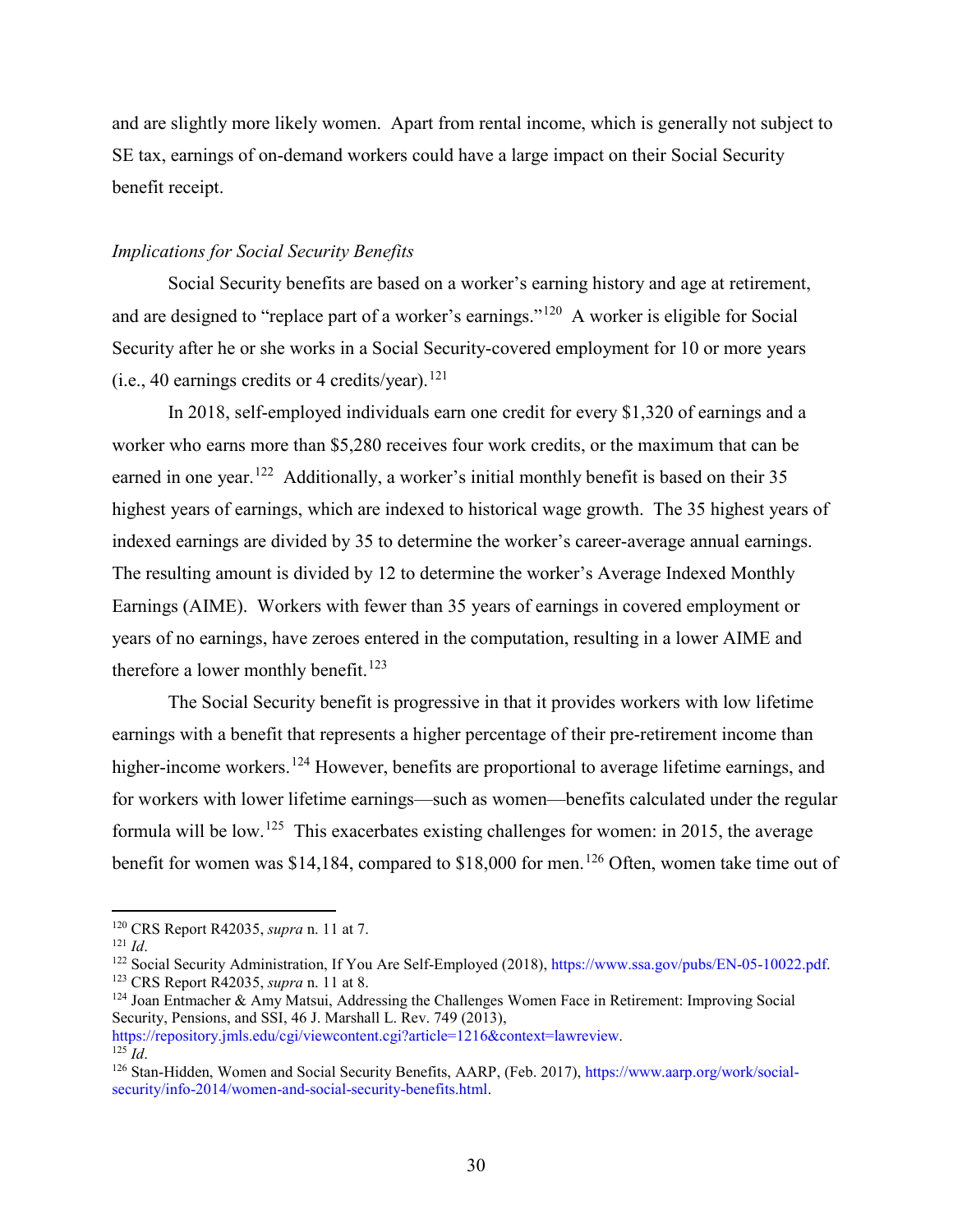the work force to care for family, and as a result, do not earn credits towards their Social Security benefits during that time and have a lower AIME.<sup>[127](#page-35-0)</sup>

At the same time, academic research has resoundingly concluded that women are "more vulnerable" than men in retirement because women reach retirement with less retirement savings, assets and Social Security benefits than men, but women tend to live longer and have more health care costs.<sup>128</sup> In addition, "for all but the highest income families, Social Security provides the largest source of retirement income."<sup>129</sup> For women in particular, Social Security income, as modest as it may be for women on average, is the only income keeping nearly half of women 65 and older from poverty.<sup>[130](#page-35-3)</sup>

## *Implications for Social Security Solvency*

Given the critical role Social Security plays in keeping so many beneficiaries out of poverty, our estimate of the \$5.95 billion in Social Security contributions that were likely not contributed as a result of the approximate underpayment of \$7.35 billion in self-employment taxes in 2014 by independent contractors and on-demand workers merits additional analysis in terms of its implications for the solvency of Social Security.

Social Security faces long-term financing difficulties. In its most recent report (the "2018 Trustees' Report"), the Social Security Trustees project that for 2018, the cost of the program will exceed total income by \$2 billion and non-interest income by \$85 billion.<sup>131</sup> Additionally, the 2018 Trustees' Report estimates that the trust funds currently have \$2,892 billion in reserves and estimates that the funds will be able to pay full benefits until 2034—one year earlier than the 2017 Trustees' Report projection.<sup>132</sup> After 2034, payroll and self-employment taxes will cover about 75 percent promised benefits. $133$ 

<span id="page-35-1"></span>

<span id="page-35-3"></span><span id="page-35-2"></span>

<span id="page-35-4"></span>

<span id="page-35-0"></span><sup>127</sup> *Id.* 128 Etmacher & Matsui, *supra* n. 120 at 749.<br>
129 *Id.* 129 *Id.* 130 Id. at 751.<br>
130 Id. at 751.<br>
131 The Board of Trustees, Federal Old-Age and Survivors Insurance and Federal Disability Insurance Trust Funds "The 2018 Annual Report of the Board of Trustees of the Federal Old-Age and Survivors Insurance and Federal Disability Insurance Trust Funds," (June 5, 2018)<https://www.ssa.gov/oact/TRSUM> (last visited Sep 8, 2018).<br><sup>132</sup> Id.

<span id="page-35-6"></span><span id="page-35-5"></span> $133$  *Id.*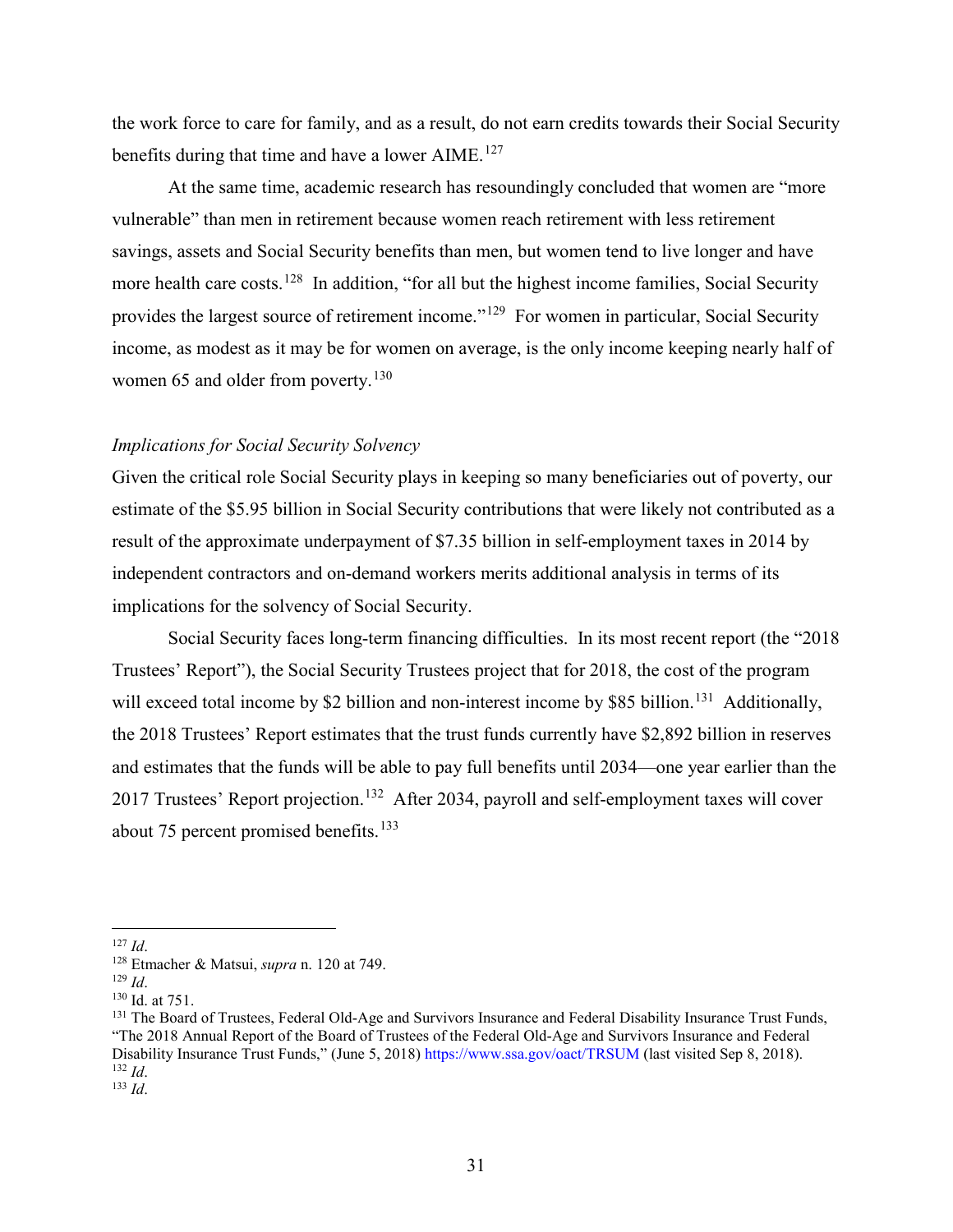Using SIPP we estimated that approximately \$3.92 billion in underpayment of Social Security contributions from independent contractors and \$2.03 billion in under-and nonpayment from on-demand workers in 2014. Historically, government research on sole proprietors has found high rates of underreporting for their income—even higher than we used in calculating our estimates.[134](#page-36-0) And while that research may precede the advent of the on-demand economy, the data we used from SIPP might, too. The on-demand economy has grown substantially since 2014 and added millions of workers in the last four years, who may not have been captured by our SIPP data. In addition, our estimates for underpayment of SE tax of independent contractors are based on averages of underpayment of SE tax and do not account for the likely non-payment of tax by this population altogether.

As a result, we suspect that our estimates, if anything, are conservative as to the regular underpayment of SE tax by the independent contractors and on-demand workers we estimated, particularly with respect to those on-platform workers we included, the majority of whom will not receive any Form 1099 to prompt proper reporting of their income.<sup>[135](#page-36-1)</sup> Moreover, with respect to the off-platform workers we included in our on-demand workers estimates, we think that innovations in terms of digitizing payments suggests that more off-platform workers are (and will be) paid in ways not subject to information reporting under current law.<sup>[136](#page-36-2)</sup>

Even the most robust research on the size, scope and earnings of on-demand economy workers concedes that new payment options could involve bypassing a bank account entirely, which could result in undercounting of the participants in the on-demand platform economy.<sup>[137](#page-36-3)</sup> Even with the forgoing qualifications, we find that there is at the very least an annual \$7.35 billion in underpayment of SE tax by these workers that could be addressed with the intent of shoring up the overall solvency of Social Security and to ensure that workers' AIME is properly calculated.

<span id="page-36-2"></span>

<span id="page-36-1"></span><span id="page-36-0"></span><sup>&</sup>lt;sup>134</sup> *See e.g., White, surpa* n. 95.<br><sup>135</sup> *See* Part I(C).<br><sup>136</sup> Ryan Brown, *Digital Payments Expected to Hit 726 Billion by 2020—But Cash Isn't Going Anywhere Yet,* CNBC, (Oct. 9, 2017), [https://www.cnbc.com/2017/10/09/digital-payments-expected-to-hit-726-billion-by-2020](https://www.cnbc.com/2017/10/09/digital-payments-expected-to-hit-726-billion-by-2020-study-finds.html) [study-finds.html](https://www.cnbc.com/2017/10/09/digital-payments-expected-to-hit-726-billion-by-2020-study-finds.html) (quoting private sector report finding non-cash transactions between 2014 and 2015 rose 11.2 percent, the highest growth of the past decade).

<span id="page-36-3"></span><sup>137</sup> JPMCI 2018 Study, *supra* n. 3 at 9.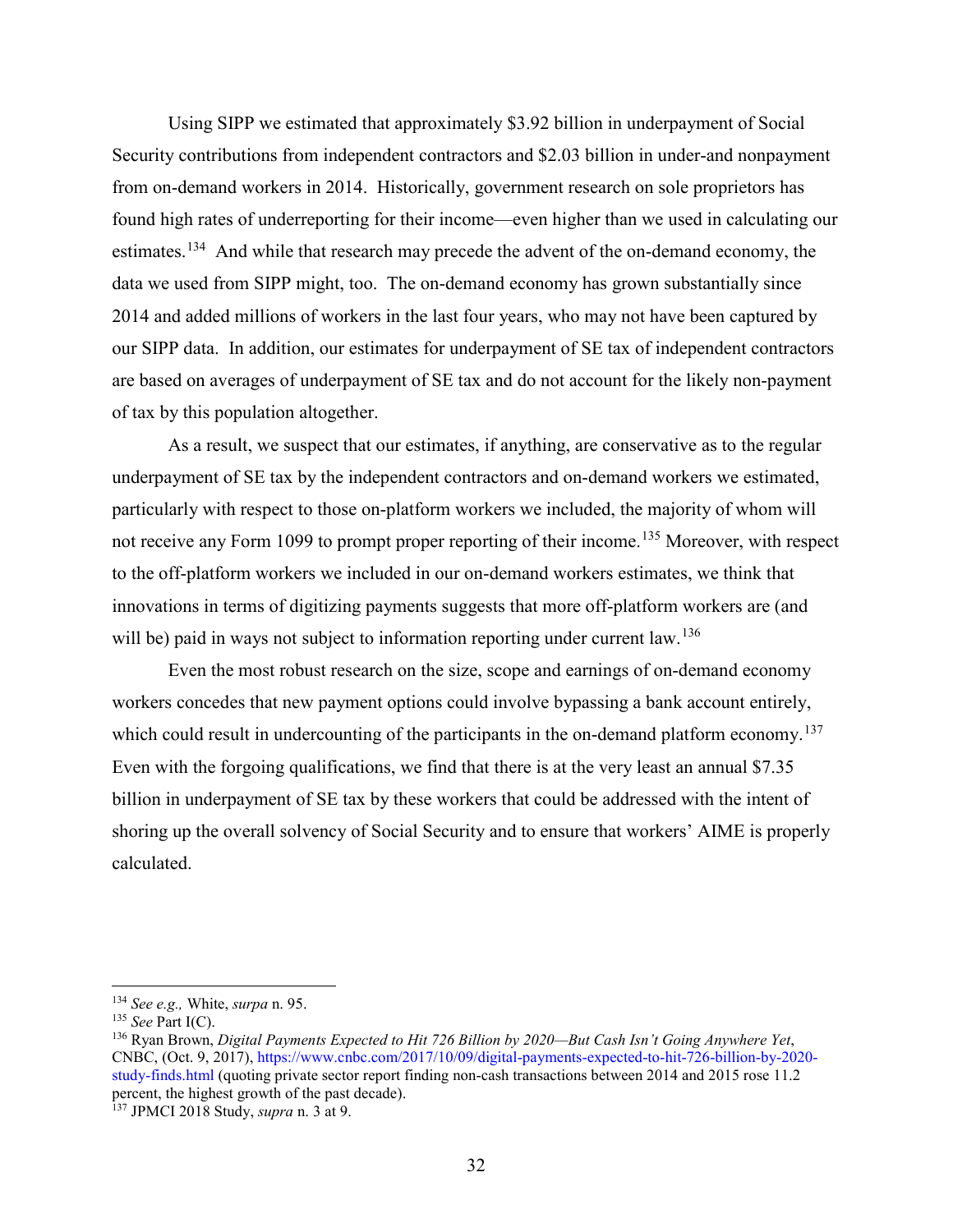## **Policy Proposals to Address Tax Compliance Challenges**

As part of its recommendations for shoring up the long-term financing of Social Security, the 2018 Trustees' Report recommends Congress act sooner rather than later "so that a broader range of solutions can be considered and more time will be available to phase in changes while giving the public adequate time to prepare. Earlier action will also help elected officials minimize adverse impacts on vulnerable populations, including lower-income workers and people already dependent on program benefits."[138](#page-37-0)To facilitate tax administration, compliance and aid independent contractors generally, and On-Platform service providers and sellers specifically, Congress may consider taking action. Potential policy options to address these challenges include: updating and aligning information reporting requirements, updating quarterly-estimated filing due dates, and requiring that the IRS develop tax guidance for ondemand platforms that can be provided to service providers and sellers as part of the on-boarding process. A discussion of these options follows.

## *Updating and Aligning the Form 1099-MISC and 1099-K Reporting Thresholds*

Academic research has concluded that, under certain circumstances, enhanced information reporting can reduce the tax gap.<sup>[139](#page-37-1)</sup> In fact, "the degree to which taxpayers fail to include income on their tax returns, or underreport, is directly related to the extent these income items are subject to information reporting."[140](#page-37-2) Given the current practice adopted by the majority of on-demand platforms to use the 200/\$20K Form 1099-K Reporting Threshold for furnishing Form 1099-Ks to on-platform workers, Congress could consider moving forward with modernizing the information reporting regime by significantly lowering the dollar amount for the filing threshold for Form 1099-K and limiting the aggregate 200 transaction threshold. At the same time, Congress could consider updating the Form 1099-MISC threshold by raising it from \$600 to align with a new, lower Form 1099-K threshold and provide some relief for small businesses who are subject to the Form 1099-

<span id="page-37-0"></span> <sup>138</sup> 2018 Trustees' Report, *supra* n. 127.

<span id="page-37-1"></span><sup>139</sup> Leandra Lederman, *Reducing Information Gaps to Reduce the Tax Gap: When is Information Reporting Warranted?*. Fordham Law Review Vol. 78, p. 1733, 2010; Indiana Legal Studies Research Paper No. 126. Available at SSRN:<https://ssrn.com/abstract=1347668> (noting increased information reporting is not a "panacea" and that increased reporting imposes costs). *See also*, Viswanathan, *supra* n. 85 (explaining how absent legislative intervention, on-demand platforms "pose a critical threat to the reporting system underlying domestic and international tax compliance.").

<span id="page-37-2"></span><sup>140</sup> Viswanathan, *supra* n. 85 at 7.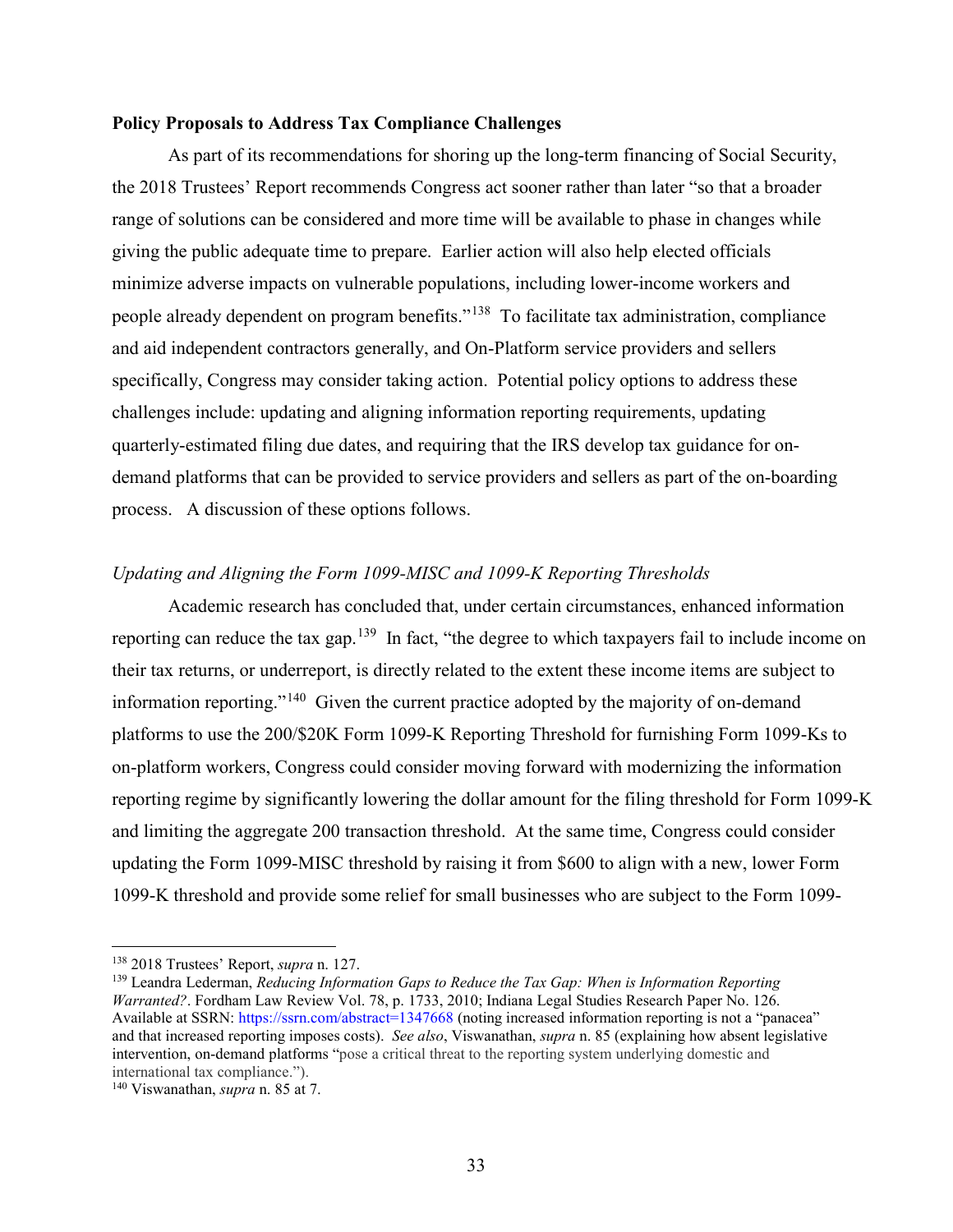MISC filing rules for the independent contractors they hire. Note that the Form 1099-MISC filing thresholds have not been fundamentally reviewed or updated since at least 1954.<sup>[141](#page-38-0)</sup> Adjusted for inflation, \$600 in 1954 would be more than \$5,000 in today's dollars.<sup>142</sup> At least two legislative proposals introduced in the 115<sup>th</sup> Congress proposed aligning the Form 1099-K and Form 1099-Misc Thresholds.[143](#page-38-2)

Congress is generally aware of the budgetary impact this type of proposal would have and how it could translate to increased federal revenues. As part of its 2017 tax reform debate work, the Joint Committee on Taxation (JCT) provided a score for a version of this proposal that would align the Forms 1099-MISC and Form 1099-K at \$1,000 and estimated that it could raise as much as approximately \$3.6 billion over a 10-year budget window.[144](#page-38-3)

Some states have already moved forward with this approach and aligned the 1099-K and 1099-MISC reporting thresholds at the current 1099-MISC level of \$600 with positive results.[145](#page-38-4)

## *Updating Quarterly-Estimated Payment Due Dates*

As noted earlier, when self-employed taxpayers are expected to owe at least \$1,000 in taxes and aren't subject to withholding, advance payments of estimated tax are due to the IRS throughout the year in the form of quarterly-estimated payments.<sup>146</sup> Research on the tax compliance of ondemand platform workers found that more than one-third of respondents did not know whether they were required to file quarterly estimated payments on the income they earned working with a platform.[147](#page-38-6)

<span id="page-38-0"></span><sup>&</sup>lt;sup>141</sup> See P.L. 83-591, which was enacted on Aug. 16, 1954 and which created IRC Section 6041 with the original \$600 threshold.

<span id="page-38-1"></span><sup>&</sup>lt;sup>142</sup> H.R. 3717 takes the approach of aligning the Form 1099 threshold filing requirements at \$1,500, among other tax changes targeted to small business. Other bills, notably, S. 1549, would align the thresholds at \$1,000. S. 1549 goes further and includes other provisions on misclassification and provides for voluntary withholding agreements to be instituted between platforms and their service providers and sellers.<br><sup>143</sup> Id.

<span id="page-38-3"></span><span id="page-38-2"></span><sup>143</sup> Id. 144 JCT, *Estimated Revenue Effects Of The Chairman's Mark Of The "Tax Cuts And Jobs Act," Scheduled For Markup By The Committee On Finance On November 13, 2017* (JCX-52-17) (Nov. 9. 2017), *available at* [https://www.jct.gov/publications.html?func=startdown&id=5033.](https://www.jct.gov/publications.html?func=startdown&id=5033)<br><sup>145</sup> In 2017 both Vermont and Massachusetts began to require information reporting for income earned by small business

<span id="page-38-4"></span>on-demand platform operators and paid electronically at the current 1099-MISC threshold of \$600. According to the industry experts, the lower reporting threshold in Massachusetts "catapulted reporting by over 100 percent." Senate July 2018 Testimony, *supra* n. 9.

<span id="page-38-5"></span><sup>&</sup>lt;sup>146</sup> Form 1040 Estimated Tax for Individuals, Internal Revenue Service (July 23, 2018), [https://www.irs.gov/forms](https://www.irs.gov/forms-pubs/about-form-1040-es)[pubs/about-form-1040-es.](https://www.irs.gov/forms-pubs/about-form-1040-es) 147 House May 2016 Testimony, *supra* n. 7. 147 House May 2016 Testimony, *supra* n. 7.

<span id="page-38-6"></span>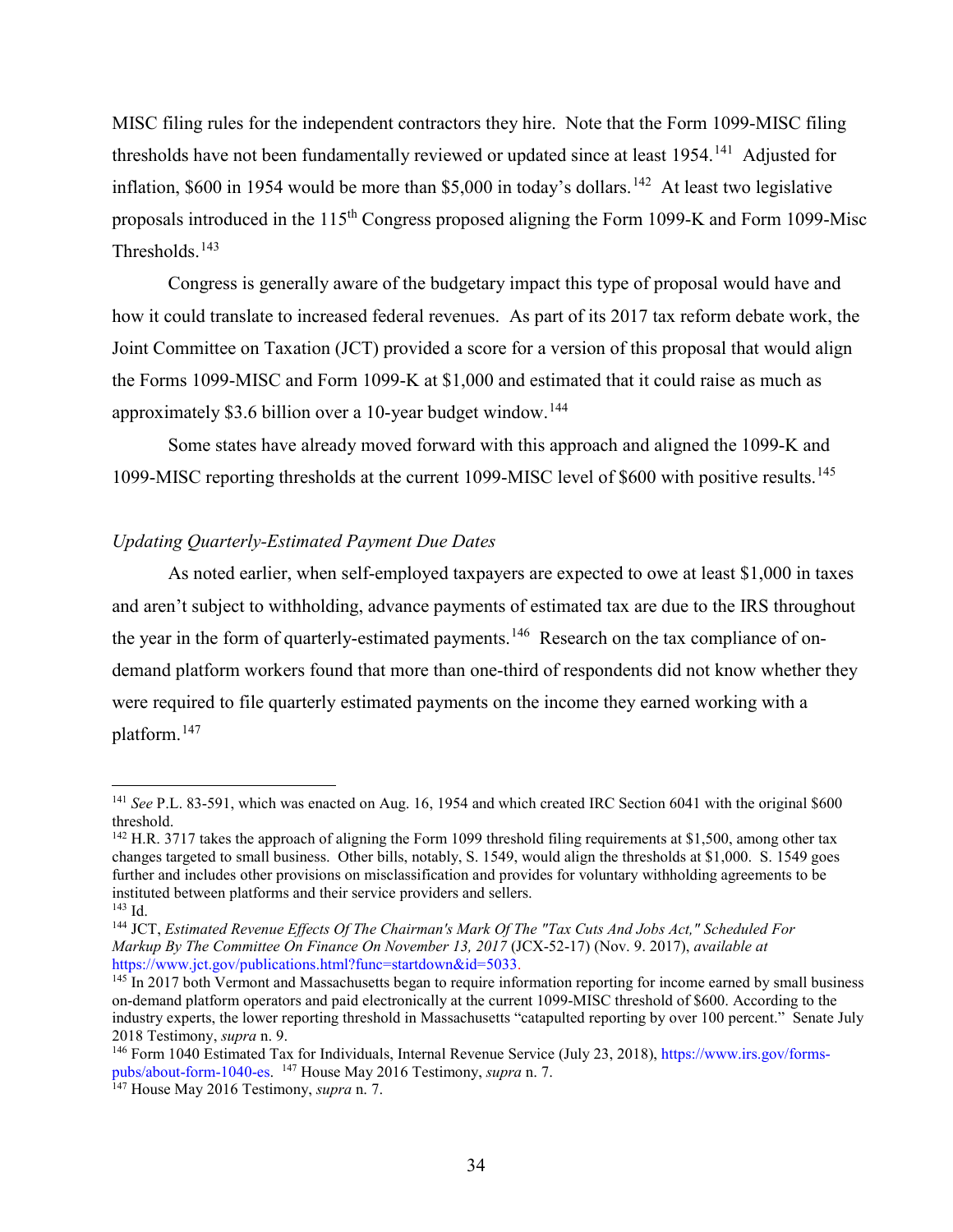The IRS National Taxpayer Advocate has repeatedly recommended that anything that can be done "to help taxpayers make their estimated tax payments more easily and lessen the burden of saving to make such payments is likely to increase compliance."<sup>[148](#page-39-0)</sup> In order to facilitate tax compliance and ease taxpayer burden, Congress may consider updating the filing deadlines for second and third quarter installment payments set forth in IRC Section 6654(c) to be due two weeks after a quarter's end, rather than in the middle of a quarter as is required under current law.

This change is likely to increase compliance because under current law "taxpayers must remember oddly spaced payment dates … [that] do not consistently coincide with calendar quarters, making difficult to calculate net income and confusing to tax payers."[149](#page-39-1) 

# *Requiring the IRS to Develop and Publish Guidance for On-Demand Platforms to Provide Service Providers and Sellers as Part of the On-Boarding Process*

Survey data of experienced on-platform workers found that there is a significant knowledge gap between what taxpayers understand their tax obligations to be, if any, and what they actually are.<sup>[150](#page-39-2)</sup> Many on-demand platforms are hesitant to provide tax information to their workforce due to ongoing concerns and litigation over misclassification issues.<sup>[151](#page-39-3)</sup> To address the knowledge gap, the National Taxpayer Advocate has recommended the IRS develop a checklist for first-time, selfemployed on-demand economy workers and sellers. Anecdotal and survey evidence suggests taxpayers want to do right thing, but are unfamiliar with the requirements of quarterly estimated payments.[152](#page-39-4) By the time taxpayers learn that they have failed to file quarterly estimated payments on this income; many just walk away and fail to file altogether. By developing accessible content that on-demand platforms can distribute to service providers and sellers as part of the onboarding process, the IRS can make immediate progress in addressing the knowledge gap even experienced, self-employed small business owners have.

<span id="page-39-0"></span> <sup>148</sup> *The Sharing Economy: A Tax Experience for New Entrepreneurs Part II: Hearing Before the House Comm. on Small Business*, 113th Congress (2016)(statement of Nina Olson, IRS National Taxpayer Advocate) *available at*  [https://smallbusiness.house.gov/uploadedfiles/national\\_taxpayer\\_advocate\\_testimony-5-26-2016\\_hearing.pdf.](https://smallbusiness.house.gov/uploadedfiles/national_taxpayer_advocate_testimony-5-26-2016_hearing.pdf)

<span id="page-39-1"></span><sup>&</sup>lt;sup>149</sup> *Id.* **Bruckner**, *supra* n. 1.

<span id="page-39-3"></span><span id="page-39-2"></span><sup>&</sup>lt;sup>151</sup> Senate July 2018 Testimony, *supra* n. 9.

<span id="page-39-4"></span><sup>152</sup> *See* Part 1(B) *supra*.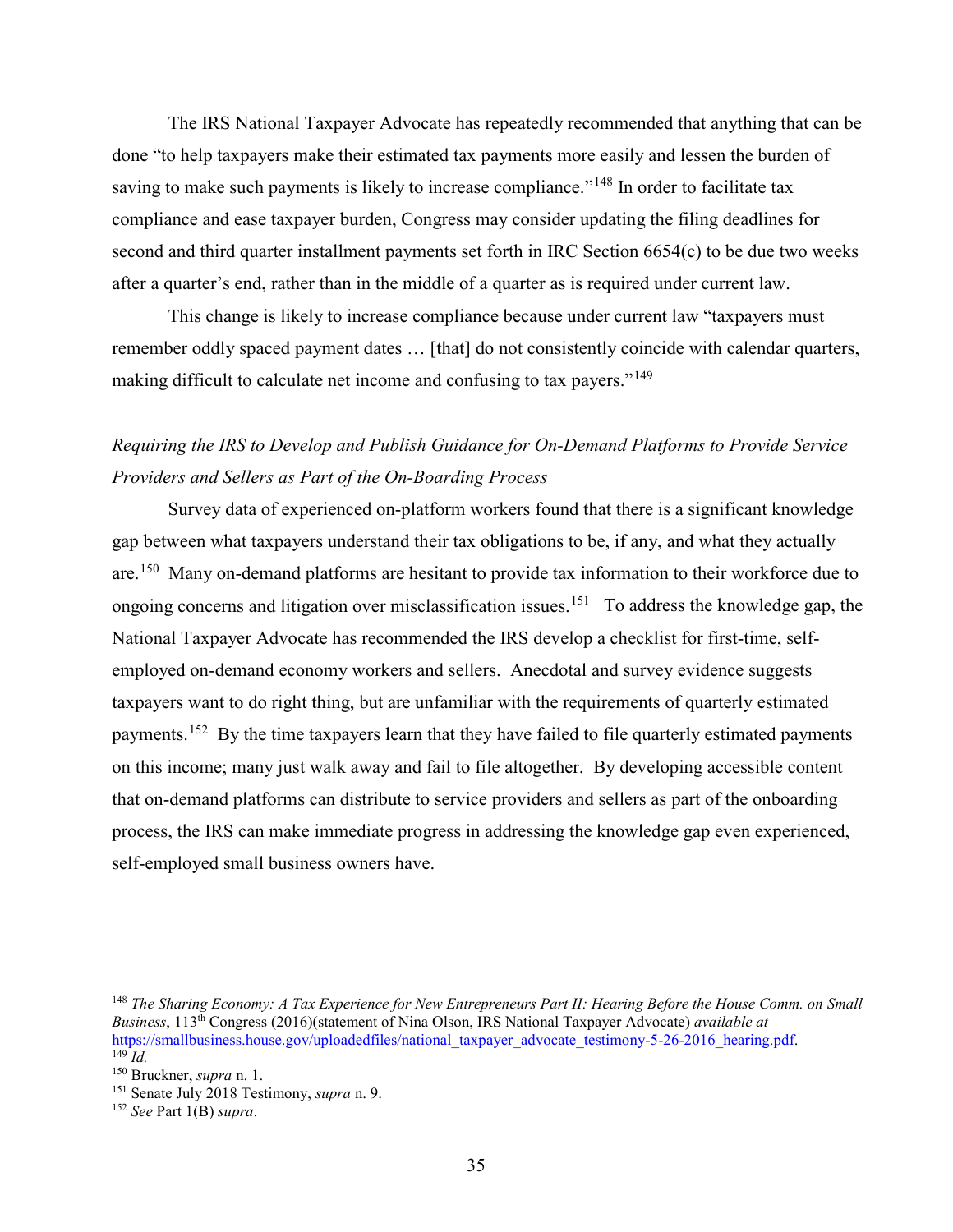## **Conclusion**

Our intent in this paper is to shed light on the Social Security implications of the current federal tax rules for self-employed, non-employer workers working outside of a traditional employment relationship and for self-employed individuals working in on-demand occupations by estimating the size of and earnings of this population, using the U.S. Census Bureau's redesigned *Survey of Income and Program Participation* (SIPP). Ultimately, we estimated there were 7.1 million independent contractors and 3.1 million on-demand workers earning selfemployment income in 2014. These workers are likely to have failed to contribute as much as \$7.35 billion in SE Tax in 2014, which translates to at least \$5.95 billion in underpaid Social Security contributions.

The research on measuring these workers is dynamic, but there appears to be consensus that on-demand workers are hard to measure in terms of size, composition and earnings. However, even with conservative estimates on the underpayment of SE tax, there remains a significant probability that millions of the workers we estimated are not paying into Social Security. This is a particularly acute problem for women, who tend to have greater dependency on Social Security and lower contributions over the course of their working lives. And this problem will continue to grow along with the digitizing of the cash economy. However, there are limited steps Congress may consider to modernize information reporting, update quarterly estimated payment requirements and require distribution of tax guidance to help address these issues and further support the solvency of Social Security.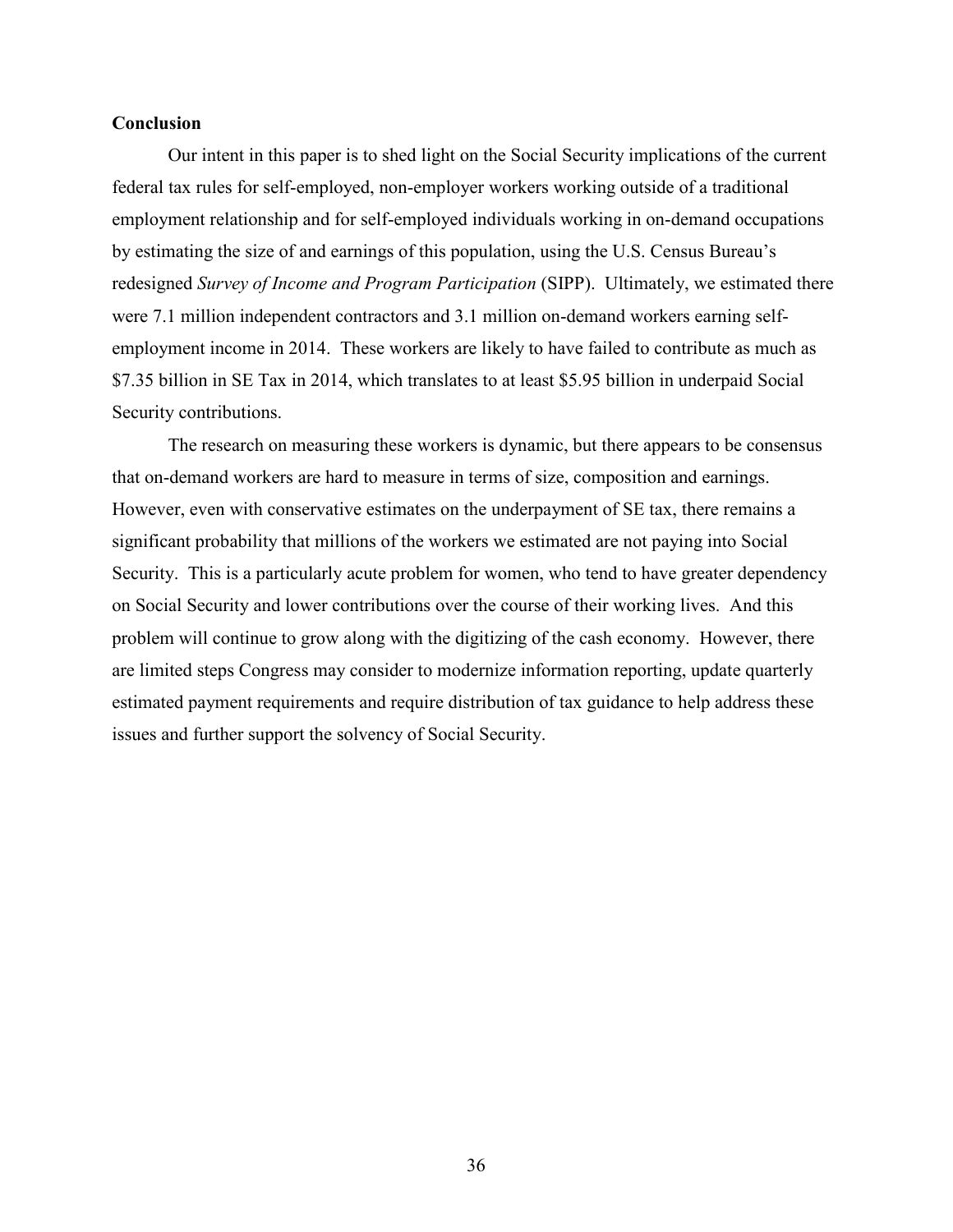### **Methodology**

For preparing the estimates included in this paper, we extrapolated data from U.S. Census Bureau's *Survey of Income and Program Participation* (SIPP) on populations of workers we identified as independent contractors and on-demand workers, including the overall number of workers in these groups and their collective earnings. We then surveyed academic literature and existing National Bureau of Economy Research, U.S. Department of Treasury and IRS reports on: 1) the tax gap; 2) underreporting and underpayment of self-employment taxes; and 3) tax compliance surveys of workers using on-demand platforms for selling goods and services. We also relied on 2018 tax preparer industry survey data on the under-and nonreporting of income by self-employed workers.

To develop an average underpayment amount we could apply to the population of independent contractors and on-demand workers, we analyzed data from the 2007 TIGTA Audit to determine that: 1) 44.2 percent of returns that TIGTA included in its statistically valid sample reported Schedule C or Schedule F income, but did not include a Schedule SE and had an underpayment of SE tax; and 2) the average underpayment of self-employment tax liability was \$1,542.

To calculate the number and amount of independent contractors underreporting selfemployment tax liability, used the following assumptions: that 44.2 percent of the 7.1 million independent contractors we identified using SIPP underreported their SE tax liability on their 2014 Form 1040s—on average—by \$1,542. We also assumed the collective earnings of this population of \$204.1 billion translated to \$28,746.48 of earnings on average, and that the average underpayment of SE tax on these earnings was 35.1 percent. We calculated this would result in \$4.84 billion in additional SE tax that should have been collected on this income in 2014 and that approximately \$3.92 billion of this amount is underreported Social Security contributions. To compare our results with more recent data sets, we ran a variation of these calculations using the 10.6 million independent contractor population from the 2017 BLS ACW Survey. This calculation assumed that 44.2 percent of that population underreported their earnings by \$1,542.

With respect to our estimates for on-demand workers, because our population data was likely over inclusive and our earnings data was under representative, we calculated our estimates using the total SIPP earnings data of on-demand workers, and then assumed that: 1) 32 percent

37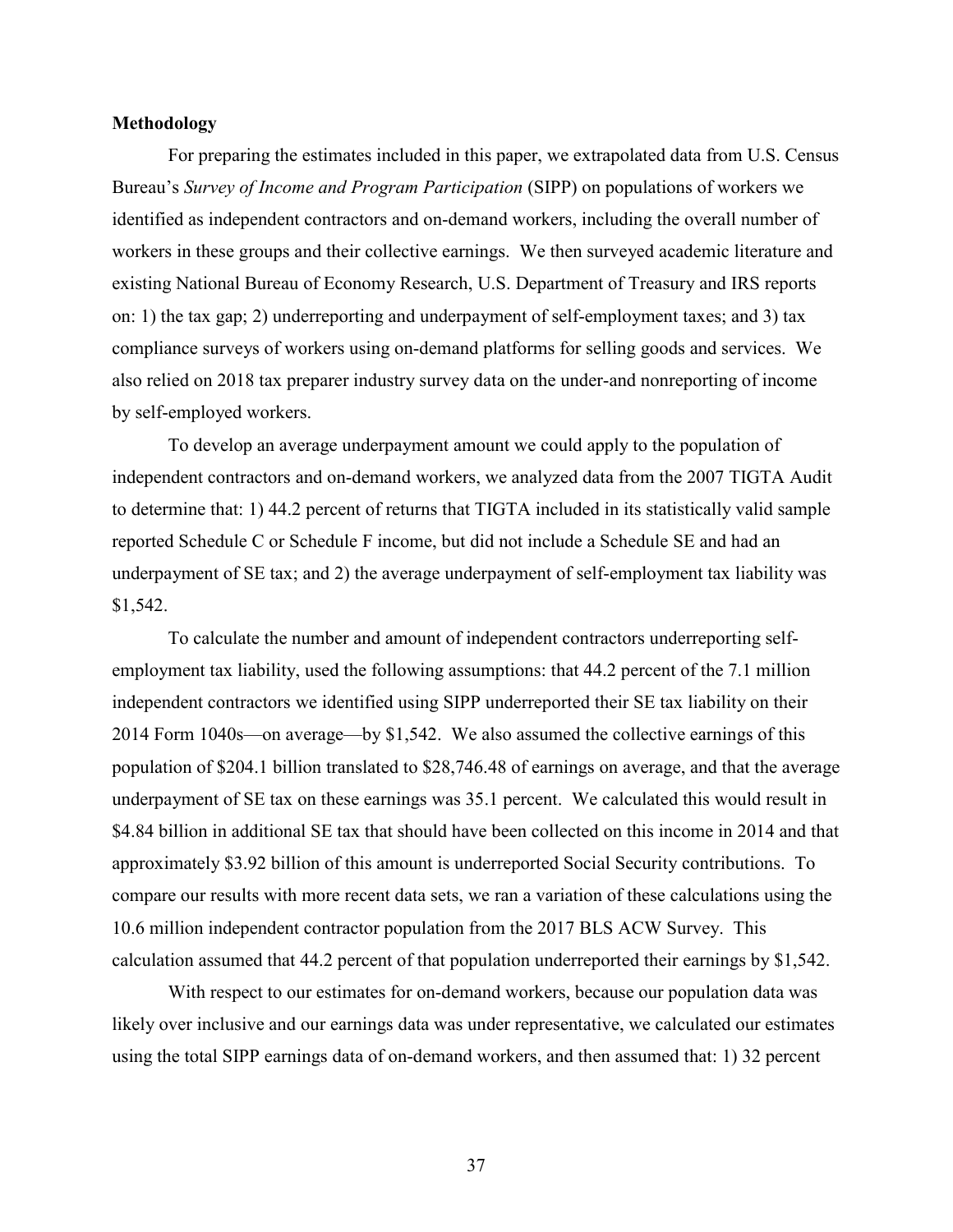of those earnings were properly reported; 2) 32 percent of those earnings were underreported by 30 percent; and 3) 36 percent of the collective earnings went unreported altogether.

With respect to the 2.3 million on-platform workers identified in the JPMCI 2018 Study and the 1.6 million on-platform workers identified in the 2017 ACW Gig Economy Supplement, we assumed that: 1) 68 percent of on-demand workers did not receive a Form 1099-K or Form 1099-MISC for their self-employment income; and 2) 63 percent of the population of on-demand workers that did not receive any Form1099 misreported their income. We then multiplied the average SE tax underpayment of \$1,542 to those populations to calculate the total underreported SE tax and Social Security Contribution.

### **Research Question(s):**

- 1) Using SIPP, how many individuals are freelance, independent contractors, and selfemployed individuals ("independent contractors")"
- 2) Using SIPP, how many workers are using on-demand, app-based platforms or working in occupations occurring in the on-demand economy ("on-demand workers")?
- 3) Using SIPP, how much income was earned by independent contractors and on-demand workers?
- 4) How much SE tax should have been collected on this income?
- 5) What was the Social Security underpayment amount from this income?
- 6) What are the Social Security implications for these workers and the solvency for Social Security?

## **About the** *Survey of Income and Program Participation* **(SIPP)**

To prepare the estimates in this paper, we used the U.S. Census Bureau's *Survey of Income and Program Participation* (SIPP). SIPP is a longitudinal, multi-panel survey of adults in the United States. Each panel features a nationally representative sample interviewed over a multi-year period lasting approximately two and a half to four years. The size of the sample ranges from 14,000 to 52,000 households. In comparison to other nationally representative surveys, SIPP fills the gaps that other surveys such as the *Current Population Survey* (CPS) leave, by providing data that affords a better understanding and analyses of the distribution of income, wealth, and poverty in the United States and of the effects of federal and state programs on the well-being of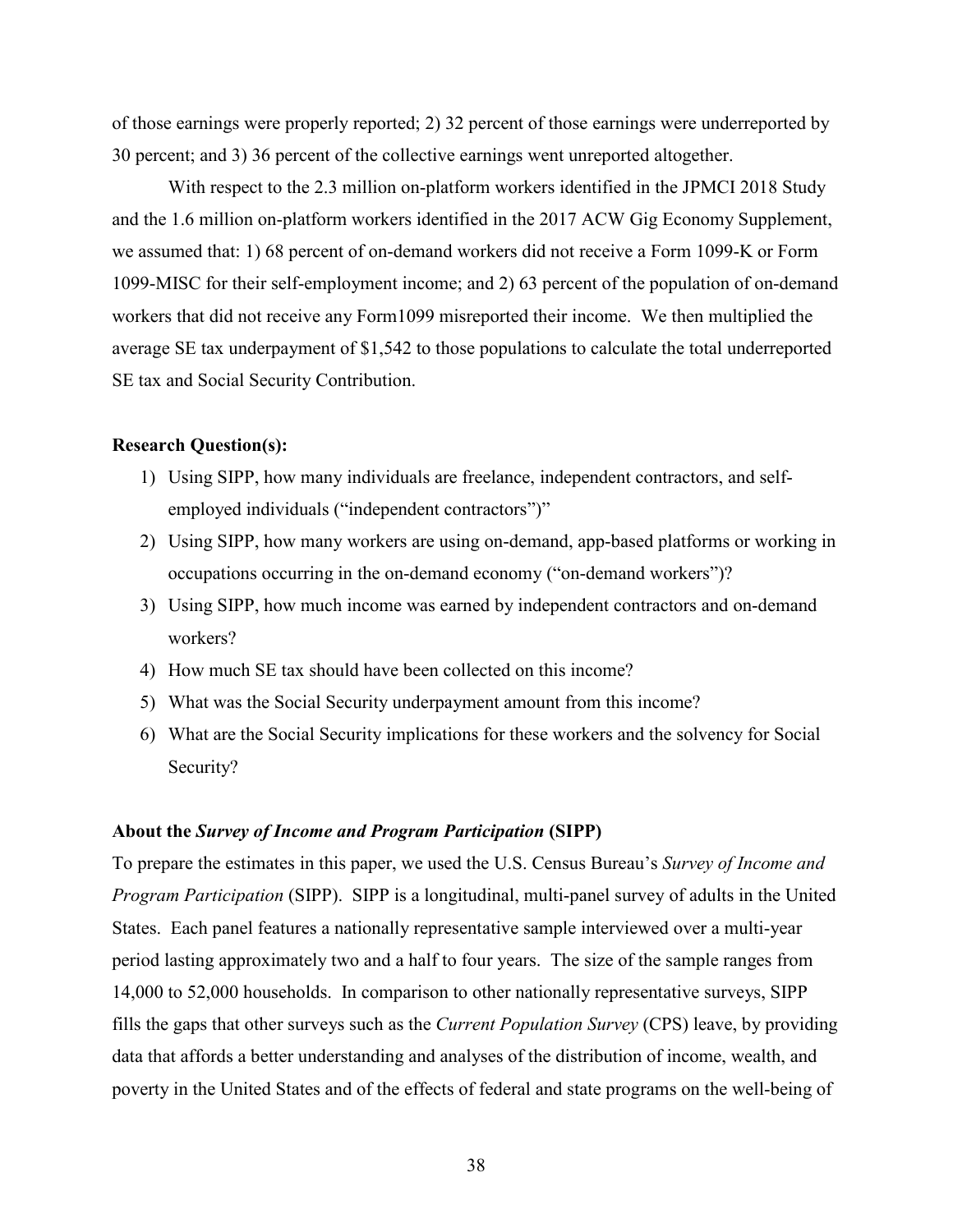families and individuals.

The core questions cover demographic characteristics, labor force participation, program participation, amounts and types of earned and unearned income received, including transfer payments and noncash benefits from various programs, and asset ownership. Additionally, SIPP is larger than comparable surveys such as the Survey of Consumer Finances (SCF) and provides information on business ownership that is not found in surveys such as the SCF.

With respect to labor and earnings questions, SIPP collects information about an individual's work history from the beginning of the reference year through the interview month. Specifically,

"Topics covered include the weeks of employment, amount and type(s) of earnings, and business characteristics. For respondents with a period time not working, SIPP collects data on the reasons why the respondent did not hold a job, and whether the respondent looked for work. Basic information about the job such as beginning and ending dates, the type of work arrangement, and reason for the job ending (when applicable) are collected first. The next questions are characteristics of the job/business such as industry, occupation, union status, the number of employees, and incorporation status. Next the survey asks about the types of earnings the respondent received (wage/salary, commission, tips, overtime or bonus), the amounts earned, and the number of hours worked per week. Finally, the survey asks respondents to report any time they were away from the job without pay within the reported job spell. For those periods when the respondent was not employed, information is collected about the labor force status of the respondent during that period. This includes information about why they were not working, unpaid work in a family business or farm, time spent on layoff and time spent looking for work. The 2014 Panel allows respondents to report detailed information for up to seven jobs and up to three periods of time away without pay. Respondents may report up to two changes in wage/salary pay rate and hours worked for each job over the reference period."<sup>[153](#page-43-0)</sup>

<span id="page-43-0"></span> <sup>153</sup> SIPP Content U.S. Census Bureau, [https://www.census.gov/programs-surveys/sipp/about/sipp-content](https://www.census.gov/programs-surveys/sipp/about/sipp-content-information.html#par_abstract_7)[information.html#par\\_abstract\\_7,](https://www.census.gov/programs-surveys/sipp/about/sipp-content-information.html#par_abstract_7) (last visited Sep 8, 2018).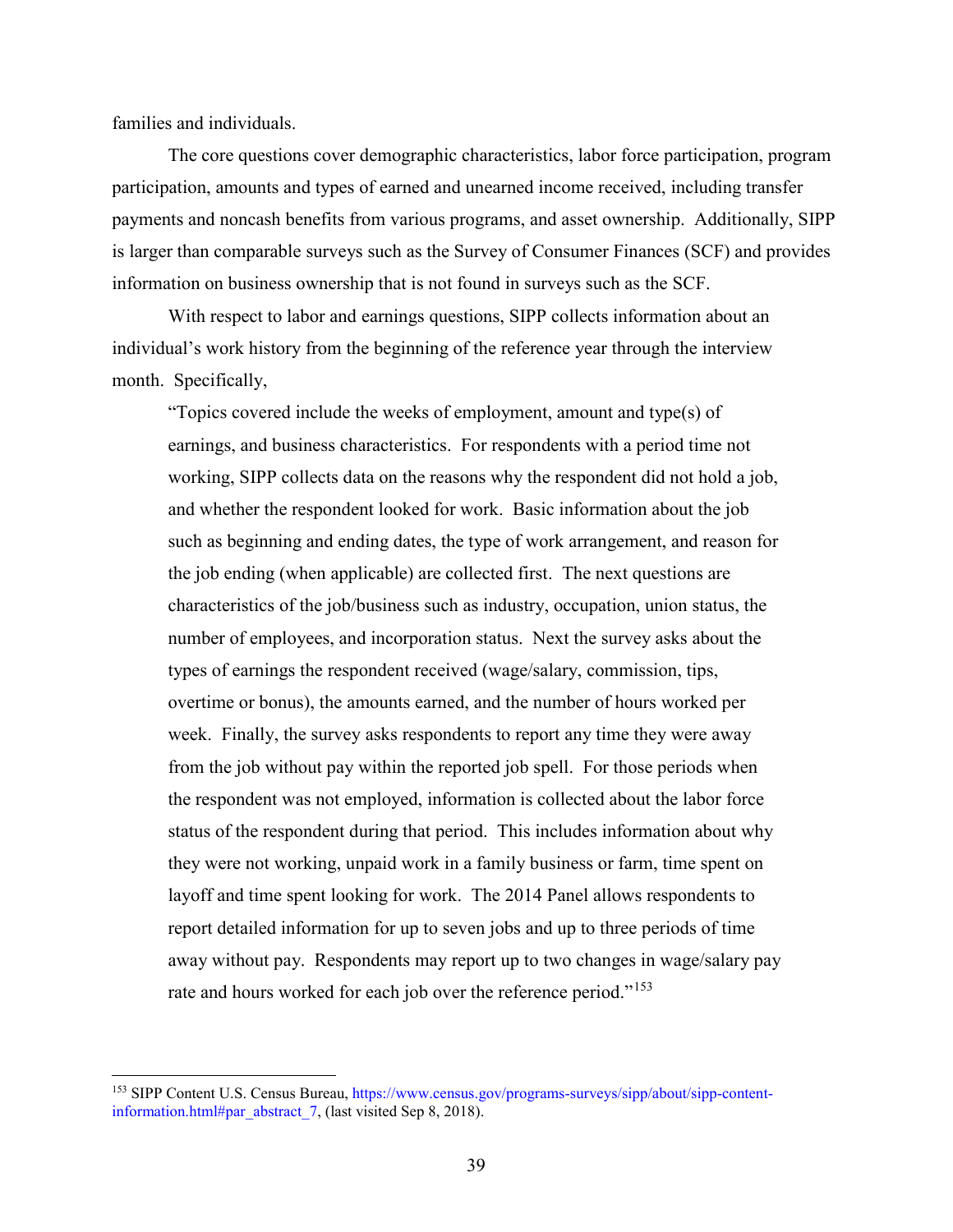## **Variables Used**

## *EJB1\_JBORSE through EJB7\_JBORSE:*

Description: This variable describes the type of work arrangement, whether work for an employer, self employed or other.

• Universe Description: Respondents who held a job during the reference month. *TJB1\_EMPALL through TJB7\_EMPALL:*

Description: About how many people are employed by ... at ALL LOCATIONS together?

• Universe Description: Respondents who had a job or a definite work arrangement and their employer operated in more than one location during the reference period.

## *TJB1\_EMPB through TJB7\_EMPB:*

Description: What is the maximum number of employees, including ..., working for ... at any given time?

• Universe Description: Respondents who were self-employed during the reference period. *TJB1\_OCC through TJB7\_OCC:*

Description: Occupation code Universe

• Description: Respondents who worked for an employer, were self-employed or had another work arrangement

Despite its advantages, SIPP has its limitations. As with most survey data, SIPP data is selfreported, which can be problematic for the reporting of self-employment, income received from a particular source, and the payment of taxes. In addition, the SIPP survey data on selfemployment does not specifically identify individuals who earn income working with ondemand platforms. Instead, we have identified individuals with occupations occurring in the ondemand economy as reflected by their SIPP survey responses. To provide additional context for the SIPP data we have included, we also included the most recent data collected in connection with the 2017 BLS ACW Survey as well as the JPMCI 2018 Study.